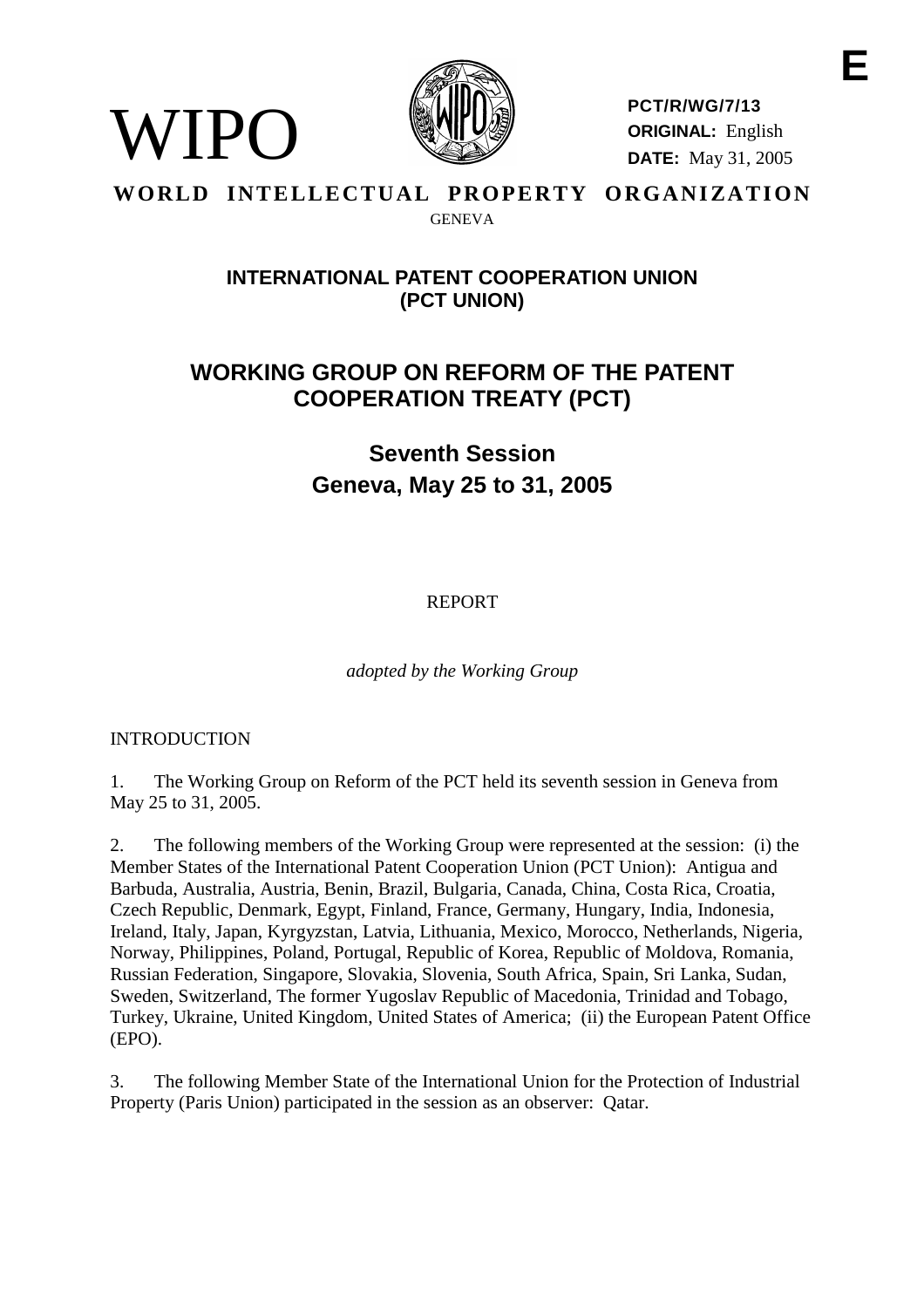<span id="page-1-0"></span>4. The following intergovernmental organizations were represented by observers: African Intellectual Property Organization (OAPI), African Regional Industrial Property Organization (ARIPO), Eurasian Patent Organization (EAPO), European Commission (EC), South Centre (SC).

5. The following international non-governmental organizations were represented by observers: Asian Patent Attorneys Association (APAA), Centre for International Industrial Property Studies (CEIPI), Exchange and Cooperation Centre for Latin America (ECCLA), Institute of Professional Representatives Before the European Patent Office (EPI), International Association for the Protection of Intellectual Property (AIPPI), International Federation of Industrial Property Attorneys (FICPI), Union of Industrial and Employers' Confederations of Europe (UNICE).

6. The following national non-governmental organizations were represented by observers: American Intellectual Property Law Association (AIPLA), Brazilian Association of Industrial Property Agents (ABAPI), Intellectual Property Institute of Canada (IPIC), Japan Intellectual Property Association (JIPA), Japan Patent Attorneys Association (JPAA).

7. The list of participants is contained in the Annex to this report.

# OPENING OF THE SESSION

8. Mr. Francis Gurry, Deputy Director General, on behalf of the Director General, opened the session and welcomed the participants. Mr. Claus Matthes (WIPO) acted as Secretary to the Working Group.

# ELECTION OF A CHAIR AND TWO VICE-CHAIRS

9. The Working Group unanimously elected Mr. Alan Troicuk (Canada) as Chair for the session, and Ms. Isabel Chng Mui Lin (Singapore) and Mrs. Margit Sümeghy (Hungary) as Vice-Chairs.

# ADOPTION OF THE AGENDA

10. The Working Group noted that the revised agenda contained in document PCT/R/WG/7/1 Rev. reflected a request by Switzerland that discussion of its proposals regarding the declaration of the source of genetic resources and traditional knowledge in patent applications (document PCT/R/WG/7/9) be postponed to the next session of the Working Group, and that a proposal to amend Rule  $4.9<sup>1</sup>$  (document PCT/R/WG/7/12) had been added to the agenda as item 3(j).

<sup>&</sup>lt;sup>1</sup> References in this document to "Articles" and "Rules" are to those of the Patent Cooperation Treaty (PCT) and the Regulations under the PCT ("the Regulations"), or to such provisions as proposed to be amended or added, as the case may be. References to "national laws", "national applications", "the national phase", etc., include reference to regional laws, regional applications, the regional phase, etc.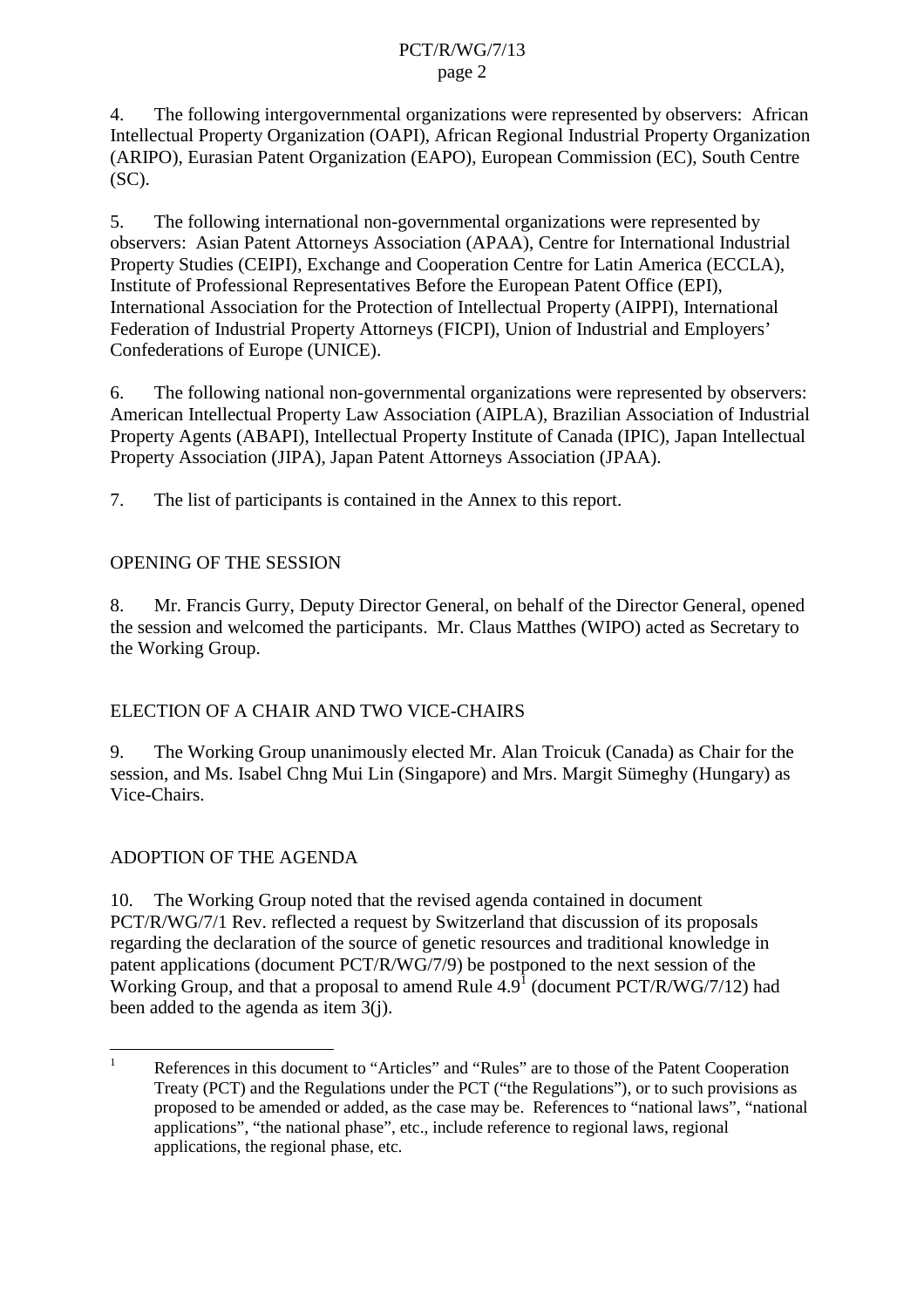11. Following a suggestion by the International Bureau, the Working Group agreed to add a further item 2*bis*, entitled "Adoption of the agenda", to the revised agenda contained in document PCT/R/WG/7/1 Rev. The Working Group adopted the agenda as so further revised.

# MISSING ELEMENTS AND PARTS OF THE INTERNATIONAL APPLICATION

12. Discussions were based on document PCT/R/WG/7/2.

13. The Working Group approved the proposed amendments of the Regulations set out in Annex I to document PCT/R/WG/7/2 with a view to their submission to the PCT Assembly for consideration at its  $34<sup>th</sup> (15<sup>th</sup> \text{ ordinary})$  session in September-October 2005, subject to the comments and clarifications appearing in the following paragraphs and to possible further drafting changes to be made by the International Bureau.

14. Two delegations reiterated concerns expressed at earlier sessions of the Working Group to the effect that there was no basis in the Treaty itself for the incorporation by reference of a missing element or missing part of an international application and that an amendment of the Treaty would be required in order to implement provisions of the kind envisaged. Both delegations indicated that, should the Assembly decide to adopt those amendments, they would make use of the proposed reservation provisions.

# *Rule 4.18*

15. The Working Group agreed that the following sentence should be added to the end of Rule 4.18:

"Such a statement, if not contained in the request on that date, may be added to the request if, and only if, it was otherwise contained in, or submitted with, the international application on that date."

16. There was no support for the suggestion of a representative of users that the scope of the proposals should be extended by deleting, in Rule 4.18 as proposed to be amended, the words "for the purposes of Rule 20.6", so as to allow the incorporation of the contents of the earlier application also for other purposes, such as the rectification of obvious errors under Rule 91, and so as to not detract from rights existing under the national law of certain Contracting States to incorporate by reference the contents of earlier applications for other purposes. The Delegation of the United States of America confirmed that the present proposals would not detract from any such rights existing under its national law.

# *Rule 20.3*

17. The Working Group agreed that the words "as applicable and" should be deleted from the *chapeau* of Rule 20.3(a), noting that the receiving Office should not be required to decide which of the options offered under items (i) (invitation to correct) or (ii) (invitation to confirm incorporation by reference) it might be appropriate for the applicant to select.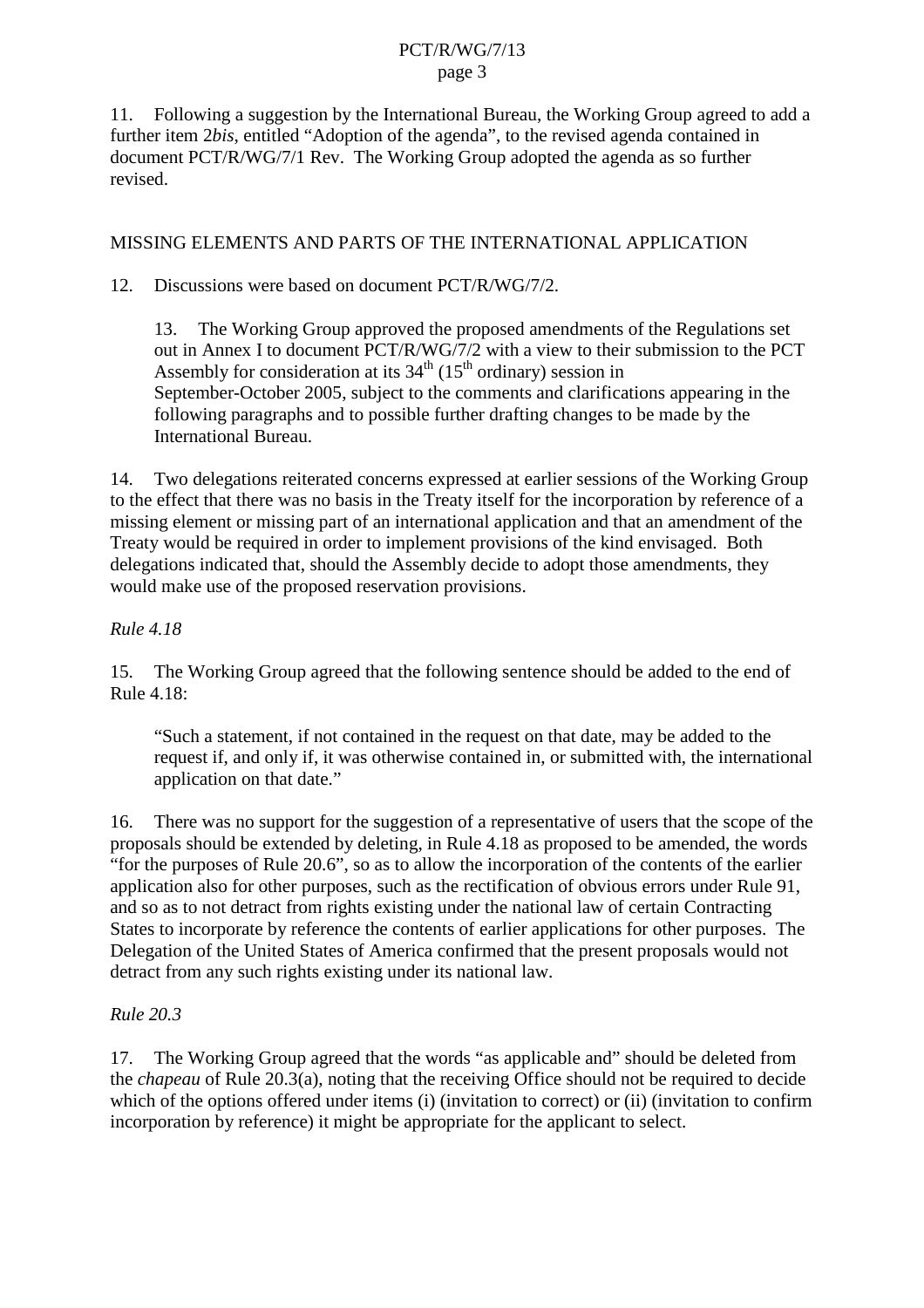# *Rule 20.5*

18. The Working Group agreed that, in Rule 20.5(a), the words "as applicable and" should be deleted from the *chapeau*, similarly to the deletion of those words from Rule 20.3(a) (see above), and that the word "or" should be added at the end of item (i).

19. The Working Group agreed that, in Rule 20.5(c), the words ", notify the applicant accordingly" should be inserted after the words "the date on which the receiving Office received that part".

# *Rule 20.6*

20. In response to the concern expressed by one delegation as to how to achieve consistency in receiving Offices' practices in determining whether a missing element or part was completely contained in the earlier application, the Secretariat noted that it would be necessary to draft and consult on appropriate modifications of the PCT Receiving Office Guidelines in advance of the entry into force of the amendments concerned.

21. One delegation expressed the view that the determination of whether a missing element or part was contained in the earlier application should be made by the International Searching Authority rather than the receiving Office, noting that such determination might involve more than a simple clerical check, particularly if different languages were involved or where, for other reasons, the texts of the elements or parts concerned were not identical, for example, where different reference signs were used. Other delegations, however, considered that the determination should be carried out by the receiving Office, which was responsible for the according of the international filing date, and stated that, in their view, Rule 82*ter* as proposed to be amended provided a sufficient safeguard, permitting designated or elected Offices, in the national phase, to rescind or correct the international filing date should it turn out that the element or part concerned was not in fact completely contained in the earlier application.

22. The Working Group agreed that Rule 20.6 should be amended to read:

# "20.6 *Confirmation of Incorporation by Reference of Elements and Parts*

(a) The applicant may submit to the receiving Office, within the applicable time limit under Rule 20.7, a written notice confirming that an element or part is incorporated by reference in the international application under Rule 4.18, accompanied by:

(i) a sheet or sheets embodying the entire element as contained in the earlier application or embodying the part concerned;

(ii) where the applicant has not already complied with Rule  $17.1(a)$ , (b) or (b-*bis*) in relation to the priority document, a copy of the earlier application as filed;

(iii) where the earlier application is not in the language in which the international application is filed, a translation of the earlier application into that language or, where a translation of the international application is required under Rule 12.3(a) or 12.4(a), a translation of the earlier application into both the language in which the international application is filed and the language of that translation; and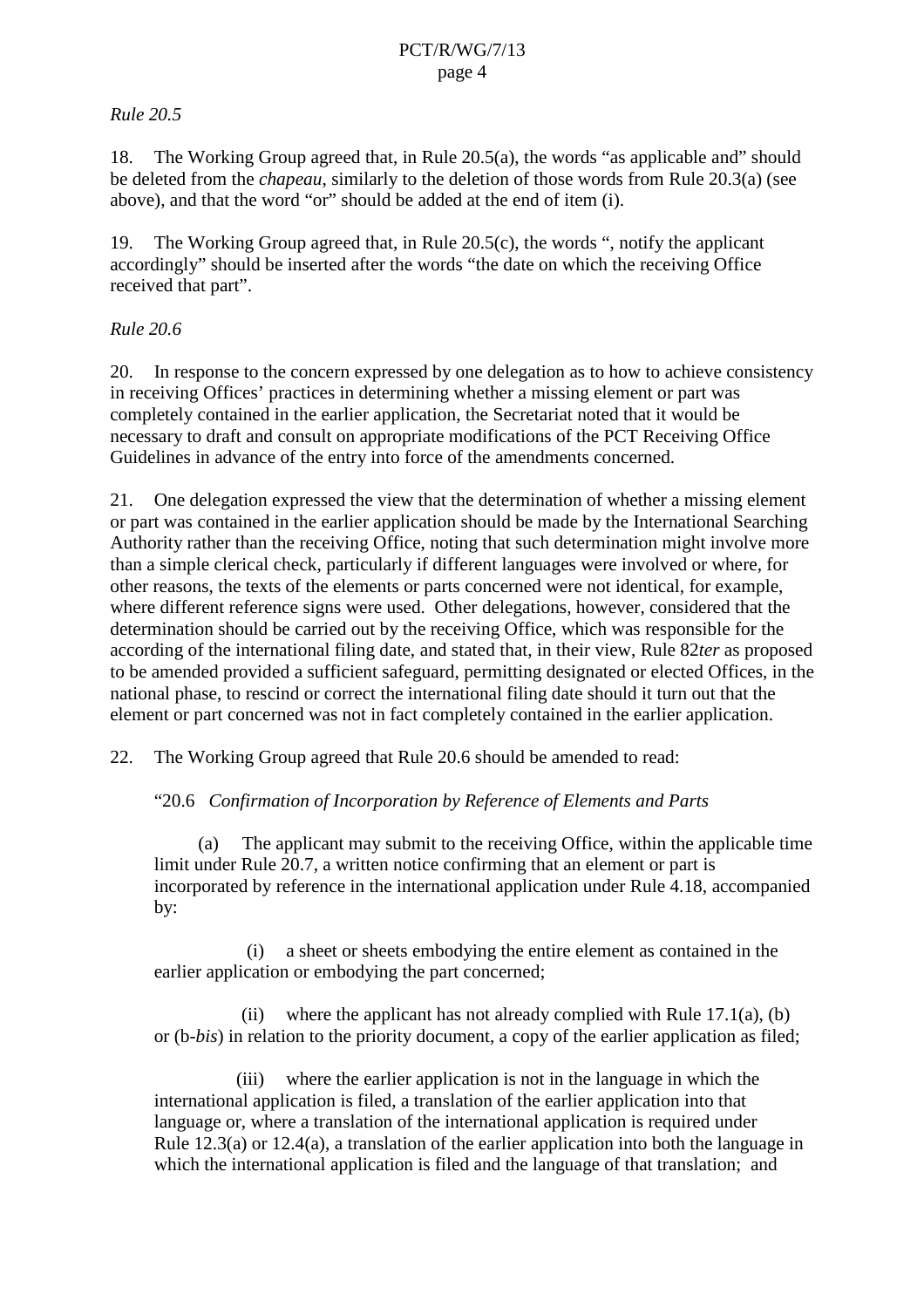(iv) in the case of a part of the description, claims or drawings, an indication as to where that part is contained in the earlier application and, where applicable, in any translation referred to in item (iii).

(b) Where the receiving Office finds that the requirements of Rule 4.18 and paragraph (a) have been complied with and that the element or part referred to in paragraph (a) is completely contained in the earlier application concerned, that element or part shall be considered to have been contained in the purported international application on the date on which one or more elements referred to in Article 11(1)(iii) were first received by the receiving Office.

(c) Where the receiving Office finds that a requirement under Rule 4.18 or paragraph (a) has not been complied with or that the element or part referred to in paragraph (a) is not completely contained in the earlier application concerned, the receiving Office shall proceed as provided for in Rule 20.3(b)(i), 20.5(b) or 20.5(c), as the case may be."

#### *Rule 20.7*

23. So as to avoid a possible "circular effect" in the calculation of time limits having regard to the wording of Rules 20.6(a) and (b), the Working Group agreed that Rule 20.7 should be split into paragraphs (a) and (b), the latter reading as follows:

"(a) The applicable time limit referred to in Rules  $20.3(a)$  and (b),  $20.4$ ,  $20.5(a)$ , (b) and (c), and  $20.6(a)$  shall be:

(i) where an invitation under Rule  $20.3(a)$  or  $20.5(a)$ , as applicable, was sent to the applicant, two months from the date of the invitation;

(ii) where no such invitation was sent to the applicant, two months from the date on which one or more elements referred to in Article 11(1)(iii) were first received by the receiving Office.

(b) Where a correction under Article 11(2) or a notice under Rule 20.6(a) confirming the incorporation by reference of an element referred to in Article 11(1)(iii)(d) or (e) is received by the receiving Office after the expiration of the applicable time limit under paragraph (a) but before that Office sends a notification to the applicant under Rule 20.4(i), that correction or notice shall be considered to have been received within that time limit."

24. The Working Group agreed that the time limit under both items (i) and (ii) of Rule 20.7(a) should be fixed at two months from the date of invitation or from the date on which one or more elements referred to in Article 11(1)(iii) were first received, respectively. While certain delegations would have preferred a one-month time limit, noting that the PCT imposed tight deadlines on actions to be taken during the international phase, the Working Group agreed that the matter should be resolved by fixing a two-month time limit consistently with the Patent Law Treaty.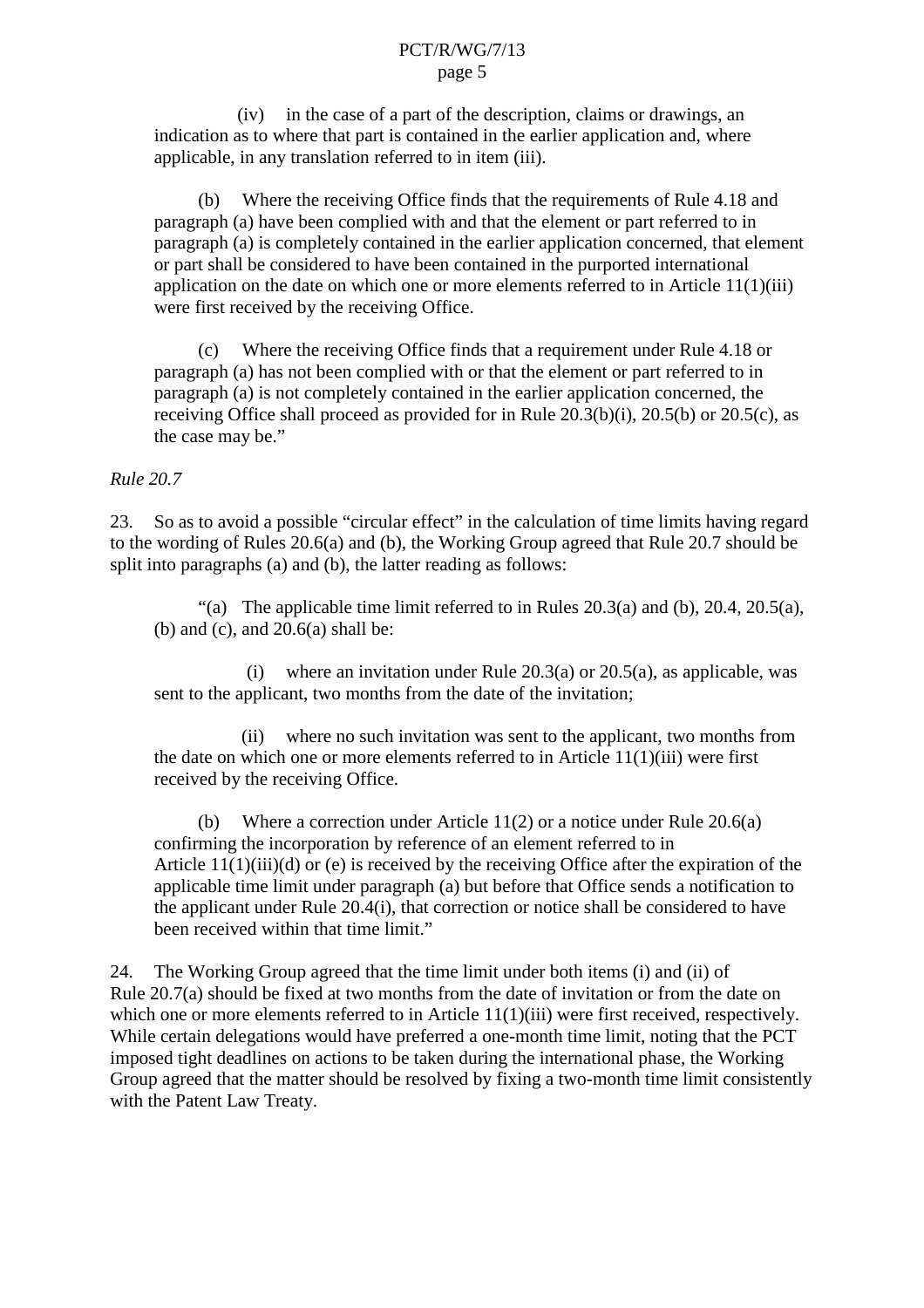*Rule 20.8*

25. The Working Group agreed that, in proposed Rule 20.8(a) and (b), the words "[*three months from the date of adoption of these modifications by the PCT Assembly*]" should be replaced by the words "[*six months from the date of adoption of these modifications by the PCT Assembly*]".

26. One delegation stressed the importance of Rule 48.2(b)(v), in particular for designated Offices which had made use of the reservation provisions under Rule 20.8, allowing such Offices to easily identify those international applications whose international filing date was accorded on the basis of the provisions relating to the incorporation by reference of missing elements or parts and to process those applications in the national phase in accordance with the applicable national law as if the international filing date had been accorded under Rule 20.3(b)(i) or 20.5(b), or corrected under Rule 20.5(c), as applicable.

27. The Working Group agreed that the Assembly should be invited, in adopting Rule 20.8(a), to express the understanding that the availability of the procedure under the Rule would depend on the existence of an incompatibility with the Rules referred to in that Rule of the national law applicable to a national Office in its capacity as a PCT receiving Office, as distinct from its capacity as a designated Office, and that such incompatibility might arise either from express national law provisions dealing with the subject matter in question or from the more general operation of the national law.

28. There was no support for the suggestion of a representative of users that express provision should be included referring to the possibility that the international application might be transmitted to the International Bureau as receiving Office where the original receiving Office had made a notification of incompatibility with the national law applied by it as receiving Office and did not apply the provisions relating to the incorporation by reference of missing elements or parts.

# *Rule 26.2*

29. The Working Group agreed that the time limit for correction under Rule 26.2 should be two months from the date of the invitation to correct (for similar reasons to those outlined in connection with Rule 20.7, above).

# *Rule 48.2*

30. The Working Group agreed that proposed Rule  $48.2(b)(v)$  should read:

"(v) where the international filing date was accorded by the receiving Office under Rule  $20.3(b)(ii)$  or  $20.5(d)$  on the basis of the incorporation by reference under Rules 4.18 and 20.6 of an element or part, an indication to that effect, together with an indication as to whether the applicant, for the purposes of Rule 20.6(a)(ii), relied on compliance with Rule 17.1(a), (b) or (b-*bis*) in relation to the priority document or on a separately submitted copy of the earlier application concerned."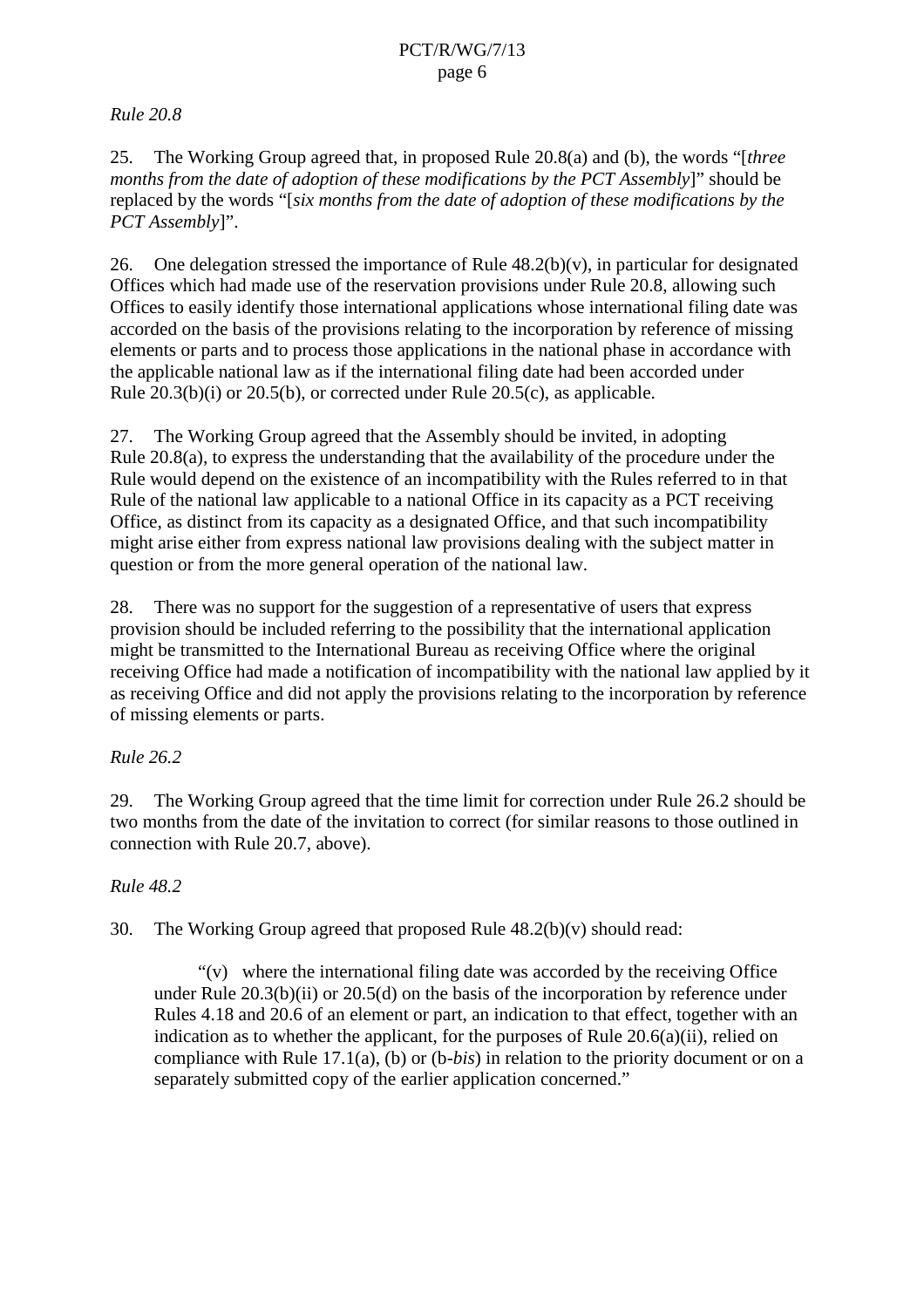#### *Rule 51bis*

31. The Working Group agreed that proposed Rule 51*bis*.1(e) should read:

"(e) The national law applicable by the designated Office may, in accordance with Article 27, require the applicant to furnish a translation of the priority document, provided that such a translation may only be required:

(i) where the validity of the priority claim is relevant to the determination of whether the invention concerned is patentable; or

(ii) where the international filing date has been accorded by the receiving Office under Rule 20.3(b)(ii) or 20.5(d) on the basis of the incorporation by reference under Rules 4.18 and 20.6 of an element or part, for the purposes of determining under Rule 82*ter*.1(b) whether that element or part is completely contained in the priority document concerned, in which case the national law applicable by the designated Office may also require the applicant to furnish, in the case of a part of the description, claims or drawings, an indication as to where that part is contained in the translation of the priority document."

32. The Working Group agreed that, in proposed Rule 51*bis*.1(f), the words "[*three months from the date of adoption of these modifications by the PCT Assembly*]" should be replaced by the words "[*six months from the date of adoption of these modifications by the PCT Assembly*]".

33. The Working Group agreed that the Assembly should be invited, in amending Rule 51*bis*.1(f), to adopt a decision ensuring that reservations made previously under Rule 51*bis*.1(f) in respect of the proviso in present paragraph (e) (paragraph (e)(i) as proposed to be amended) continued to be effective.

# *Rule 82ter*

34. The Working Group agreed that proposed Rule 82*ter*.1(b) and (c) should read:

"(b) Where the international filing date was accorded by the receiving Office under Rule  $20.3(b)(ii)$  or  $20.5(d)$  on the basis of the incorporation by reference under Rules 4.18 and 20.6 of an element or part but the designated or elected Office finds that:

- (i) the applicant has not complied with Rule 17.1(a), (b) or (b-*bis*) in relation to the priority document; or
- (ii) a requirement under Rule 4.18, 20.6(a)(i) or 51*bis*.1(e)(ii) has not been complied with; or
- (iii) the element or part is not completely contained in the priority document concerned;

the designated or elected Office may, subject to paragraph (c), treat the international application as if the international filing date had been accorded under Rule 20.3(b)(i) or 20.5(b), or corrected under Rule 20.5(c), as applicable, provided that Rule 17.1(c) shall apply *mutatis mutandis*.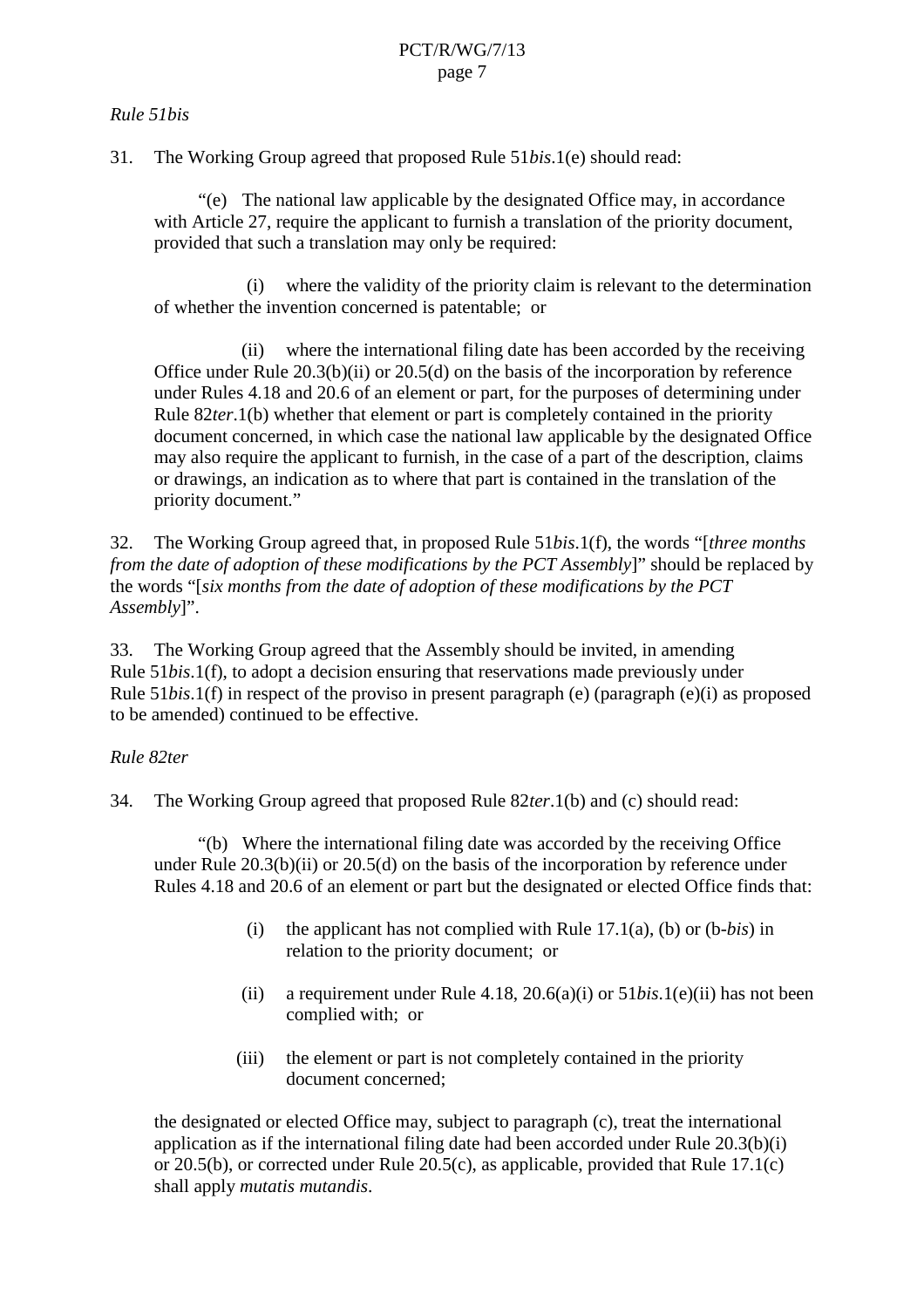(c) The designated or elected Office shall not treat the international application under paragraph (b) as if the international filing date had been accorded under Rule 20.3(b)(i) or 20.5(b), or corrected under Rule 20.5(c), without giving the applicant the opportunity to make observations on the intended treatment, or to make a request under paragraph (d), within a time limit which shall be reasonable under the circumstances."

#### PROPOSED AMENDMENT OF RULE 4.9

35. Discussions were based on document PCT/R/WG/7/12.

36. The proposed amendments of the Regulations set out in Annex I to document PCT/R/WG/7/12 were approved by the Working Group with a view to their submission to the PCT Assembly for consideration at its  $34^{\text{th}}$  (15<sup>th</sup> ordinary) session in September-October 2005, subject to the clarifications appearing in the following paragraph and to possible further drafting changes to be made by the International Bureau.

#### *Rule 4.9*

37. The Working Group agreed that, in Rule 4.9(b) as proposed to be amended, the words "having effect in" should be replaced by the words "filed in". Furthermore, in the English text only, the words "that that notification" should be replaced by the words "that the notification".

#### RESTORATION OF THE RIGHT OF PRIORITY

38. Discussions were based on document PCT/R/WG/7/3.

39. The Working Group approved the proposed amendments of the Regulations set out in Annex I to document PCT/R/WG/7/3 with a view to their submission to the PCT Assembly for consideration at its  $34<sup>th</sup> (15<sup>th</sup> \text{ ordinary})$  session in September-October 2005, subject to the comments and clarifications appearing in the following paragraphs and to possible further drafting changes to be made by the International Bureau.

40. Several delegations reiterated concerns expressed at earlier sessions of the Working Group that the inclusion of provisions allowing for restoration of the right of priority in the Regulations would provide, in effect, for a 14-month priority period in certain cases, and that this would be inconsistent with Article 8(2)(a) of the PCT which referred to the Paris Convention with regard to the conditions for, and the effect of, any priority claim contained in an international application, and thus to the 12-month priority period under Article 4C(1) of the Paris Convention. Two of those delegations also expressed the view that Article 58(1) did not provide a sufficient basis for this matter to be dealt with in the Regulations only. All of those delegations indicated that, should the Assembly decide to adopt those amendments, they would make use of the proposed reservation provisions.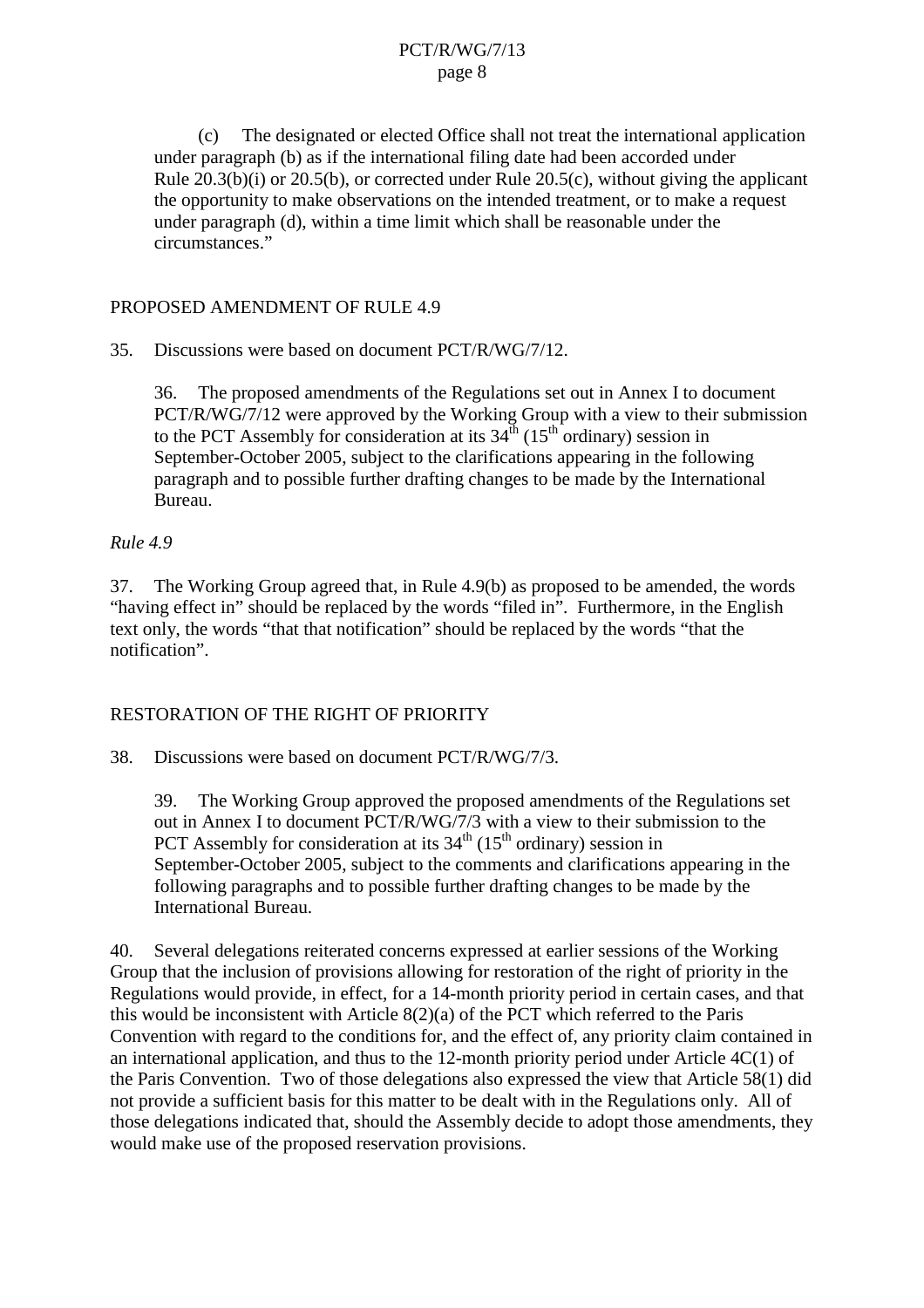41. In reply to a query by one delegation, the Secretariat explained that, under the proposals, if an Office wished not to apply any of the provisions relating to the restoration of the right of priority, in its capacity as either a receiving Office or as a designated Office, such Office would need to make reservations under all of amended Rules 26*bis*.3(j), 49*ter*.1(g) and 49*ter*.2(h).

42. A number of delegations and a representative of users welcomed the general approach taken in the document, noting the importance of provisions for the restoration of the right of priority as a safeguard for applicants. They expressed the view that provisions for the restoration of the right of priority were in compliance with the provisions of the Paris Convention, which only provided for a minimum standard with regard to the length of the priority period and thus left room for member States of the Paris Union to grant longer periods of priority if they so wished.

# *Rule 4.10*

43. Noting the proposal for amendment of Rule 26*bis*.1 contained in document PCT/R/WG/7/6, clarifying that the addition of a priority claim after the filing of the international application is to be made "to the request", the Working Group agreed that, in the second sentence of the *chapeau* to Rule 4.10(a), the words ", subject to Rule 26*bis*.1" should be deleted.

# *Rule 26bis.3*

44. The suggestion by one representative of users to provide that the request for the restoration of the right of priority may be filed, at the applicant's option, either with the receiving Office or the International Bureau, so as to allow applicants to have such requests decided on the basis of both criteria (due care and unintentionality) where the receiving Office only applied one of the criteria, or where such requests could not be filed with that Office because it had made use of the reservation provision, was not supported by the Working Group.

45. The Working Group agreed that Rule 26*bis*.3 should be further amended to read as follows:

# "26*bis*.3 *Restoration of Right of Priority by Receiving Office*

(a) Where the international application has an international filing date which is later than the date on which the priority period expired but within the period of two months from that date, the receiving Office shall, on the request of the applicant, and subject to paragraphs (b) to (g) of this Rule, restore the right of priority if the Office finds that a criterion applied by it ("criterion for restoration") is satisfied, namely, that the failure to file the international application within the priority period:

- (i) occurred in spite of due care required by the circumstances having been taken; or
- (ii) was unintentional.

Each receiving Office shall apply at least one of those criteria and may apply both of them.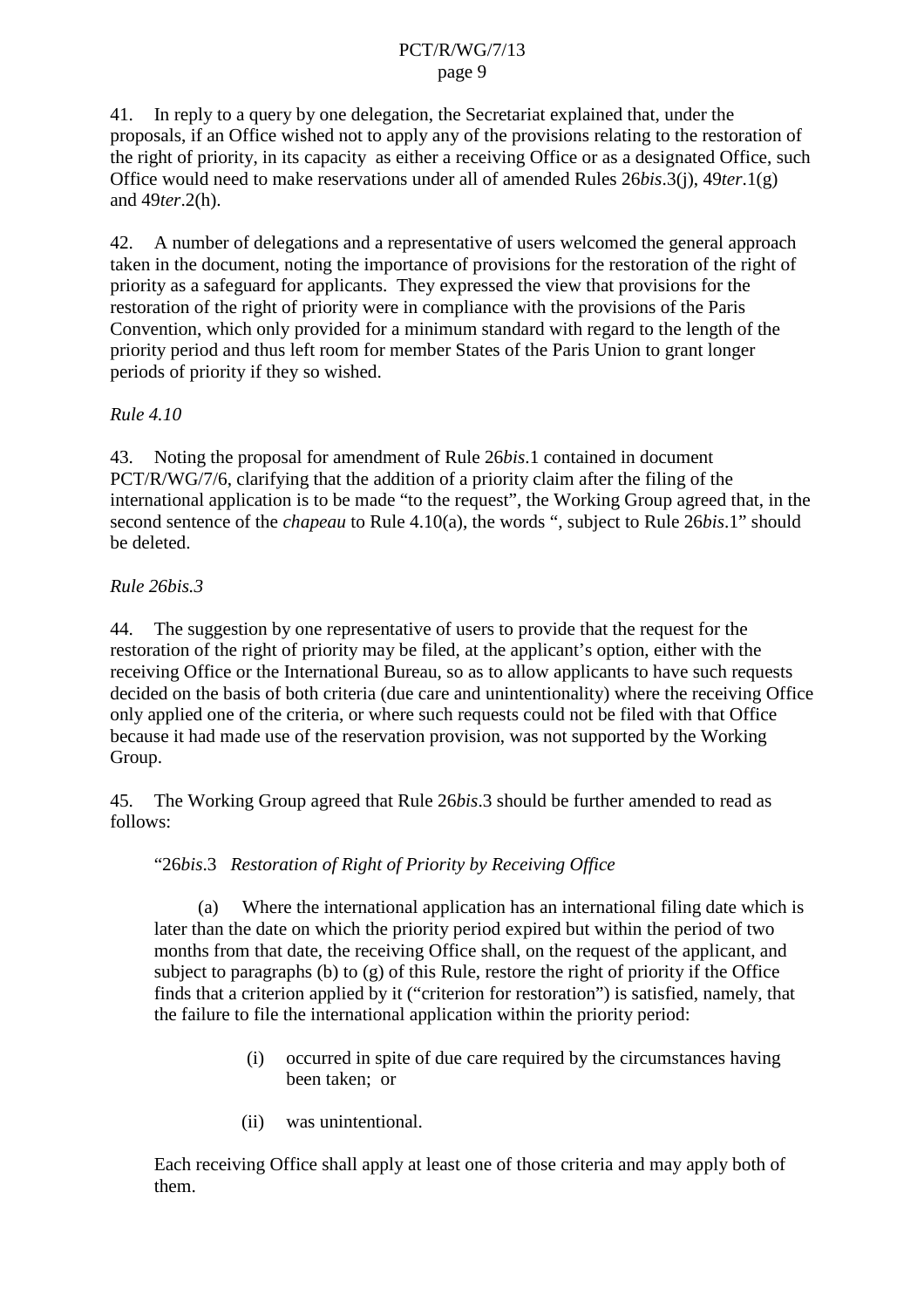(b) A request under paragraph (a) shall:

(i) be filed with the receiving Office within the time limit applicable under paragraph (e);

(ii) state the reasons for the failure to file the international application within the priority period; and

(iii) preferably be accompanied by any declaration or other evidence required under paragraph (f).

(c) Where a priority claim in respect of the earlier application is not contained in the international application, the applicant shall submit, within the time limit applicable under paragraph (e), a notice under Rule 26*bis*.1(a) adding the priority claim.

(d) The submission of a request under paragraph (a) may be subjected by the receiving Office to the payment to it, for its own benefit, of a fee for requesting restoration, payable within the time limit applicable under paragraph (e). The amount of that fee, if any, shall be fixed by the receiving Office.

(e) The time limit referred to in paragraphs  $(b)(i)$ , (c) and (d) shall be two months from the date on which the priority period expired, provided that, where the applicant makes a request for early publication under Article 21(2)(b), any request under paragraph (a) or any notice referred to in paragraph (c) submitted, or any fee referred to in paragraph (d) paid, after the technical preparations for international publication have been completed shall be considered as not having been submitted or paid in time.

(f) The receiving Office may require that a declaration or other evidence in support of the statement of reasons referred to in paragraph (b)(iii) be filed with it within a time limit which shall be reasonable under the circumstances. The applicant may furnish to the International Bureau a copy of any such declaration or other evidence filed with the receiving Office, in which case the International Bureau shall include such copy in its files.

(g) The receiving Office shall not refuse, totally or in part, a request under paragraph (a) without giving the applicant the opportunity to make observations on the intended refusal within a time limit which shall be reasonable under the circumstances. Such notice of intended refusal by the receiving Office may be sent to the applicant together with any invitation to file a declaration or other evidence under paragraph (f).

(h) The receiving Office shall promptly:

(i) notify the International Bureau of the receipt of a request under paragraph (a);

(ii) make a decision upon the request;

(iii) notify the applicant and the International Bureau of its decision and the criterion for restoration upon which the decision was based.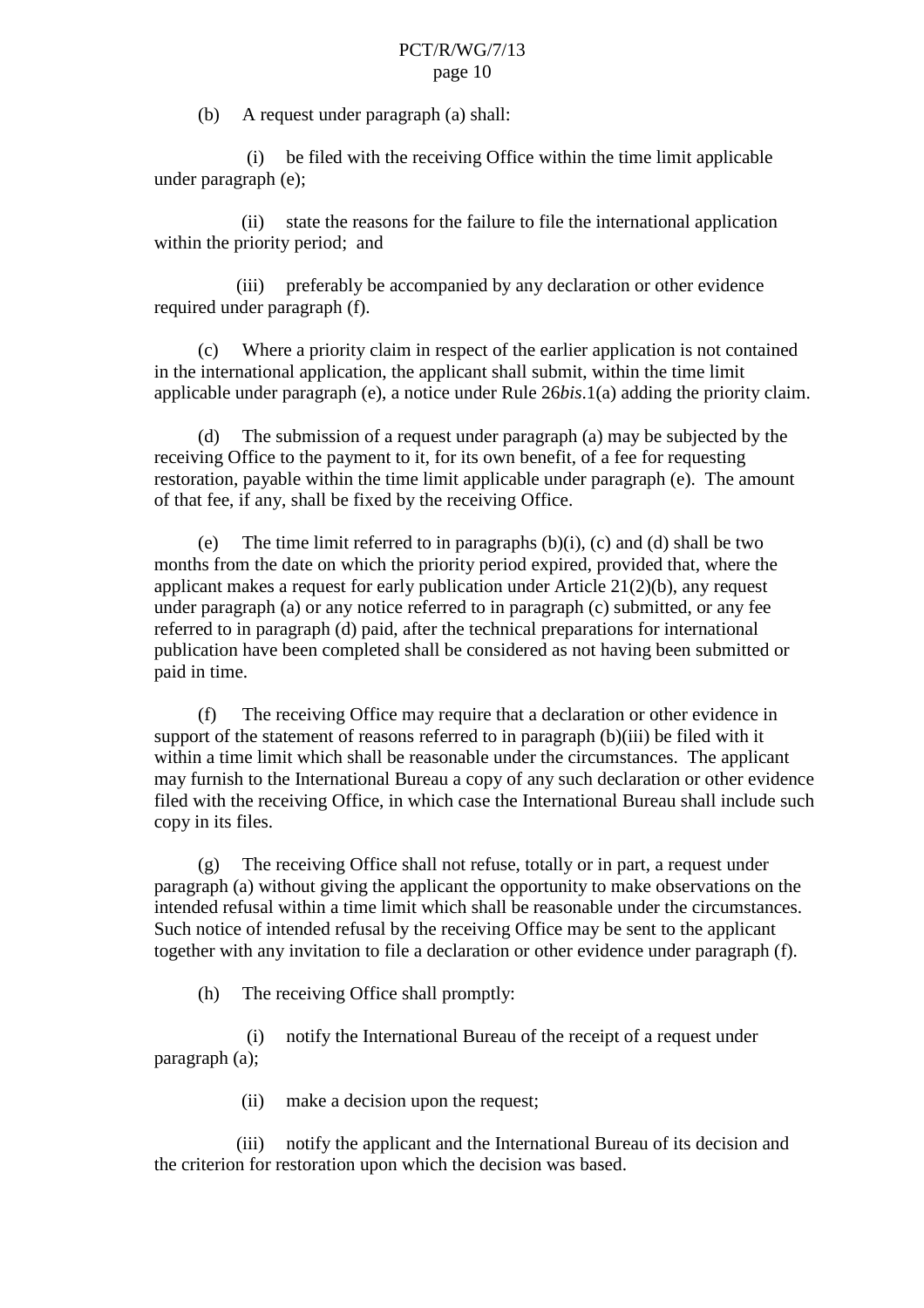(i) Each receiving Office shall inform the International Bureau of which of the criteria for restoration it applies and of any subsequent changes in that respect. The International Bureau shall promptly publish such information in the Gazette.

(j) If, on [*date of adoption of these modifications by the PCT Assembly*], paragraphs (a) to (i) are not compatible with the national law applied by the receiving Office, those paragraphs shall not apply to that receiving Office for as long as paragraphs (a) to (i) continue not to be compatible with that law, provided that the said Office informs the International Bureau accordingly by [*six months from the date of adoption of these modifications by the PCT Assembly*]. The information received shall be promptly published by the International Bureau in the Gazette."

#### *Rule 48.2*

46. The Working Group agreed that, in the English text only, Rule 48.2(a)(xi) should be further amended to read as follows:

"(xi) any information concerning a request under Rule 26*bis*.3 for restoration of the right of priority and the decision of the receiving Office upon such request, including information as to the criterion for restoration upon which the decision was based."

47. In reply to a query by one delegation, the Secretariat confirmed that, where an Office based its decision on both criteria referred to in Rule 26*bis*.3(a) (due care and unintentionality), Rule 48.2(a)(xi) would require that information to that effect be included in the publication of the international application. It was agreed that an explanatory note to this effect should be included with the proposals to be submitted to the Assembly.

# *Rule 49ter.1*

48. One delegation noted that the provision of two alternative criteria (due care and unintentionality) for the restoration of the right of priority under Rule 26*bis*.3 complicated the provisions on the effect of restoration under Rule 49*ter*.1, and suggested that it would be more user-friendly to provide for a single criterion. The Chair noted that although, at previous sessions, many delegations had expressed a preference for having a single criterion, it had not proved possible to achieve a consensus on which of the two criteria should be adopted.

49. The Working Group noted that, although no change to the text of Rule 49*ter*.1(c) itself was required, contrary to what was stated in the Comment following that Rule in Annex I to document PCT/R/WG/7/3 and the conclusion of the Working Group at its fifth session (see the summary of the fifth session by the Chair, document PCT/R/WG/5/13, paragraph 54), it should be possible for a designated Office to base a finding of non-compliance with a requirement under Rule 26.3(a), (b)(ii) or (c) (as amended) not only on information or evidence as furnished to the receiving Office but also on any information or evidence which is otherwise available to that Office.

50. The Working Group agreed that, in proposed amended Rule 49*ter*.1(d), the words "those doubts" should be replaced by "that doubt".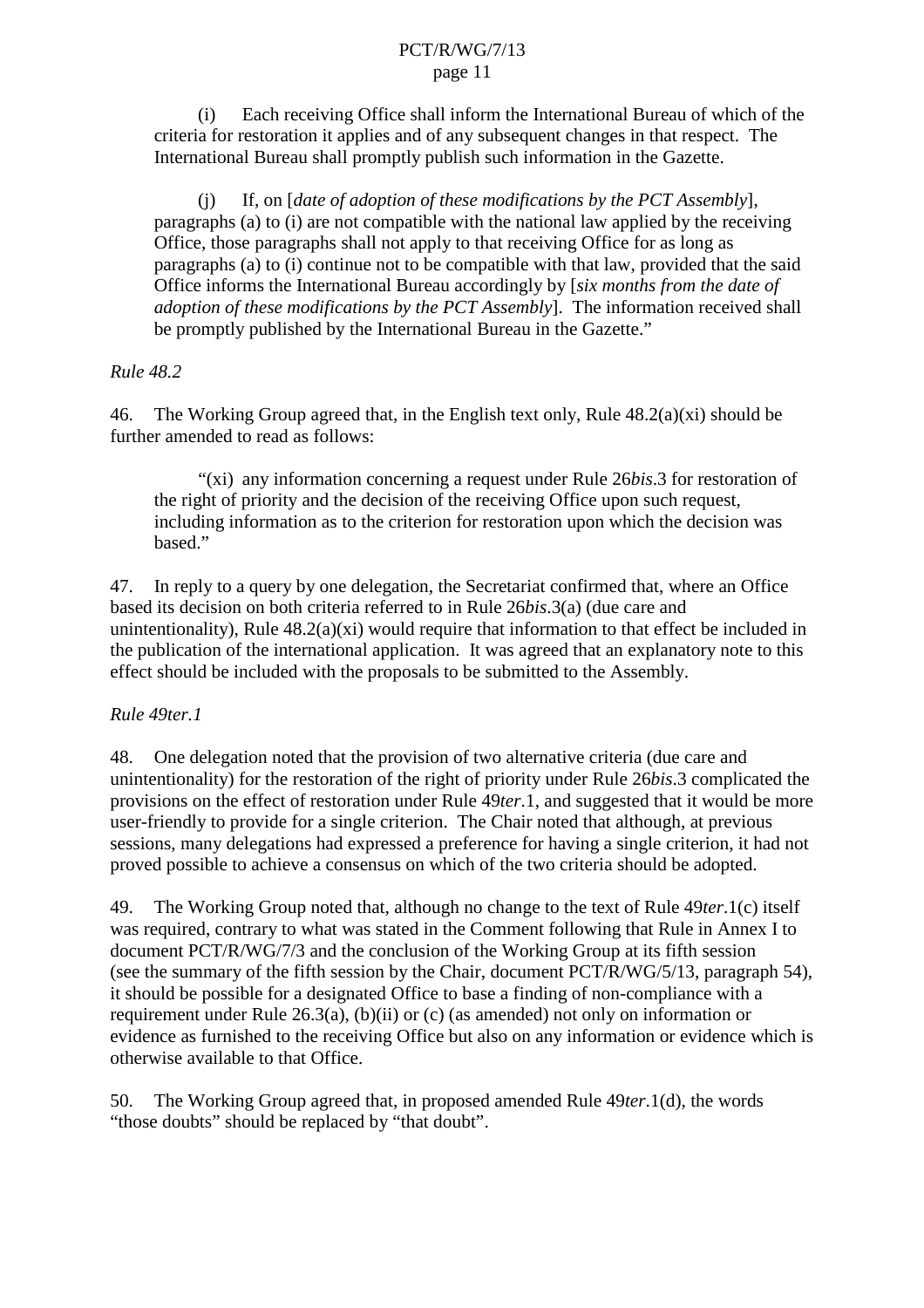51. The Working Group agreed that the Assembly should be invited to express the understanding, in adopting Rule 49*ter*.1(g), that a reservation under the Rule would have both procedural and substantive effects, as outlined in the Comment following the Rule in Annex I to document PCT/R/WG/7/3 (for example, there would be consequences both in terms of calculating the time limit for national phase entry before the designated Office concerned and in terms of the assessment of novelty and inventive step during the national search and examination).

52. The Working Group agreed that, in proposed Rule 49*ter*.1(g), the words "[*three months from the date of adoption of these modifications by the PCT Assembly*]" should be replaced by the words "[*six months from the date of adoption of these modifications by the PCT Assembly*]".

*Rule 49ter.2*

53. The Working Group agreed that, in proposed Rule 49*ter*.2(a), the words "claims the priority of an earlier application and" should be inserted after "Where the international application".

54. The Working Group also agreed that, in the French text only, paragraphs (a) and (b)(ii) of Rule 49*ter*.2 should be changed along the same lines of the proposed modifications to paragraphs (a) and (b)(ii) of Rule 26*bis*.3.

55. The Working Group agreed that the Assembly should be invited to express the understanding, in adopting Rule 49*ter*.2(b), that, where the effect of the international application provided for in Article 11(3) had ceased because the applicant failed to perform the acts referred to in Article 22 or 39(1) within the applicable time limit but the designated Office reinstated the rights of the applicant with respect to that international application in accordance with Rule 49.6 or 76.5(ii), respectively, such reinstatement would extend to all time limits calculated on the basis of the applicable time limit under Article 22 or 39(1), respectively, including the time limit under Rule 49*ter*.2(b)(i).

56. The Working Group agreed that the reference in Rule 49*ter*.2(e) to "paragraph (d)" should be replaced by a reference to "paragraph (c)".

57. The Working Group agreed that proposed Rule 49*ter*.2(g) should read as follows:

"(g) Each designated Office shall inform the International Bureau of which of the criteria for restoration it applies, of the requirements, where applicable, of the national law applicable in accordance with paragraph (f), and of any subsequent changes in that respect. The International Bureau shall promptly publish such information in the Gazette."

58. The Working Group agreed that, in proposed Rule 49*ter*.2(h), the words "[*three months from the date of adoption of these modifications by the PCT Assembly*]" should be replaced by the words "[*six months from the date of adoption of these modifications by the PCT Assembly*]".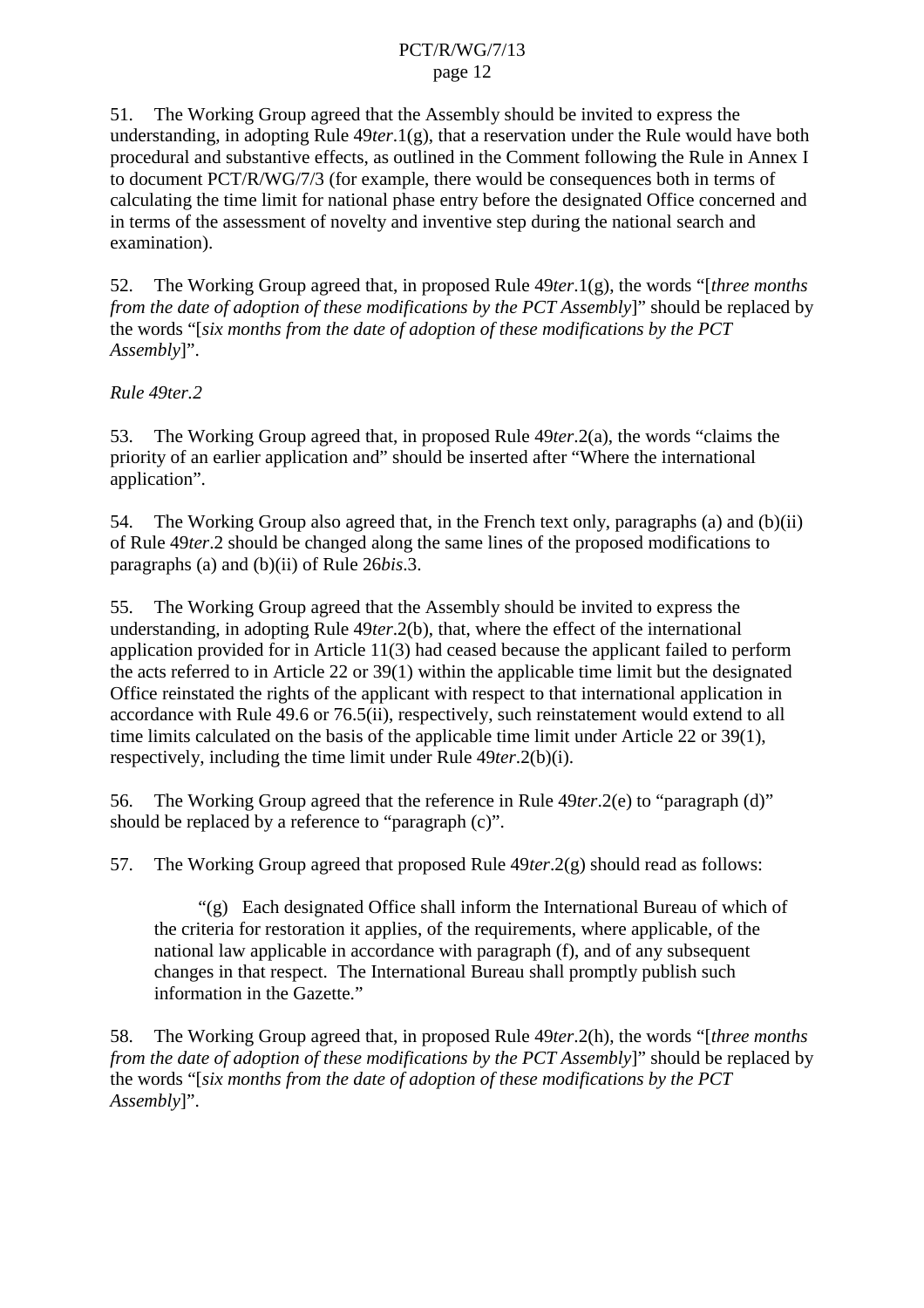#### *Rule 76.5*

59. The Working Group noted that a reference to Rule 13*ter*.3 had erroneously been omitted from the present text of Rule 76.5 as contained in Annex I to document PCT/R/WG/7/3.

### RECTIFICATION OF OBVIOUS MISTAKES

60. Discussions were based on document PCT/R/WG/7/6.

61. The Working Group approved the proposed amendments of the Regulations set out in Annex I to document PCT/R/WG/7/6 with a view to their submission to the PCT Assembly for consideration at its  $34<sup>th</sup> (15<sup>th</sup> \text{ ordinary})$  session in September-October 2005, subject to the comments and clarifications appearing in the following paragraphs and to possible further drafting changes to be made by the International Bureau.

#### *Rule 38*

62. The Working Group agreed that mistakes in abstracts should not be rectifiable under Rule 91 as proposed to be amended. Instead, it was agreed that Rule 38 should be amended by changing the wording of present Rule 38.2(b) and renumbering it as Rule 38.3, along the lines of the following:

#### "38.3 *Modification of Abstract*

The applicant may, until the expiration of one month from the date of mailing of the international search report, submit to the International Searching Authority:

- (i) proposed modifications of the abstract; or
- (ii) where the abstract has been established by the Authority, proposed modifications of, or comments on, that abstract, or both modifications and comments;

and the Authority shall decide whether to modify the abstract accordingly. Where the Authority modifies the abstract, it shall notify the modification to the International Bureau."

#### *Rules 48.2 and 91.3*

63. In connection with proposed Rules 48.2(a)(xi) and 91.3(b), second sentence, the Working Group agreed that a reference should appear in the international search report, the written opinion of the International Searching Authority and/or the international preliminary reports on patentability under both Chapters I and II, as the case may be, for the benefit of the applicant, third parties and designated Offices, where any rectifications of obvious mistakes were taken into account by the Authority for the purposes of establishing the written opinion or report, respectively. Where rectifications were authorized too late to be considered by the Authority, it should notify the International Bureau, which in turn would notify the applicant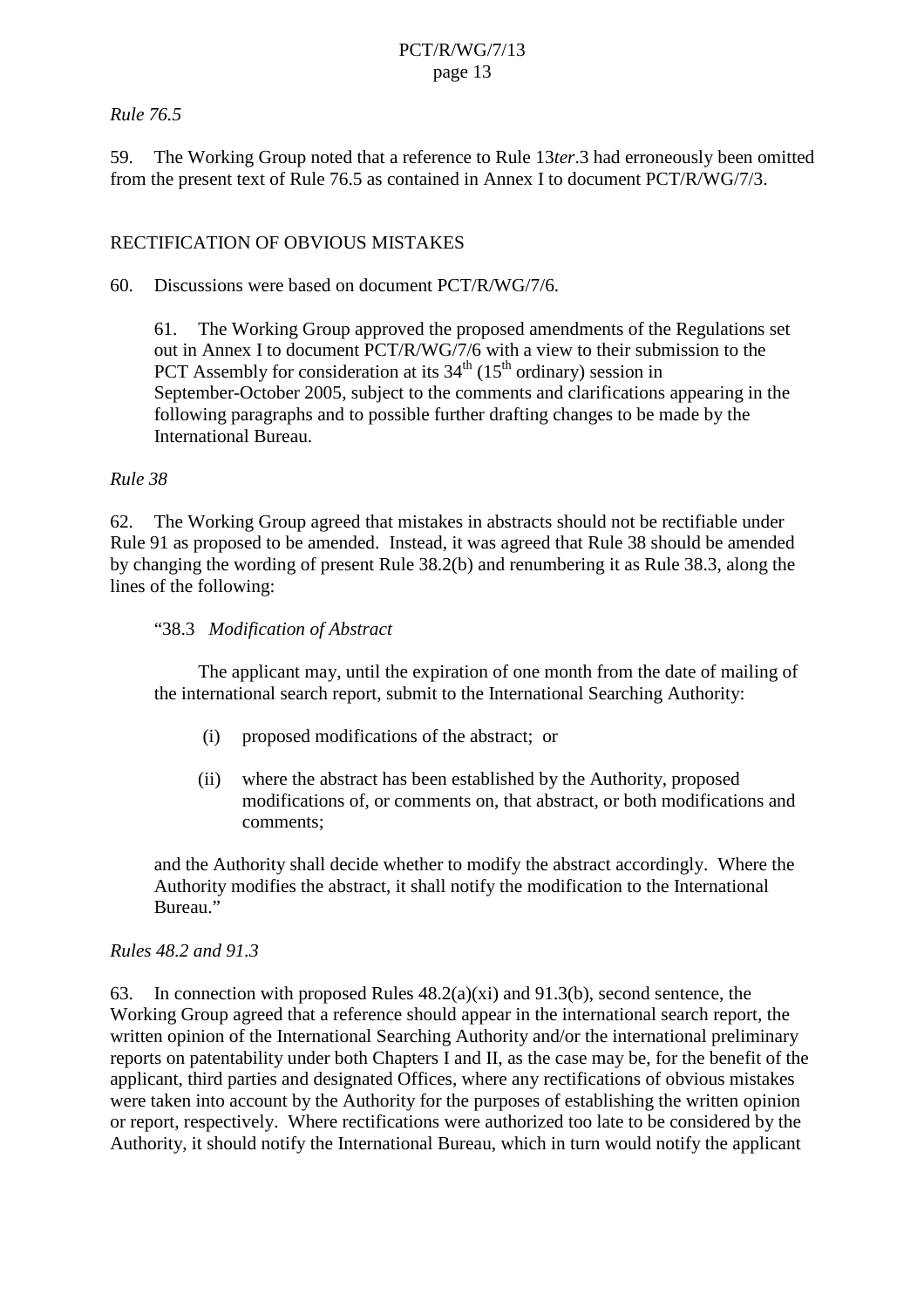and designated Offices accordingly. The Working Group invited the Secretariat to review those provisions and if necessary to include other appropriate provisions in the proposed amendments of the Regulations that were submitted to the Assembly for adoption.

#### *Rule 82ter*

64. Noting that it was suggested in document  $PCT/R/WG/7/6$  not to proceed with an amendment of Rule 82*ter* (see paragraphs 25 and 26 in the main body of that document), one delegation suggested that the Working Group should consider, at a future session, proposals to further amend Rule 82*ter* to include provisions for the correction of errors made by the receiving Office or by the International Bureau, in addition to those covered by the present Rule. The Chair noted that the delegation was free to submit proposals to amend Rule 82*ter* accordingly.

#### *Rule 91.1*

65. The Working Group agreed that Rule 91.1 be amended to read as follows, subject to review by the Secretariat of the appropriateness in paragraph (e) of the words "any priority document":

#### "91.1 *Rectification of Obvious Mistakes*

(a) An obvious mistake in the international application or another document submitted by the applicant may be rectified in accordance with this Rule if the applicant so requests.

(b) The rectification of a mistake shall be subject to authorization by the "competent authority", that is to say:

(i) in the case of a mistake in the request part of the international application or in a correction thereof—by the receiving Office;

(ii) in the case of a mistake in the description, claims or drawings or in a correction thereof, unless the International Preliminary Examining Authority is competent under item (iii)—by the International Searching Authority;

(iii) in the case of a mistake in the description, claims or drawings or in a correction thereof, or in an amendment under Article 19 or 34, where a demand for international preliminary examination has been made and has not been withdrawn and the date on which international preliminary examination shall start in accordance with Rule 69.1 has passed—by the International Preliminary Examining Authority;

(iv) in the case of a mistake in a document not referred to in items (i) to (iii) submitted to the receiving Office, the International Searching Authority, the International Preliminary Examining Authority or the International Bureau, other than a mistake in the abstract or in an amendment under Article 19—by that Office, Authority or Bureau, as the case may be.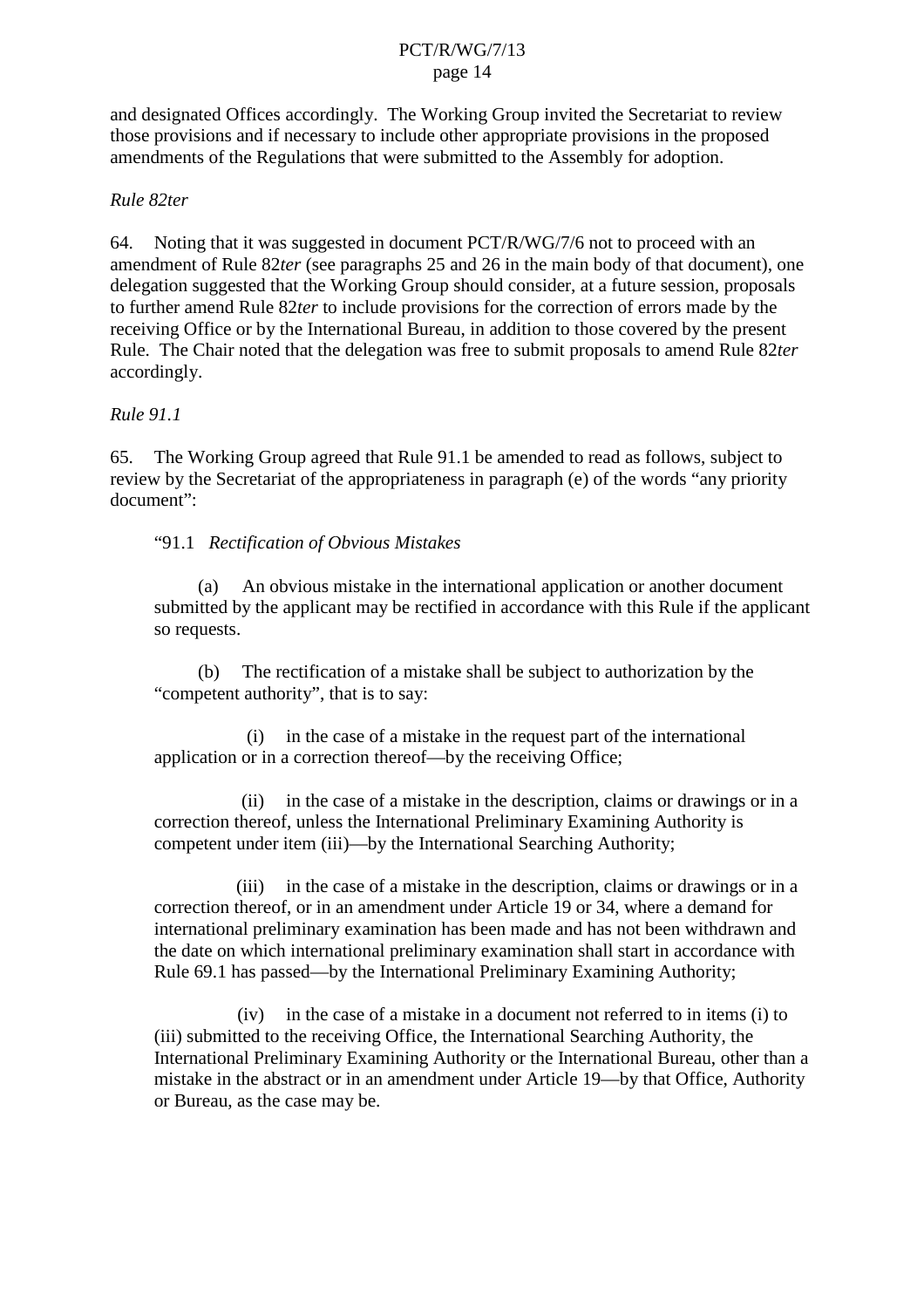(c) The competent authority shall authorize the rectification under this Rule of a mistake if, and only if, it is obvious to the competent authority that, as at the applicable date under paragraph (f), something else was intended than what appears in the document concerned and that nothing else could have been intended than the proposed rectification.

(d) In the case of a mistake in the description, claims or drawings or in a correction or amendment thereof, the competent authority shall, for the purposes of paragraph (c), only take into account the contents of the description, claims and drawings and, where applicable, the correction or amendment concerned.

(e) In the case of a mistake in the request part of the international application or a correction thereof, or in a document referred to in paragraph  $(b)(iv)$ , the competent authority shall, for the purposes of paragraph (c), only take into account the contents of the international application itself and, where applicable, the correction concerned, or the document referred to in paragraph (b)(iv), together with any other document submitted with the request, correction or document, as the case may be, any priority document available to the authority in accordance with the Administrative Instructions, and any other document contained in the authority's international application file at the applicable date under paragraph (f).

(f) The applicable date for the purposes of paragraphs (c) and (e) shall be:

(i) in the case of a mistake in a part of the international application as filed—the international filing date;

(ii) in the case of a mistake in a document other than the international application as filed, including a mistake in a correction or an amendment of the international application—the date on which the document was submitted.

- (g) A mistake shall not be rectifiable under this Rule if:
	- (i) the mistake lies in the omission of one or more entire elements of the international application referred to in Article 3(2) or one or more entire sheets of the international application;
	- (ii) the mistake is in the abstract;
	- (iii) the mistake is in an amendment under Article 19, unless the International Preliminary Examining Authority is competent to authorize the rectification of such mistake under paragraph (b)(iii); or
	- (iv) the mistake is in a priority claim or in a notice correcting or adding a priority claim under Rule 26*bis*.1(a), where the rectification of the mistake would cause a change in the priority date;

provided that this paragraph shall not affect the operation of Rules 20.4, 20.5, 26*bis* and 38.3.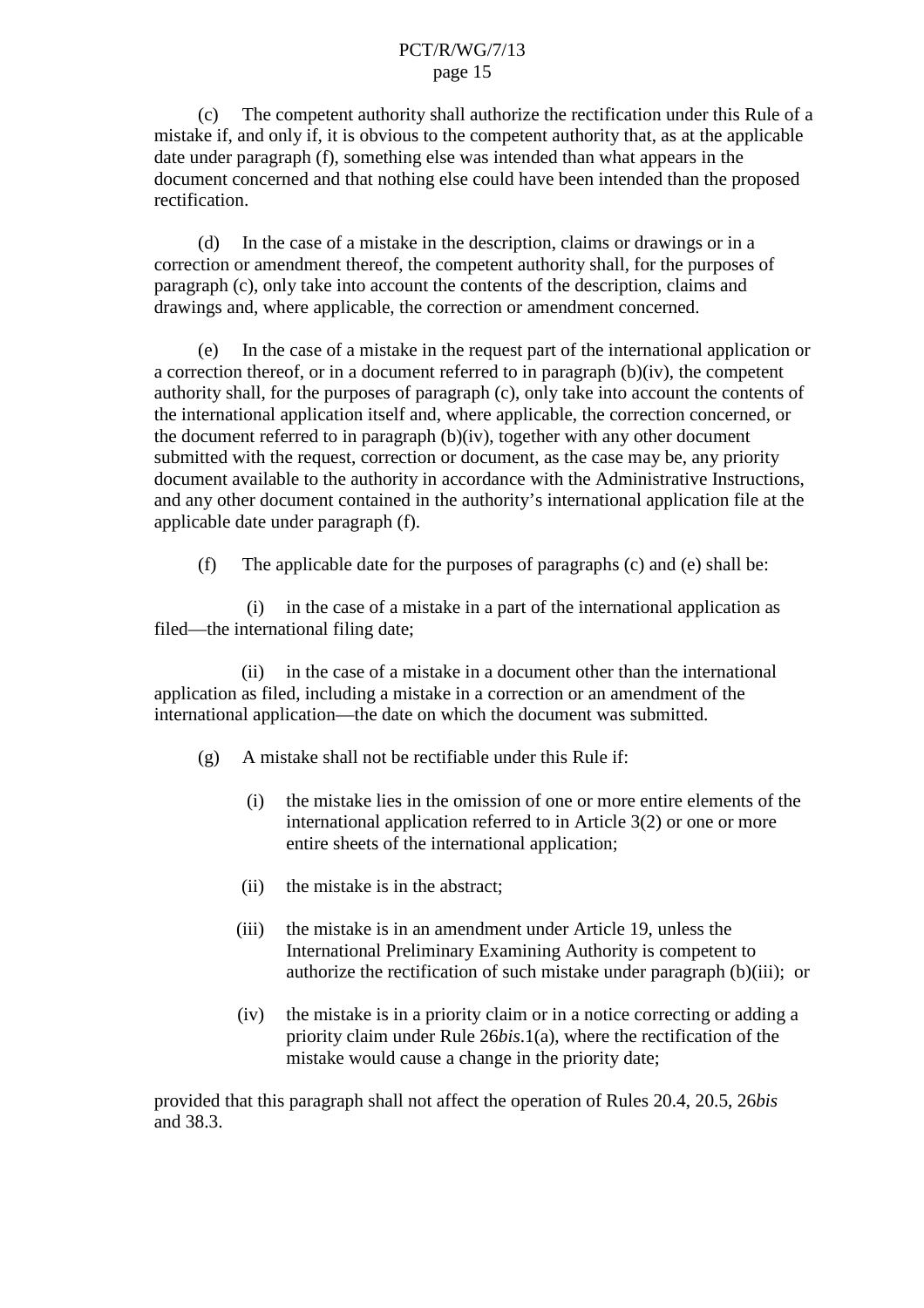<span id="page-15-0"></span>(h) Where the receiving Office, the International Searching Authority, the International Preliminary Examining Authority or the International Bureau discovers what appears to be a rectifiable obvious mistake in the international application or another document, it may invite the applicant to request rectification under this Rule."

66. Proposals by certain delegations that Rule 91.1(d) be amended so as to permit the contents of the abstract and of the request to be taken into account for the purposes of considering whether mistakes in the description, claims or drawings were obvious and thus rectifiable were opposed by several other delegations, and the Working Group agreed that they should not proceed. It was noted that Article 3(3) expressly provided that the abstract "merely serves the purpose of technical information and cannot be taken into account for any other purpose".

67. A suggestion by one representative of users that Rule  $91.1(d)$  beamended so as to provide that the contents of priority documents should also be taken into account for the purposes of considering whether mistakes in the description, claims or drawings were obvious and thus rectifiable did not find support.

68. The Working Group agreed that Rule  $91.1(g)(ii)$  did not prevent the rectification of an obvious mistake that was repeated, for example, in the description, claims or drawings, merely because the same mistake also appeared in the abstract.

69. The Working Group agreed that, where a designated Office had made a reservation under Rule 20.8 in respect of the application of provisions relating to the incorporation by reference of missing elements or parts (see document PCT/R/WG/7/2), that Office would not be obliged, for the purposes of Rule 91.3(g), to take into account the contents of any description, claims or drawings incorporated by reference under Rule 20.6, and that the Assembly should be invited to adopt an understanding to that effect.

70. The Working Group agreed that new Rule 91.3(g) be added as follows:

"(g) A designated Office may disregard a rectification that was authorized under Rule 91.1 if it finds that it would not have authorized the rectification if it had been the competent authority."

# IMPROVING THE QUALITY OF INTERNATIONAL SEARCHES

71. Discussions were based on document PCT/R/WG/7/7.

72. There was widespread support from both delegations and representatives of users for the principle of allowing supplementary international searches to be conducted on international applications, noting that early identification of as much relevant prior art as possible was useful for applicants, designated and elected Offices and third parties alike. There was, however, a significant variation in views concerning the aims and the most appropriate procedures for such searches.

73. The Working Group strongly supported further development of the proposals relating to supplementary international searches and invited the Secretariat to prepare revised proposals for consideration at its next session, taking into account the comments and suggestions set out in the following paragraphs.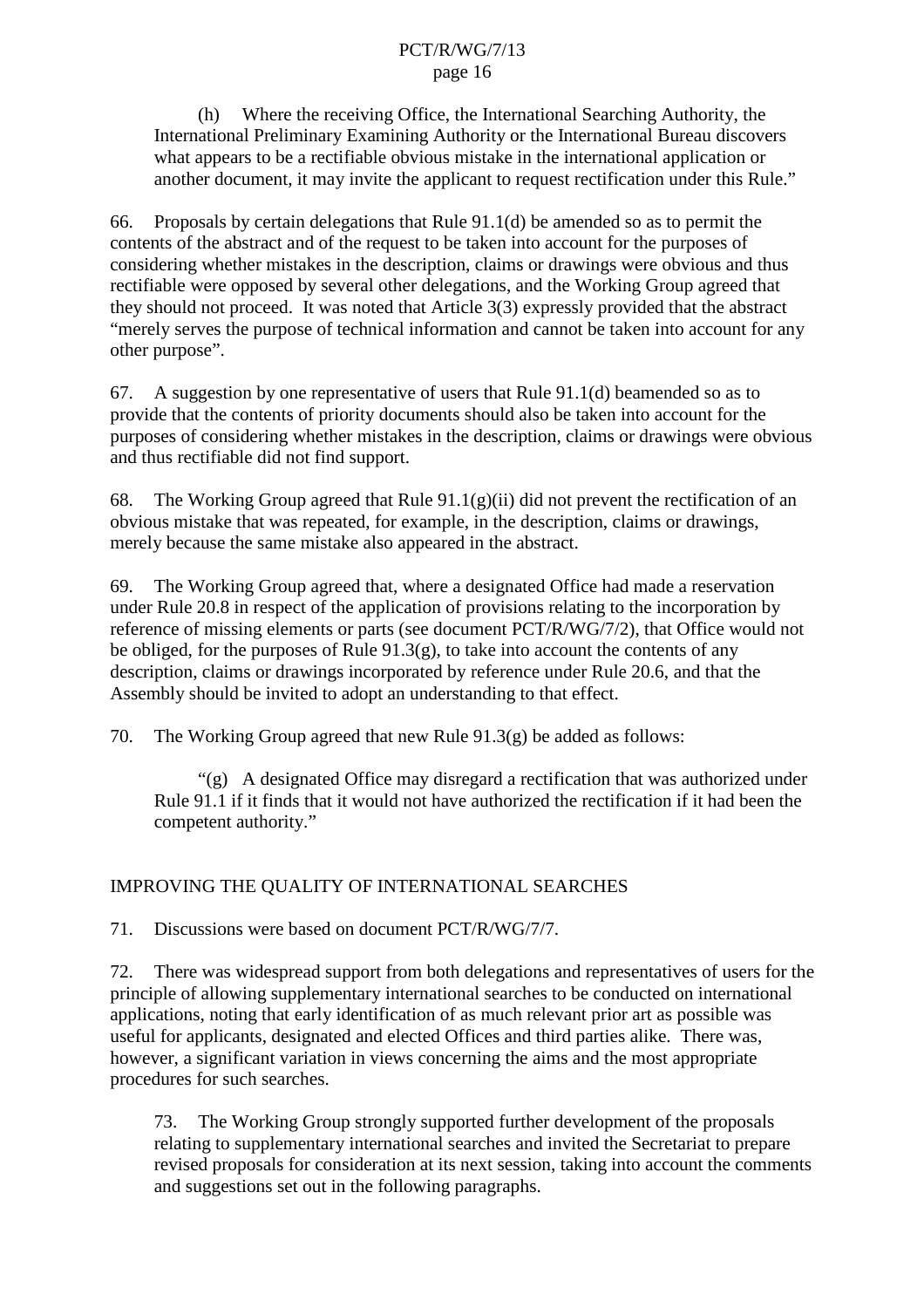74. There was interest from users in the possibility of international searches being updated towards the end of the international phase, to take into account relevant prior art which had not been available to the International Searching Authority when the international search report was established. Furthermore, it was noted that some International Preliminary Examining Authorities sometimes conducted such searches as part of the international preliminary examination. However, a number of delegations saw difficulties in introducing such searches as a mandatory part of international preliminary examination, noting that the mandatory nature of the proposal might conflict with Article 33(6), and that it might be difficult to achieve reliable results where the International Searching Authority and the International Preliminary Examining Authority were not the same Office. Furthermore, if this service was offered only as part of international preliminary examination, applicants might be encouraged to file demands for international applications where the full examination was not in fact desired. In the light of these concerns, the Working Group agreed not to continue discussion of this aspect of the proposals.

#### *General*

75. Many delegations emphasized the need for the supplementary international search system to be as simple and flexible as possible, and this to be kept in mind for future revision of the proposals.

76. A number of delegations expressed concern that the introduction of supplementary international searches should not be permitted to adversely affect the delivery of existing services, including the main international search. The Delegation of Japan, for example, indicated that the Japan Patent Office would not be able to offer a supplementary international search service, at least at the outset, due to workload issues. Other delegations and representatives of users believed that a well-designed system need not increase the workloads of International Authorities and could, taking efficiencies in the national phase into account, reduce workload burdens overall. Some representatives of users pointed out that many applicants already filed national applications in parallel with international applications in order to gain the benefits of multiple searches, and that efficiencies could be gained for both Offices and applicants by allowing for multiple searches under the PCT. It was also emphasized that it was desirable to pursue measures for improving the quality of the main international search in addition to offering supplementary international searches.

77. Several delegations noted that it was essential that supplementary international searches be optional for the applicant and emphasized that International Authorities should be able to determine the extent, if any, to which they would offer such searches. One delegation stressed, however, that it would only make sense to pursue the proposal if a substantial number of Authorities would be prepared to participate.

78. One delegation suggested that it might be useful to allow third parties to request supplementary international searches to be performed on an international application. A representative of users indicated that such a feature would be of interest, but that it would be necessary to ensure that such requests could be filed anonymously.

# *Purpose of the Supplementary International Search*

79. A majority of delegations considered that the primary purpose of a supplementary search should be to discover relevant prior art in languages which were a specialization of the Authority carrying out the supplementary international search ("supplementary Authority")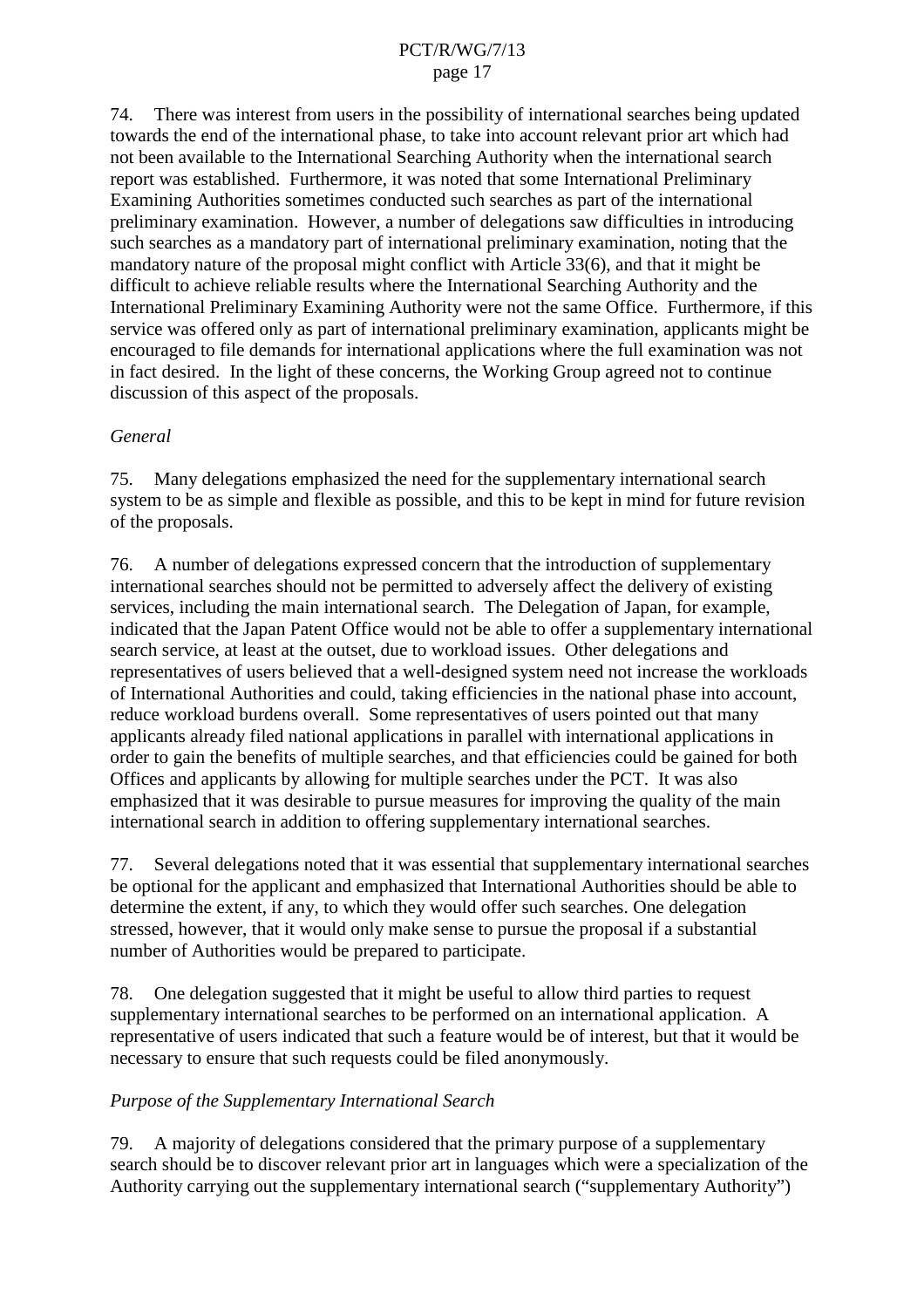but not of the Authority that carried out the international search proper ("main Authority"), though some delegations felt that this was not appropriately reflected in the language of Rule 45*bis*.7. It was suggested by one delegation that the specialized languages which the supplementary Authority offered should be defined in the agreements between the Authorities and the International Bureau. The representative of the EPO expressed the view that supplementary Authorities should be free to determine the scope of the supplementary international search themselves.

80. One delegation indicated that it was necessary to be clear as to why it was desired to offer a supplementary international search system, noting that it was impossible to guarantee that all relevant prior art could be found and that any search was necessarily a compromise between completeness and cost. The delegation considered that the PCT should not offer the type of commercial search which might be conducted by defendants in infringement actions. Such broad searches could not be justified routinely. Rather, the supplementary search should aim to address the needs of applicants wishing not to be surprised by new citations found by designated Offices in the national phase and of Offices which did not presently recognize the international search as being sufficient for national phase processing.

81. A considerable number of delegations noted the importance of minimizing unnecessary duplication of work, but many felt that the appropriate extent of a supplementary international search beyond what was essential to achieve the primary purpose should be determined by the supplementary Authority itself.

82. Some delegations and representatives of users considered that the purpose of the supplementary international search should not be defined by the Regulations at all. Instead, each supplementary Authority could indicate the service which it was prepared to offer and allow applicants to decide whether this service was of interest to them. This would allow Authorities to offer different services, for example, specializing in certain technical areas where their search collections extended significantly beyond the PCT minimum documentation, rather than in particular languages. One delegation suggested that it might also be desirable to consider matters of competence of Authorities more generally so as to give the applicant the maximum choice in determining the extent of the international search appropriate to the international application concerned. One representative of users suggested that the scope of the supplementary international search should be determined by the supplementary Authority according to what further search it would normally perform on the international application if it had received it in its role as a designated Office in the national phase.

# *Body to Which Request for Supplementary International Search Is Submitted*

83. The Working Group reaffirmed that requests for supplementary international searches should not be submitted to the receiving Office. A majority of delegations considered that the International Bureau seemed the most appropriate body to receive the request for supplementary international search, though it was noted that there were some advantages in making the request directly to the supplementary Authority, particularly if only a single supplementary international search was sought.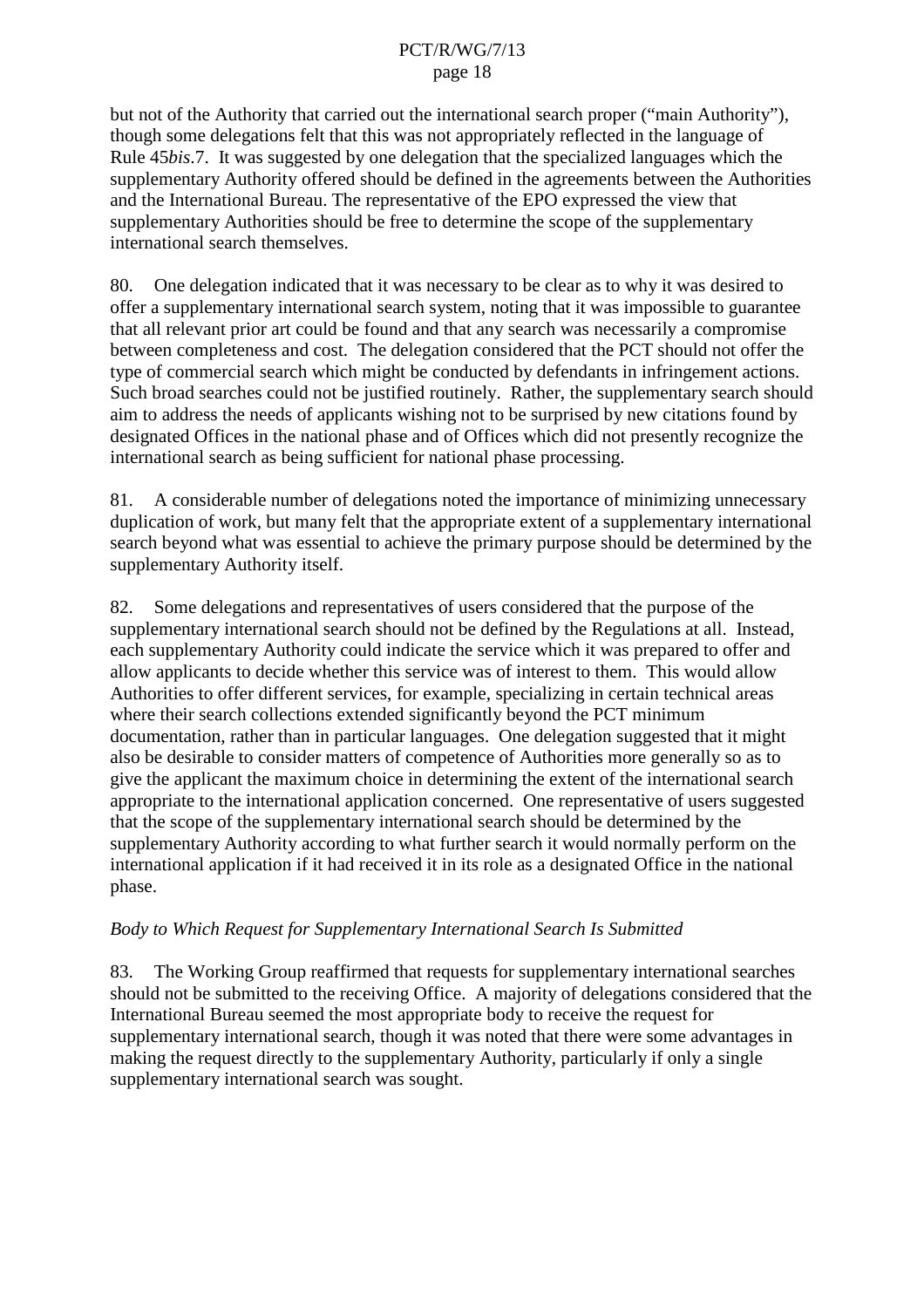84. One delegation suggested that, if the requests were not to be submitted only to the supplementary Authority, they should be able to be submitted to either the supplementary Authority or the International Bureau, at the choice of the applicant. A majority of delegations were opposed to such an idea, noting that it would add complexity and confusion to the system.

# *Contents of the Supplementary International Search Report*

85. The Working Group agreed that the supplementary international search report should not include a written opinion but should list citations in a manner similar to an international search report, also including comments sufficient to make their relevance clear. One delegation suggested that it should not be necessary to list family members of the cited documents.

# *Time of Requesting and Performing the Supplementary International Search*

86. Many delegations considered that supplementary international searches should only be able to be requested and performed after the transmittal of the main international search report, since otherwise there was a risk of duplication, inconsistency and unnecessary work, noting that there might be little value in a supplementary search where the main search showed that an invention was not new.

87. Other delegations considered that there should be an option for Authorities to offer supplementary international searches concurrently with the main search. While some delegations were concerned that different approaches among Authorities might cause complications to the system and confusion for applicants, other delegations considered that such difficulties would be limited and that a flexible system might allow participation in the system by some Authorities which otherwise would not be in a position to deliver searches within the very short deadlines inherent in a system providing for sequential searches. One representative of users stated that minor complications would be worthwhile if the result was a wider range of participating Authorities, since new prior art being found in the national phase was a much more significant problem for applicants. It was also pointed out that the availability of services in different ways from different Authorities might offer, as the preferences of users became clear through the choices they expressed, some practical insight into the needs of users.

88. The Working Group agreed that the Secretariat should, in revising the proposals, consider the issues involved in providing main and supplementary searches sequentially, concurrently or both.

89. The Working Group agreed that an outer time limit for requesting a supplementary international search was appropriate to avoid prolongation of the international phase, though it was noted that exactly what the limit should be would depend on when the supplementary international search was to be performed and whether it could be requested alone, in conjunction with international preliminary examination, or in either way.

# *Claims to Be Searched (Unity, Clarity, Subject Matter, etc.)*

90. The Working Group agreed that consideration of the proposals, as regards claims to be searched, should continue as provided in document PCT/R/WG/7/7, at least in respect of the case where the main and supplementary international searches were performed sequentially.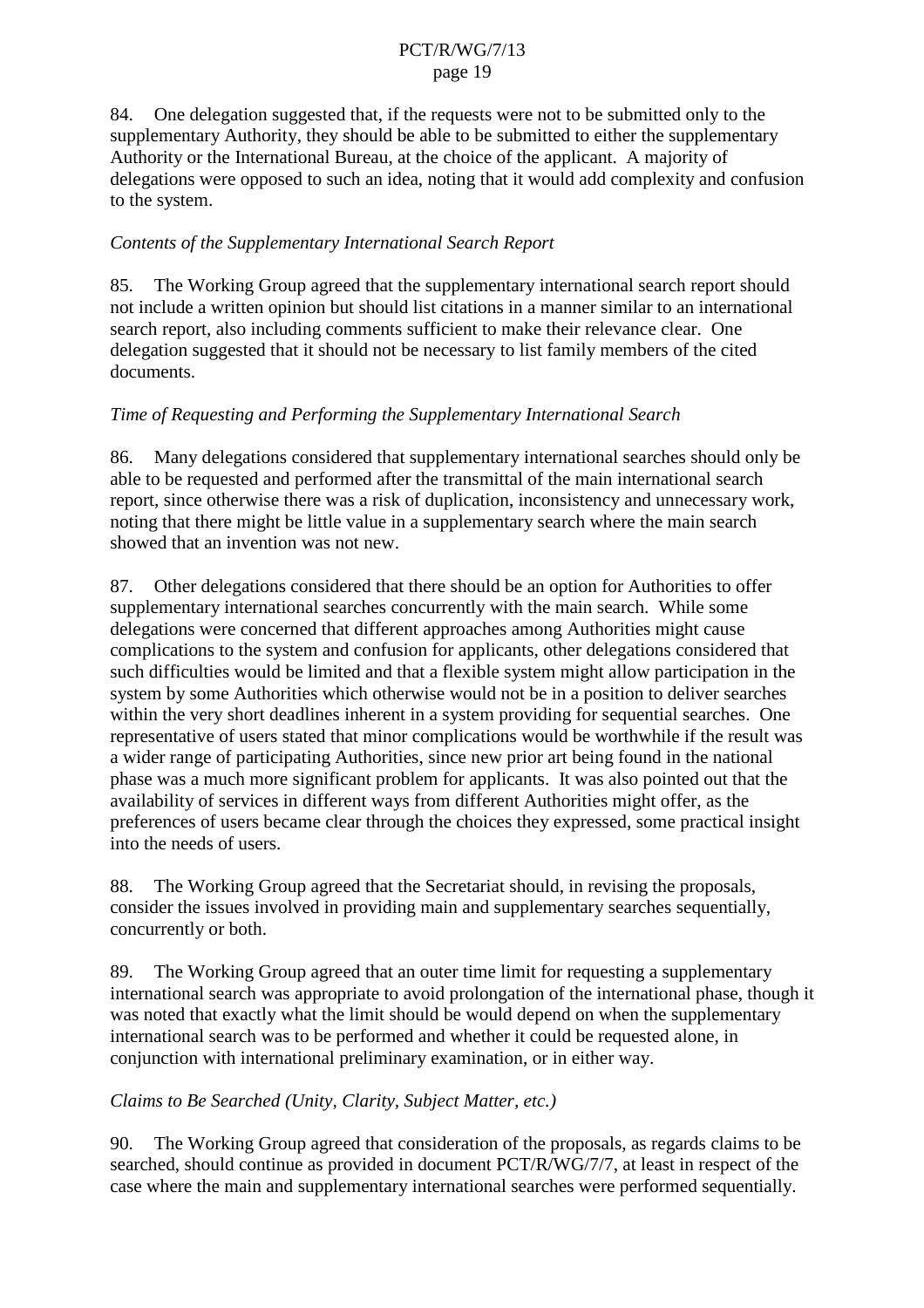<span id="page-19-0"></span>Some representatives of users indicated that it would be desirable to allow supplementary international searches even on claims which had not been the subject of the main international search, provided that the applicant paid the appropriate fees.

# *Fees and Documents to Be Provided by the Applicant*

91. One delegation suggested that, assuming that the International Bureau was the body to which fees relating to the supplementary international search were to be paid, it might be more efficient for the International Bureau to refund fees where the supplementary Authority did not conduct a supplementary international search because of a limitation on the subject matter on which it had agreed to conduct such searches.

# *Availability and Translations of the Supplementary International Search Report*

92. One delegation suggested that it should be clarified that designated Offices and third parties should be able to obtain status information indicating whether a supplementary international search had been requested for a particular international application.

# RECORDING OF CHANGES BY THE INTERNATIONAL BUREAU

93. Discussions were based on document PCT/R/WG/7/5.

94. While some delegations expressed sympathy for the idea of offering applicants the possibility for the single recording of a change under Rule 92*bis* to have effect for the purposes of the international phase and the national procedure before a number of designated and elected Offices, most delegations and representatives of users who took the floor on this matter expressed concern as to the legal basis in the Treaty for making Rules for procedures extending well into the national phase of processing of international applications, noting that the Treaty in general governed procedures only to the end of the international phase, whereas, after national phase entry, the application became subject solely to national law.

95. Several delegations expressed the view that the proposed amendments, under which both the International Bureau and national Offices would be responsible for the recording of changes after the expiration of 30 months from the priority date, would unnecessarily complicate procedures, lead to confusion among applicants and third parties, and create legal uncertainty. They felt that any benefits of such a new system for the recording of changes would be outweighed by negative aspects.

96. The Working Group decided not to consider further the proposals set out in document PCT/R/WG/7/5.

# ADDITION OF ARABIC AS A LANGUAGE OF PUBLICATION

97. Discussions were based on document PCT/R/WG/7/10.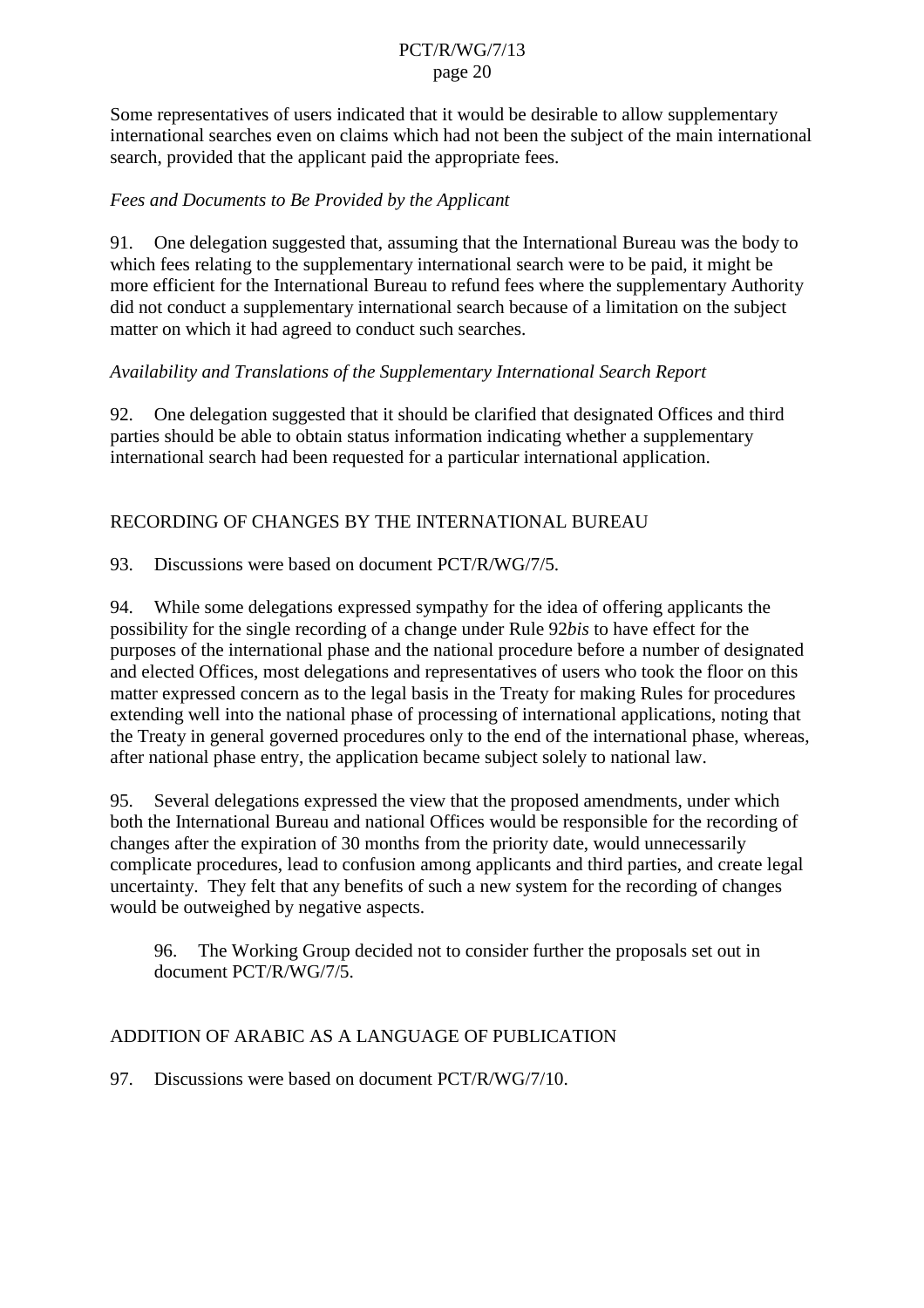98. The Working Group approved the proposed amendments of the Regulations set out in the Annex to document PCT/R/WG/7/10 with a view to their submission to the PCT Assembly for consideration at its  $34<sup>th</sup> (15<sup>th</sup> \text{ ordinary})$  session in September-October 2005, subject to the comments and clarifications appearing in the following paragraphs and to possible further drafting changes to be made by the International Bureau.

99. The Delegation of Egypt expressed its appreciation to the Secretariat for preparing the proposals, upon a request made by the Government of Egypt, to add Arabic to the list of languages referred to in Rule 48.3(a) in which international applications may be published. Noting that Arabic was one of the six official languages of the United Nations, the Delegation expressed the view that the addition of Arabic would promote innovation and creativity in the Arab world, facilitate the procedures for filing international applications in Arabic-speaking countries and encourage more Arabic-speaking countries to become party to the PCT. In this context, the Delegation also referred to the ongoing process of establishing an Arab regional International Searching and Preliminary Examining Authority, and noted that Egypt had been chosen by Arab countries to host such a future Authority.

100. Most delegations and representatives of users taking the floor on this matter welcomed the proposal, echoing the expected positive impact on the Arab world referred to by the Delegation of Egypt.

101. In response to concerns expressed by the two delegations as to additional expense and resource implications of the proposal for the International Bureau, the Secretariat explained that, since it expected the number of international applications published in Arabic to be, at least initially, low, and noting that it already had the in-house capacity to translate abstracts, titles and text matter of drawings from Arabic into French and English (for the purposes of publication in the Gazette), no additional human resources would be required and that, overall, the cost of publication in Arabic would be negligible. One delegation suggested that certain criteria be established in deciding on the addition of further languages to the publication languages. One delegation requested the Secretariat to provide details of the forecast budgetary implications in writing before the meeting of the Assembly in September-October 2005, and stated that it reserved its position pending consideration of those implications.

# PCT MINIMUM DOCUMENTATION: ADDITION OF PATENT DOCUMENTS OF THE REPUBLIC OF KOREA

102. Discussions were based on document PCT/R/WG/7/11.

103. The Working Group approved the proposed amendments of the Regulations set out in the Annex to document PCT/R/WG/7/11 with a view to their submission to the PCT Assembly for consideration at its  $34<sup>th</sup> (15<sup>th</sup> \text{ ordinary})$  session in September-October 2005, subject to the comments and clarifications appearing in the following paragraphs and to possible further drafting changes to be made by the International Bureau.

104. A number of delegations and representatives of users welcomed the proposal of the Republic of Korea to include its patent documents in the PCT minimum documentation under Rule 34 used by International Searching Authorities to carry out international searches.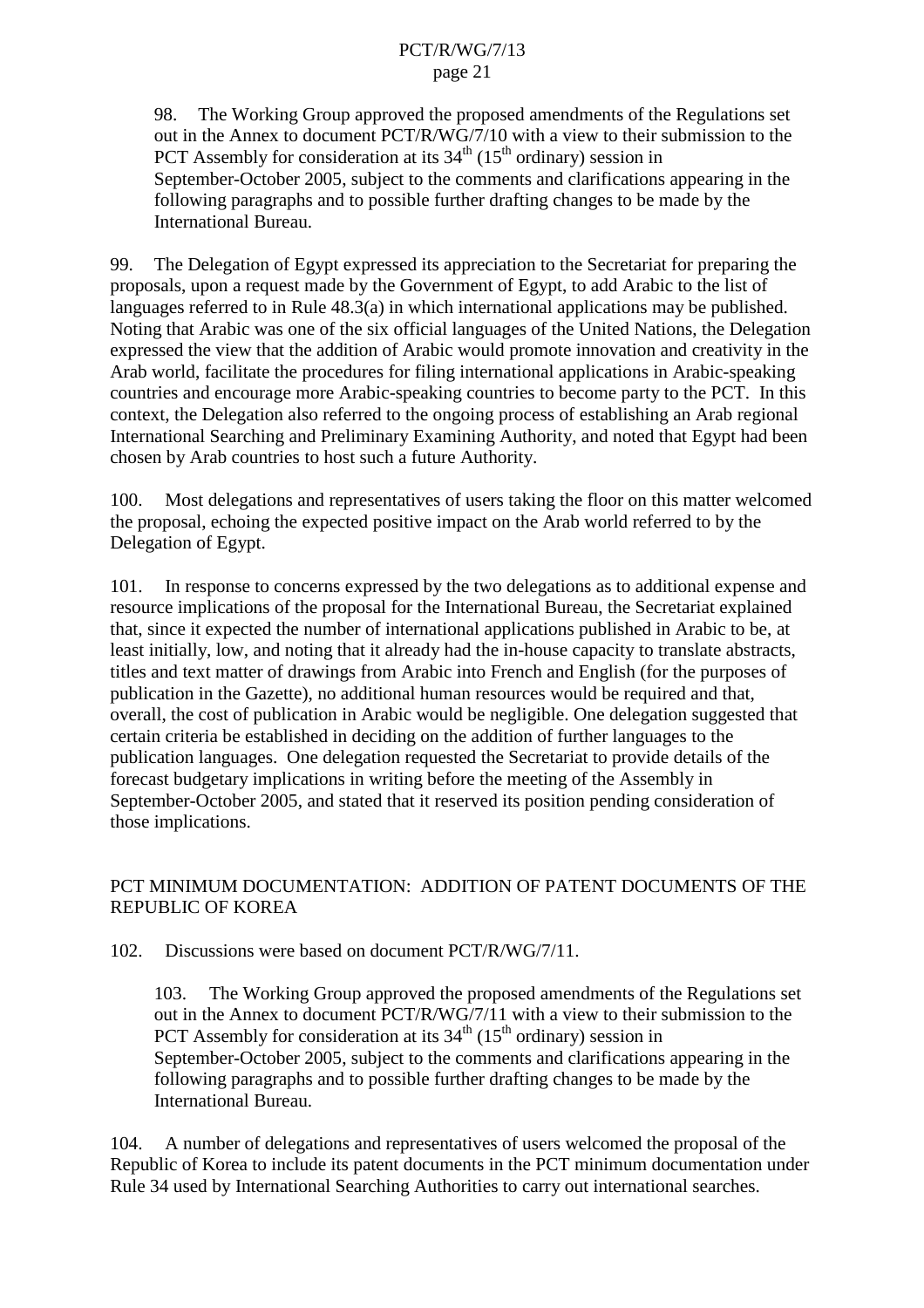<span id="page-21-0"></span>105. In response to queries by several delegations as to the practical implementation of the proposals, including timing, the Secretariat explained that the Meeting of International Authorities under the PCT, at its eleventh session held in Geneva in February 2005, had expressed its general support for the proposal that patent documents from the Republic of Korea be included in the PCT minimum documentation. Moreover, the Meeting had agreed that a task force be established by the Secretariat to undertake a comprehensive review of the PCT minimum documentation, and that this task force should be requested to consider, as a matter of priority, the actions which would be required by the Authorities to allow them to efficiently search the patent documentation from the Republic of Korea, and the time by which this could be achieved. Initial communications with regard to numbering systems, image formats and other details of the patent documentation had been exchanged, and arrangements were now in hand for the supply of sample files from the Korean Intellectual Property Office for testing by the other International Searching Authorities.

106. The Secretariat further explained that the task force was expected to report on this question in July 2005 (or at the latest in early August 2005), so that its recommendation on the effective date of use by International Searching Authorities of the Korean patent documentation could be submitted to the PCT Committee for Technical Cooperation (for its recommendation under PCT Article 56(3)) and subsequently to the PCT Assembly for consideration at its  $34<sup>th</sup> (15<sup>th</sup> ordinary)$  session in September-October 2005, together with proposals for amendment of Rule 34.

107. In response to a comment by one delegation, the Secretariat explained that the issues to be considered by the task force, as part of the comprehensive review, would include the study of possible criteria for the future addition of further countries and languages in the minimum documentation under Rule 34.

# PUBLICATION OF INTERNATIONAL APPLICATIONS IN MULTIPLE LANGUAGES

108. Discussions were based on document PCT/R/WG/7/4.

# *General Comments*

109. One delegation noted that the proposed amendments were not compatible with its applicable national law under which, as was permitted by Article 29(2), provisional protection in respect of an international application published in a language different from the language in which publications under its national law were effected was only effective from the date of the publication by its Office of a translation of the international application into its national language of publication. The delegation suggested that international publication of an international application in an additional language, other than the "normal" language of publication, should not have to give rise to the same provisional protection as publication of the application in the "normal" language of publication, and that the proposed draft Regulations be further amended by adding a provision which would expressly allow a designated State to provide in its applicable national law that an international application published in an additional language would enjoy provisional protection in the designated State concerned only after performance of certain acts before the designated Office concerned, such as the furnishing of a (further) translation to the Office, similarly to the provisions of Article 29(2). See also paragraph [114,](#page-22-0) below, in the particular context of proposed amended Rule 49.2.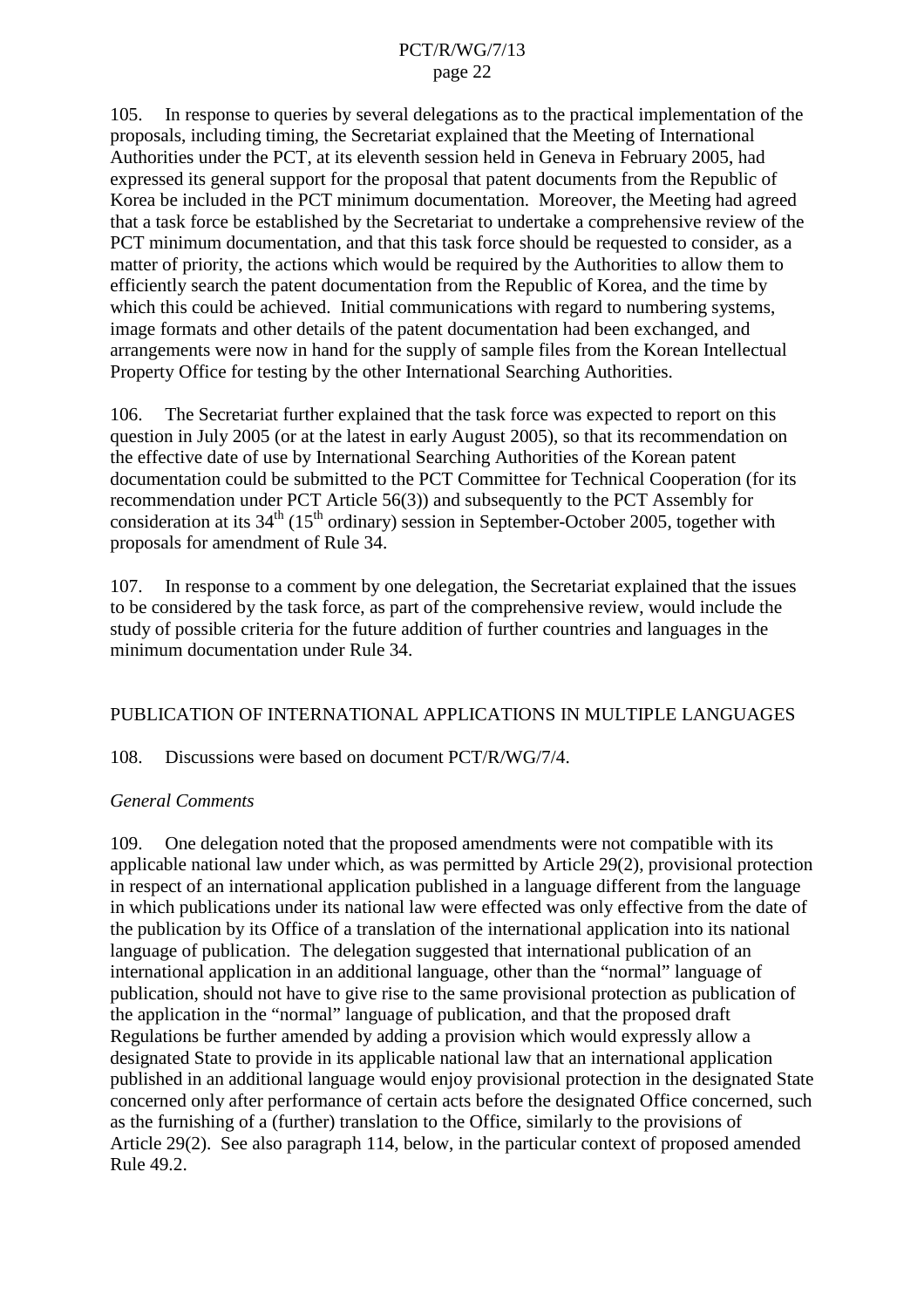<span id="page-22-0"></span>110. One delegation noted that Article 21(4) referred to "the language" (in the singular) of international publication.

111. The Secretariat explained that, in its view, under the proposed amendments, the publication of the international application in an additional language would constitute an integral part of the international publication of the international application under Article 21 and that, therefore, the effects of that publication would, under the proposals in document PCT/R/WG/7/4, be the same as the effects of international publication in the "normal" language of publication, namely, so far as Article 29(1) was concerned, the same as those which the national law of the designated State provided for the compulsory national publication of unexamined national applications. The Secretariat suggested that revised proposals could include a provision concerning the effects of international publication of an international application in an additional language as outlined in paragraph [109.](#page-21-0)

# *Rule 12.5*

112. A representative of users suggested that the 17-month time limit for requesting publication in an additional language under proposed Rule 12.5(f) should be extended to allow sufficient time for applicants to consider the international search report before deciding whether or not to request international publication of the international application in an additional language.

# *Rule 48*

113. In response to a suggestion by one delegation, the Secretariat noted that a revised draft would include a provision to the effect that the front page of the published international application would indicate all languages (the "normal" publication language as well as any other additional language of publication) in which the international application was published under Rule 48.3.

# *Rule 49.2*

114. Several delegations opposed the proposed amendment of Rule 49.2(a) under which a designated Office would not be permitted, for the purposes of entry into the national phase under Article 22, to require a translation into an official language of that Office where the international application was published in an additional language under Rule 48.3(b-*bis*) which was the same as that official language. However, the proposed amendment was supported by several other delegations and representatives of users who considered that furnishing a further translation of the international application in the official language, in addition to the international application having been published in that language under Rule 48.3(b-*bis*), served no useful purpose and therefore imposed an unnecessary burden on applicants.

115. A suggestion by a representative of users that designated Offices should not be permitted to require a translation of the request (as provided for in Rules 49.5(a)(i) and 49.2(b) as proposed to be amended) was opposed by one delegation and did not find the support of the Working Group.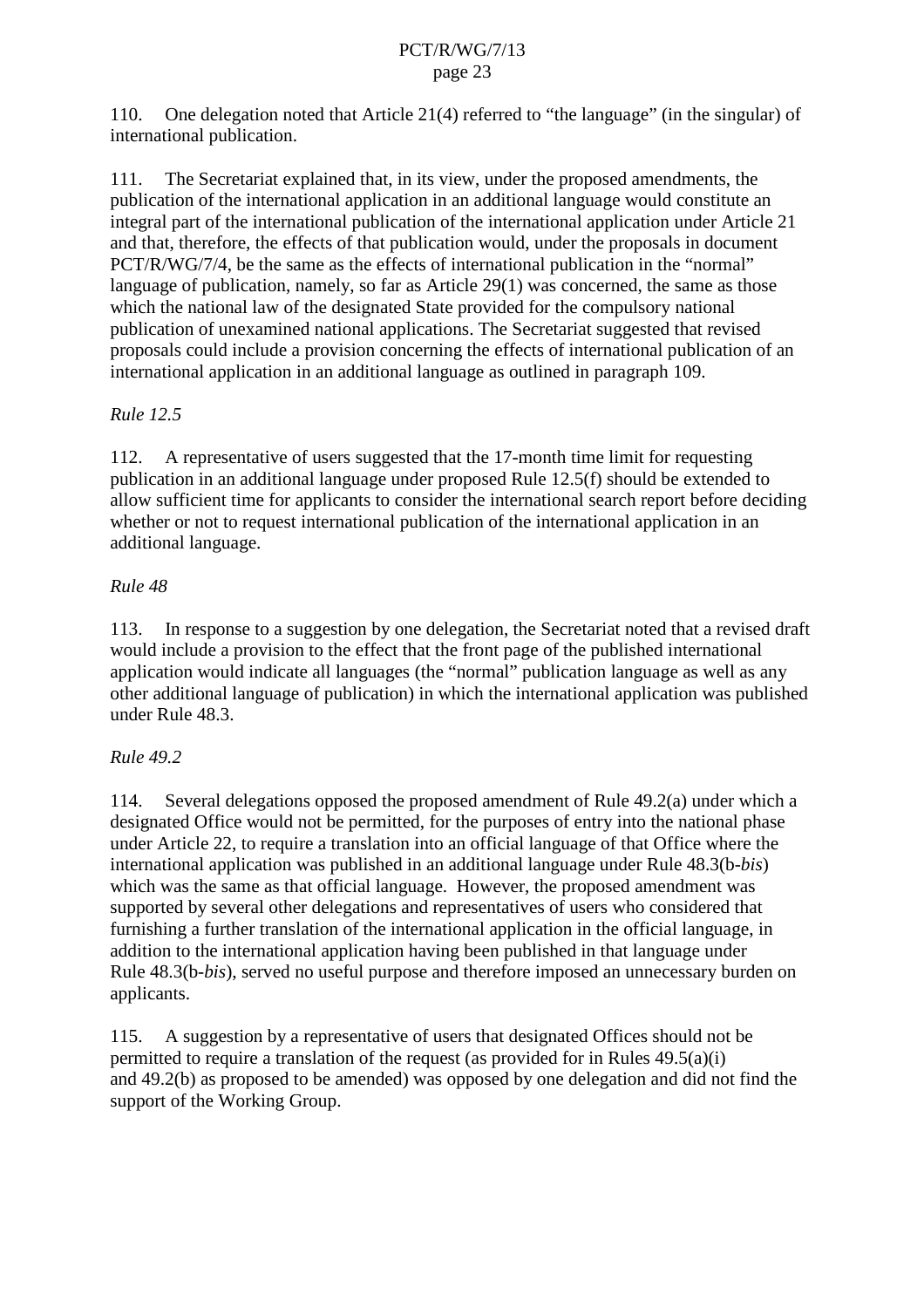<span id="page-23-0"></span>*Further Consideration by the Working Group*

116. The Working Group concluded that, in view of the comments and suggestions made, the proposals set out in the Annex to document PCT/R/WG/7/4 should not be submitted to the PCT Assembly in September-October 2005, and invited the Secretariat to prepare revised proposals, for consideration at its next session, taking into account the comments and suggestions set out above.

117. Several representatives of users expressed their disappointment about the ensuing delay in entry into force of provisions relating to publication of international applications in multiple languages, noting the importance of such provisions for the user community.

# INTERNATIONAL PUBLICATION AND PCT GAZETTE IN ELECTRONIC FORM

118. Discussions were based on document PCT/R/WG/7/8.

119. The Working Group approved the proposed amendments of the Regulations set out in Annex I to document PCT/R/WG/7/8 with a view to their submission to the PCT Assembly for consideration at its  $34<sup>th</sup>$  (15<sup>th</sup> ordinary) session in September-October 2005, subject to the comments and clarifications appearing in the following paragraphs and to possible further drafting changes to be made by the International Bureau.

120. One delegation noted the importance for international applications published wholly or partly in electronic form in accordance with Section 406 of the Administrative Instructions to have the same prior art effect under Article 29(1) as international applications published on paper.

121. Several delegations expressed their wish to continue to receive the PCT Gazette in electronic form on physical media (CD-R).

122. One delegation suggested that the International Bureau study the feasibility of making the Gazette available in all languages of publication and not just, as at present, in English and French.

123. The Delegation of ARIPO expressed concern that the publication of international applications and the Gazette in electronic form might cause practical difficulties for certain of ARIPO's Member States. The International Bureau confirmed that it would work with the Offices concerned to ensure that they would be able to fully access data on electronic media and thus share the benefits of international publication in electronic form.

124. A representative of users suggested that the term "front page" in Rule  $48.2(a)(i)$  and elsewhere in the Regulations, connoting publication on paper, should be replaced by a term more appropriately reflecting the proposed electronic publication of international applications. The Working Group agreed that the Secretariat should further consider the issue.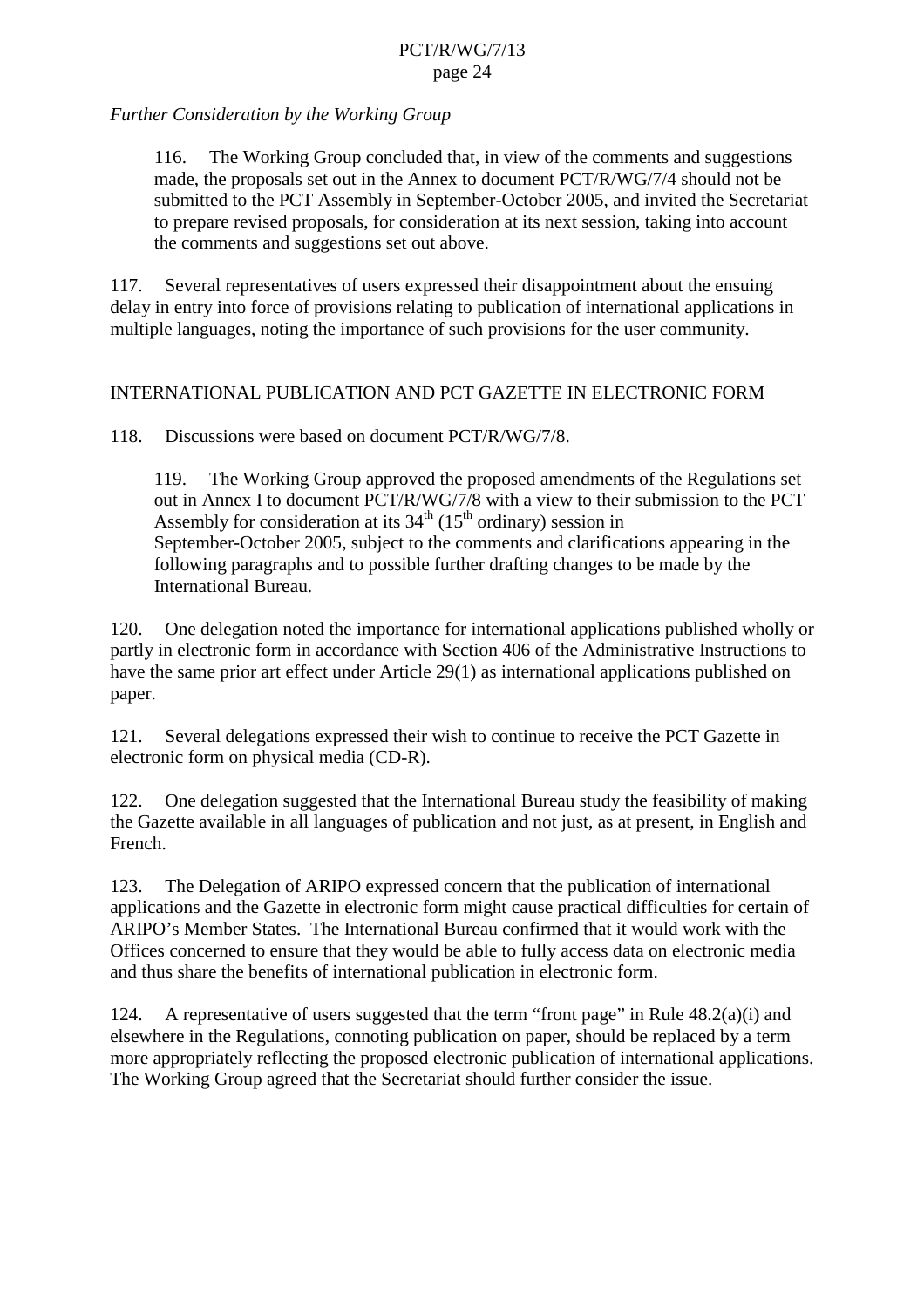125. In response to a query by one delegation, the Secretariat explained that the proposed amendment of Rule 48.2(f) would align that Rule with the existing practice of the International Bureau always to publish, if the claims have been amended under Article 19, the full text of the claims both as filed and as amended, rather than just the claims as filed and a "specification" of the amendments by the International Bureau.

# ENTRY INTO FORCE; TRANSITIONAL ARRANGEMENTS

126. The Working Group agreed that proposals concerning entry into force and transitional arrangements in respect of those amendments of the Regulations which had been approved by the Working Group with a view to their submission to the PCT Assembly for consideration at its  $34<sup>th</sup> (15<sup>th</sup> \text{ ordinary})$  session in September-October 2005 should be posted by the Secretariat on the PCT reform electronic forum on WIPO's website for comments and suggestions by delegations and representatives, with a view to submitting detailed proposals to the Assembly.

127. The Secretariat indicated its preliminary view that certain amendments to the Regulations (such as those contained in documents PCT/R/WG/7/8, 10 and 12) might be suitable for entry into force at the beginning of 2006, whereas it might be preferable to delay entry into force of the remainder of the amendments to the beginning of 2007.

#### INTERNATIONAL BUREAU PCT PERFORMANCE INDICATORS

128. The Working Group took note of a presentation by the International Bureau on the ongoing development of performance indicators to assess the performance of the PCT Operations Department.

# FUTURE WORK

#### *Processing of Priority Documents in Electronic Form*

129. The Secretariat recalled that, during the discussions at the Assemblies of the Paris Union and the PCT Union in September-October 2004 relating to the common understanding concerning the application of Article 4D(3) of the Paris Convention, Article 8 of the PCT and Rule 17 of the PCT Regulations (see document A/40/6), Member States had stressed the need for certain operational issues relating to the processing and certification in electronic form of priority documents to be addressed subsequent to the adoption of the common understanding, and for technical details relating to the establishment of a standard to facilitate the electronic exchange of priority documents to be discussed in the Standing Committee for Information Technologies (SCIT).

130. For that purpose, the SCIT Standards and Documentation Working Group had formed a Task Force with the mandate to elaborate standards and procedures relating to the provision (including certification) and exchange of priority documents in electronic form, taking into account the experience gained with the E-PCT standard. In addition, the International Bureau was designated as the Task Leader and was requested to report to the Standards and Documentation Working Group at its next session, and also to the Working Group on Reform of the PCT at its next session, on the progress of the task.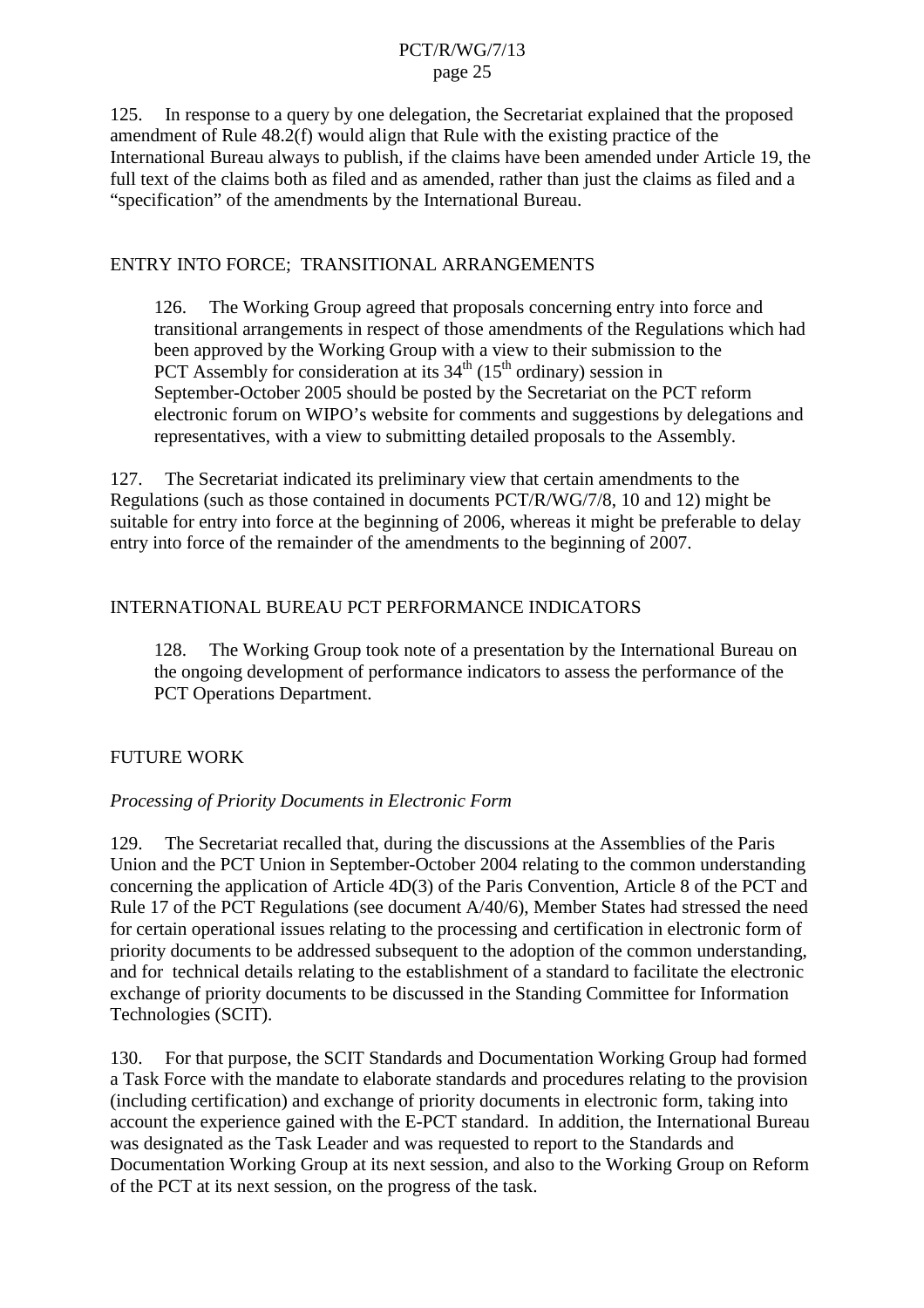131. The Secretariat informed the Working Group that the Task Force, which operated in a purely "virtual" way via e-mail and a dedicated webpage on WIPO's website, had commenced its work in the second half of May 2005 by discussing, as a first step, a draft general framework for elaborating standards and procedures relating to the provision (including certification) and exchange of priority documents in electronic form . The Secretariat noted that the work of the Task Force may impact on the future work of the Working Group and stated that it would continue to report to the Working Group on progress.

132. The Working Group took note of the report by the Secretariat on the activities of the Task Force on standards and procedures relating to the provision (including certification) and exchange of priority documents in electronic form established by the Standing Committee on Information Technologies (SCIT) Standards and Documentation Working Group.

#### *Work Program*

133. One delegation expressed its concern that, while PCT reform had certainly improved the system overall, the pace of reform and the sheer number of changes to the system might have made the system more, rather than less, complex, and might have led to confusion among Offices and users. Recalling that simplification and streamlining of the system had been among the main objectives of PCT reform, the delegation suggested a re-focus on the original objectives and that the pace of reform be slowed down so as to give Offices and users a chance to "take a breath" and to catch up with the latest developments.

134. The Working Group agreed that the present report should be submitted to the PCT Assembly for consideration at its  $34<sup>th</sup> (15<sup>th</sup> \text{ ordinary})$  session in September-October 2005, to inform the Assembly of the progress that had been made on the matters referred to the Working Group by the Assembly at its previous session in September-October 2004 (see document PCT/A/33/7, paragraph 8).

135. The Working Group agreed to recommend to the PCT Assembly that, subject to the availability of sufficient funds:

(i) one session or, if necessary, two sessions of the Working Group should be convened between the September 2005 and September 2006 sessions of the Assembly to consider proposals for reform of the PCT including, in particular, the outstanding matters mentioned above in paragraph [10](#page-1-0) (proposals by Switzerland regarding the declaration of the source of genetic resources and traditional knowledge in patent applications), paragraphs [71](#page-15-0) to [92](#page-19-0) (improving the quality of international searches) and paragraphs [108](#page-21-0) to [117](#page-23-0) (publication of international applications in multiple languages), on the understanding that the Committee on Reform of the PCT could also be convened during that period if the Working Group felt it to be necessary; and

(ii) financial assistance allocated to enable certain delegations to attend sessions of the Committee should, exceptionally, also be made available, in the measure possible, in respect of participation in the Working Group.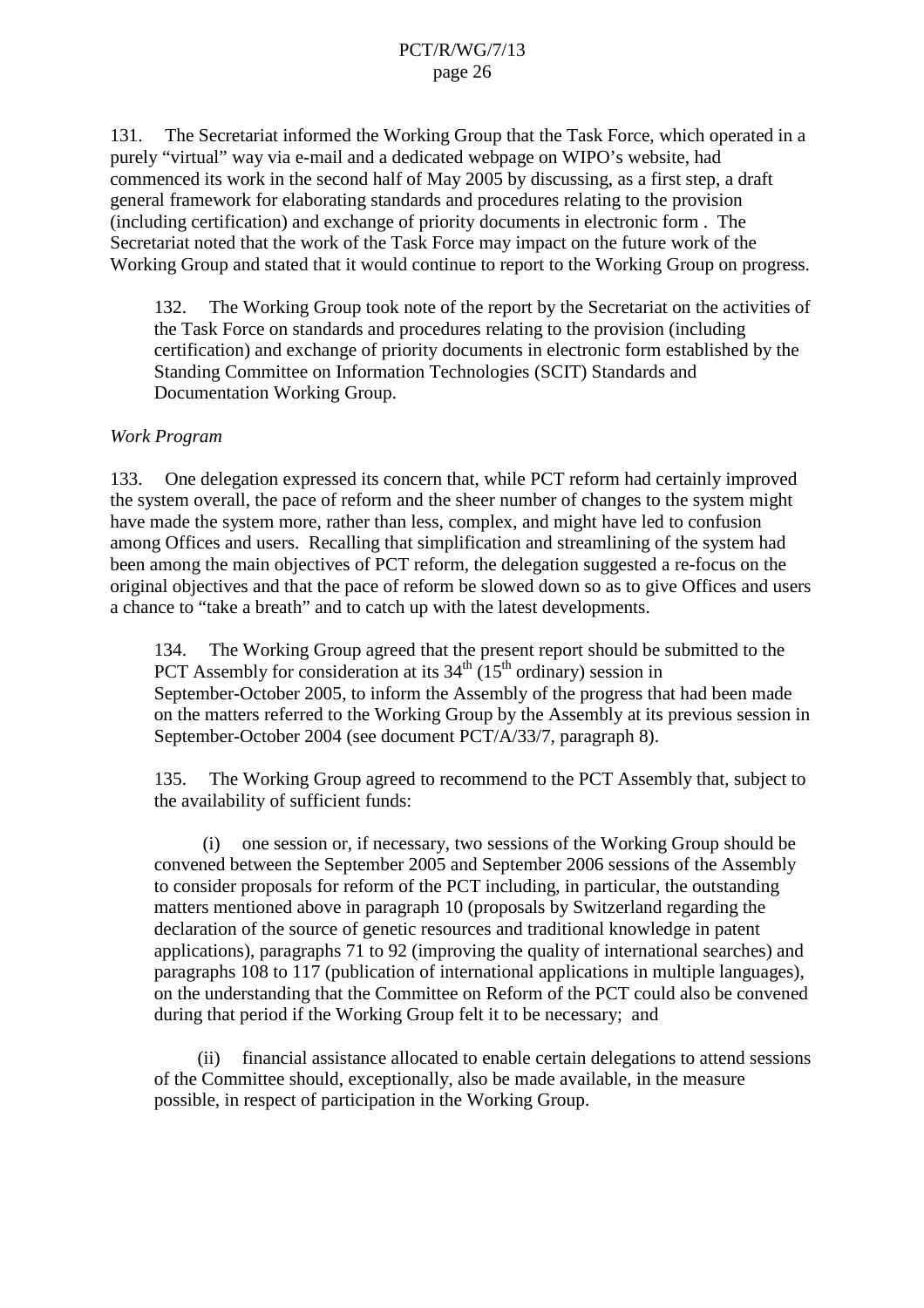### *Next Session*

136. The International Bureau indicated that the eighth session of the Working Group was tentatively scheduled to be held in Geneva in the spring of 2006.

### ADOPTION OF THE REPORT OF THE SESSION

*137. The Working Group unanimously adopted this report on May 31, 2005.*

[Annex follows]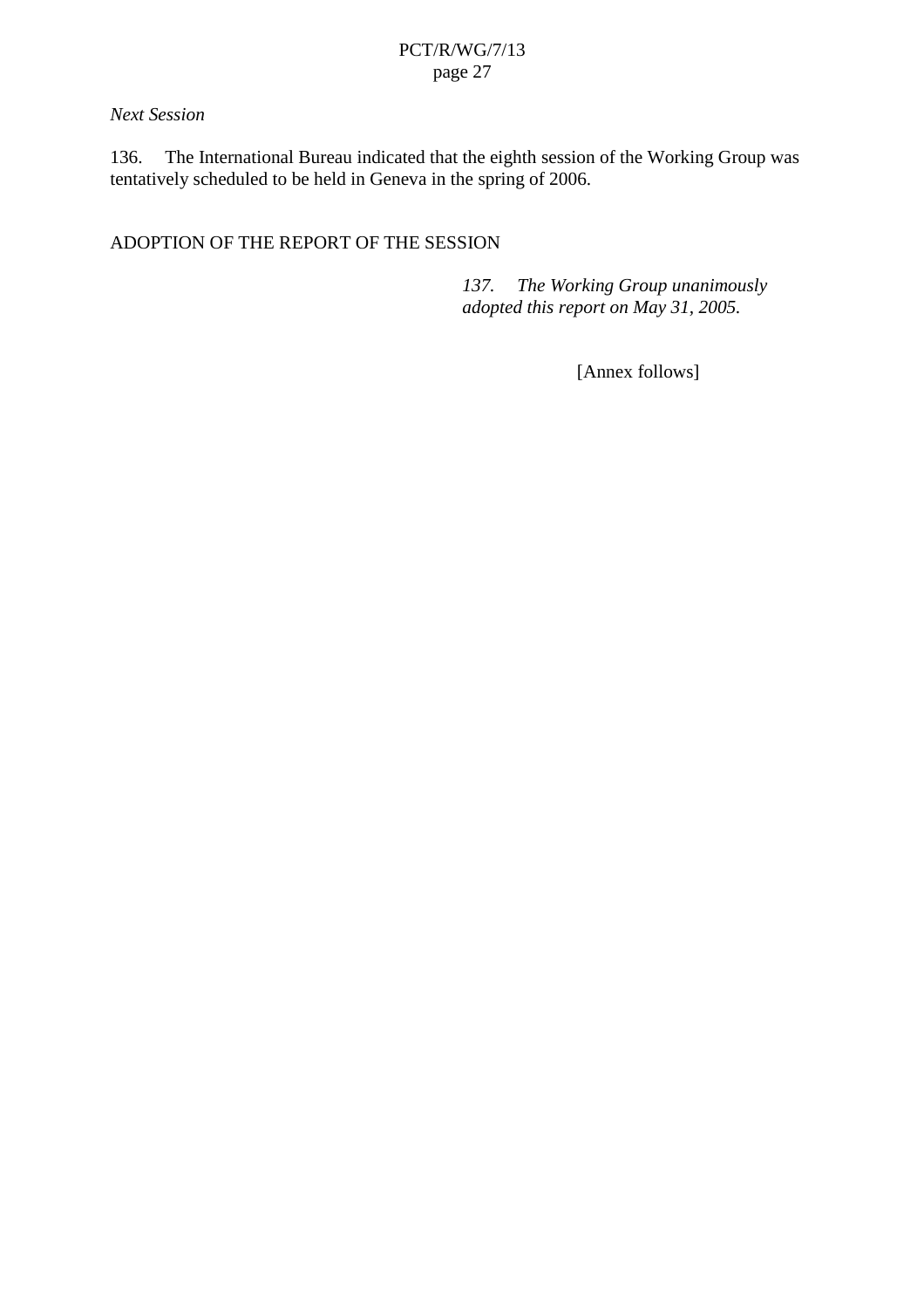#### PCT/R/WG/7/13

# ANNEXE/ANNEX

#### LISTE DES PARTICIPANTS/ LIST OF PARTICIPANTS

# I. MEMBRES/MEMBERS

(dans l'ordre alphabétique des noms français des États/ in the alphabetical order of the names in French of the States)

# AFRIQUE DU SUD/SOUTH AFRICA

Nakedi Desmond MARUMO, Registrar of Patents, Trade Marks, Designs and Copyright, Companies and Intellectual Property Registration Office (CIPRO), Pretoria

Elena ZDRAVKOVA (Ms.), Deputy Registrar of Patents and Designs, Companies and Intellectual Property Registration Office (CIPRO), Pretoria

#### ALLEMAGNE/GERMANY

Nadja WEINAND (Ms.), International Industrial Property Law, German Patent and Trade Mark Office, Munich

Thomas SIEGEL, Examiner, German Patent and Trade Mark Office, Munich

Gabriela OTTO (Ms.), Formal Examiner, German Patent and Trade Mark Office, Munich

Gabriele WEBER (Ms.), Formal Examiner, German Patent and Trade Mark Office, Munich

# ANTIGUA-ET-BARBUDA/ANTIGUA AND BARBUDA

Laurie FREELAND-ROBERTS (Mrs.), Registrar of Intellectual Property and Commerce, St. John's

#### AUSTRALIE/AUSTRALIA

Dave HERALD, Deputy Commissioner of Patents, Deputy Registrar of Designs, IP Australia, Canberra

#### AUTRICHE/AUSTRIA

Peter HOFBAUER, Head, Technics Support, Austrian Patent Office, Vienna

Michael SCHULTZ, International Relations, Technical Department 2B, Mechanics, Austrian Patent Office, Vienna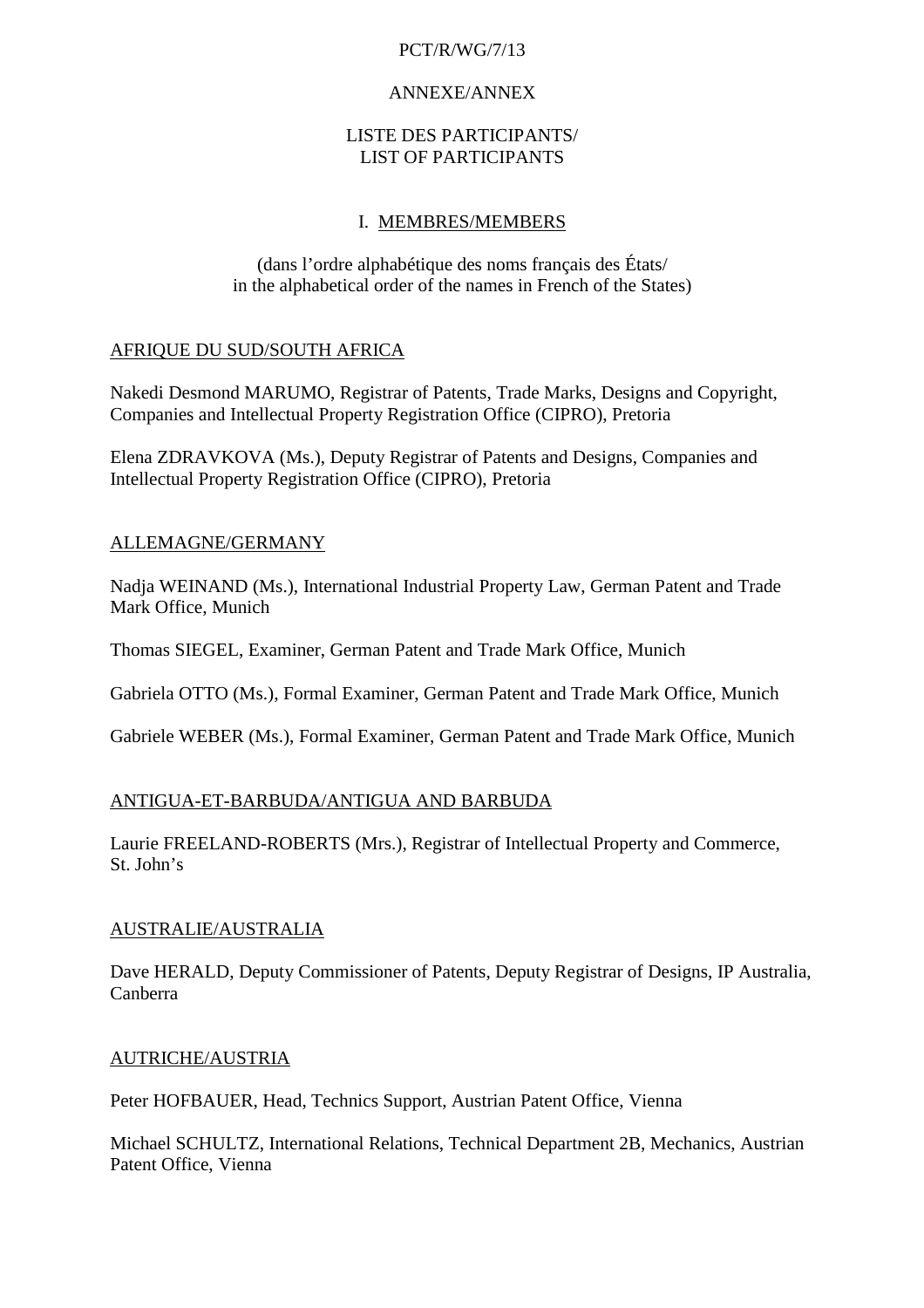# BÉNIN/BENIN

Lola Juliette AYITE (Mme), directrice du Centre national de la propriété industrielle, Cotonou

# BRÉSIL/BRAZIL

Marcia T. DA COSTA (Mrs.), Head, PCT Section, National Institute of Industrial Property (INPI), Rio de Janeiro

Leonardo DE ATHAYDE, Secretary, Permanent Mission, Geneva

# BULGARIE/BULGARIA

Tsanka PETKOVA (Mrs.), Head, PCT Applications and Information Services for the Public, Patent Office of the Republic of Bulgaria, Sofia

# CANADA

J. Scott VASUDEV, Project Officer, Patent Branch, Canadian Intellectual Property Office, Department of Industry, Gatineau

Alan TROICUK, Senior Counsel, Legal Services, Canadian Intellectual Property Office, Department of Justice, Gatineau,

# CHINE/CHINA

YIN Xintian, Director General, Legal Affairs Department, State Intellectual Property Office (SIPO), Beijing

HE Yuefeng, Division Director, Legal Affairs Department, State Intellectual Property Office (SIPO), Beijing

HU Yuzhang, Program Officer, International Cooperation Department, State Intellectual Property Office (SIPO), Beijing

# COSTA RICA

Alejandro SOLANO ORTIZ, Ministro Consejero, Misión Permanente, Ginebra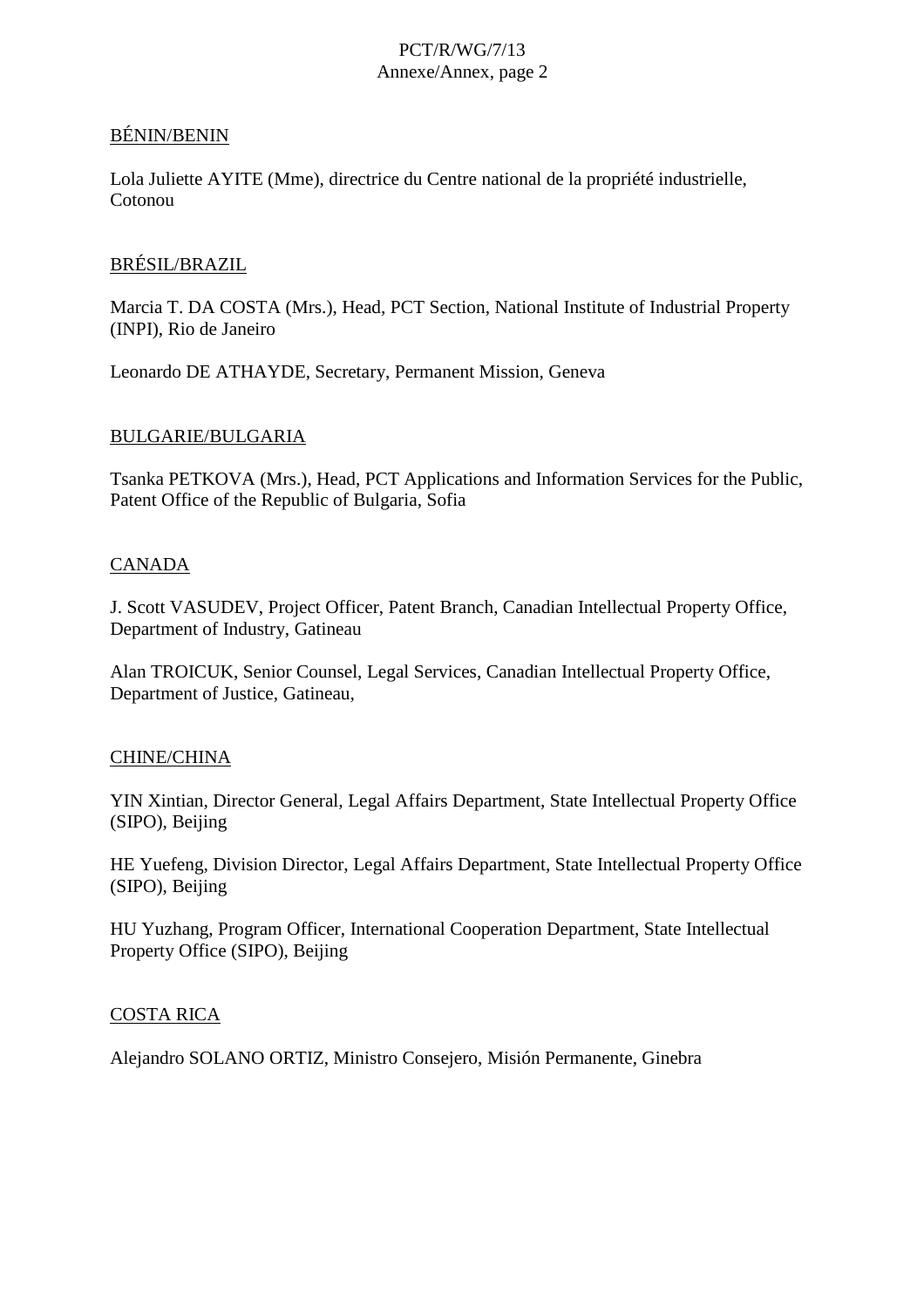#### CROATIE/CROATIA

Tatjana SUČIĆ (Mrs.), Assistant Director General, State Intellectual Property Office, Zagreb

Jasminka ADAMOVIĆ (Mrs.), Head, Administration-Legal Section, Patent Department, State Intellectual Property Office, Zagreb

#### DANEMARK/DENMARK

Erik HERMANSEN, Senior Technical Adviser, Danish Patent and Trademark Office, Taastrup

Anders PABIAN, Legal Advisor, Danish Patent and Trademark Office, Taastrup

# ÉGYPTE/EGYPT

Nival M. NABIL (Mrs.), Head, Legal Department, Egyptian Patent Office, Academy of Scientific Research and Technology, Cairo

Samia Sobhy MOHAMED (Ms.), Head, PCT Department, Egyptian Patent Office, Academy of Scientific Research and Technology, Cairo

Ragui EL-ETREBY, First Secretary, Permanent Mission, Geneva

#### ESPAGNE/SPAIN

Carlos GARCIA NEGRETE, Jefe de Servicio de Patente Europea y PCT, Departamento de Patentes e Información Tecnológica, Oficina de Patentes y Marcas, Ministerio de Industria, Turismo y Comercio, Madrid

Raquel SAMPEDRO-CALLE (Sra.), Técnico Superior Jurista, Departamento de Patentes e Información Tecnológica, Oficina de Patentes y Marcas, Ministerio de Industria, Turismo y Comercio, Madrid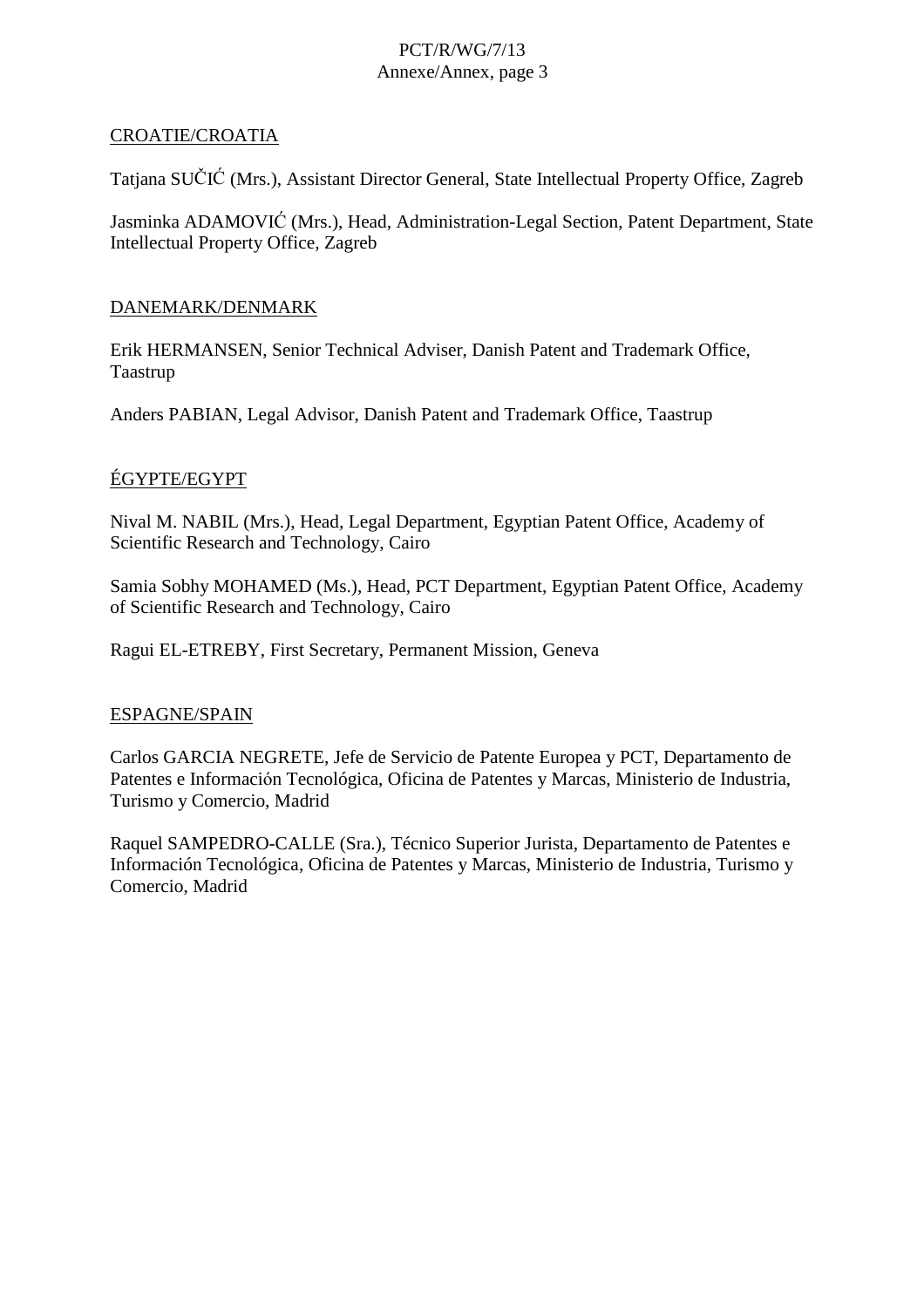# ÉTATS-UNIS D'AMÉRIQUE/UNITED STATES OF AMERICA

Dominic KEATING, Patent Attorney, Office of International Relations, United States Patent and Trademark Office, Department of Commerce, Washington, D.C.

Charles A. PEARSON, Director, Office of Patent Cooperation Treaty Legal Administration, United States Patent and Trademark Office, Department of Commerce, Washington, D.C.

Richard R. COLE, PCT Legal Examiner, Office of Patent Cooperation Treaty Legal Administration, United States Patent and Trademark Office, Department of Commerce, Washington, D.C.

Minna F. MOEZIE (Ms.), Patent Attorney, Office of International Relations, United States Patent and Trademark Office, Department of Commerce, Washington, D.C.

# EX-RÉPUBLIQUE YOUGOSLAVE DE MACÉDOINE/THE FORMER YUGOSLAV REPUBLIC OF MACEDONIA

Irena DANEVA (Mrs.), Head of Section, State Office of Industrial Property, Skopje

#### FÉDÉRATION DE RUSSIE/RUSSIAN FEDERATION

Vera N. ARKHIPOVA (Mrs.), Head of Division, International Cooperation and Information Support Department, Federal Service for Intellectual Property, Patents and Trademarks (ROSPATENT), Moscow

Gennady NEGULYAEV, Senior Researcher, Federal Institute of Industrial Property, ROSPATENT, Moscow

Andrei ZHURAVLEV, Head, Formal Examination Department, Federal Institute of Industrial Property, ROSPATENT, Moscow

#### FINLANDE/FINLAND

Maarit LÖYTÖMÄKI (Ms.), Deputy Director, National Board of Patents and Registration of Finland, Helsinki

Riitta LARJA (Ms.), Coordinator, International and Legal Affairs, National Board of Patents and Registration of Finland, Helsinki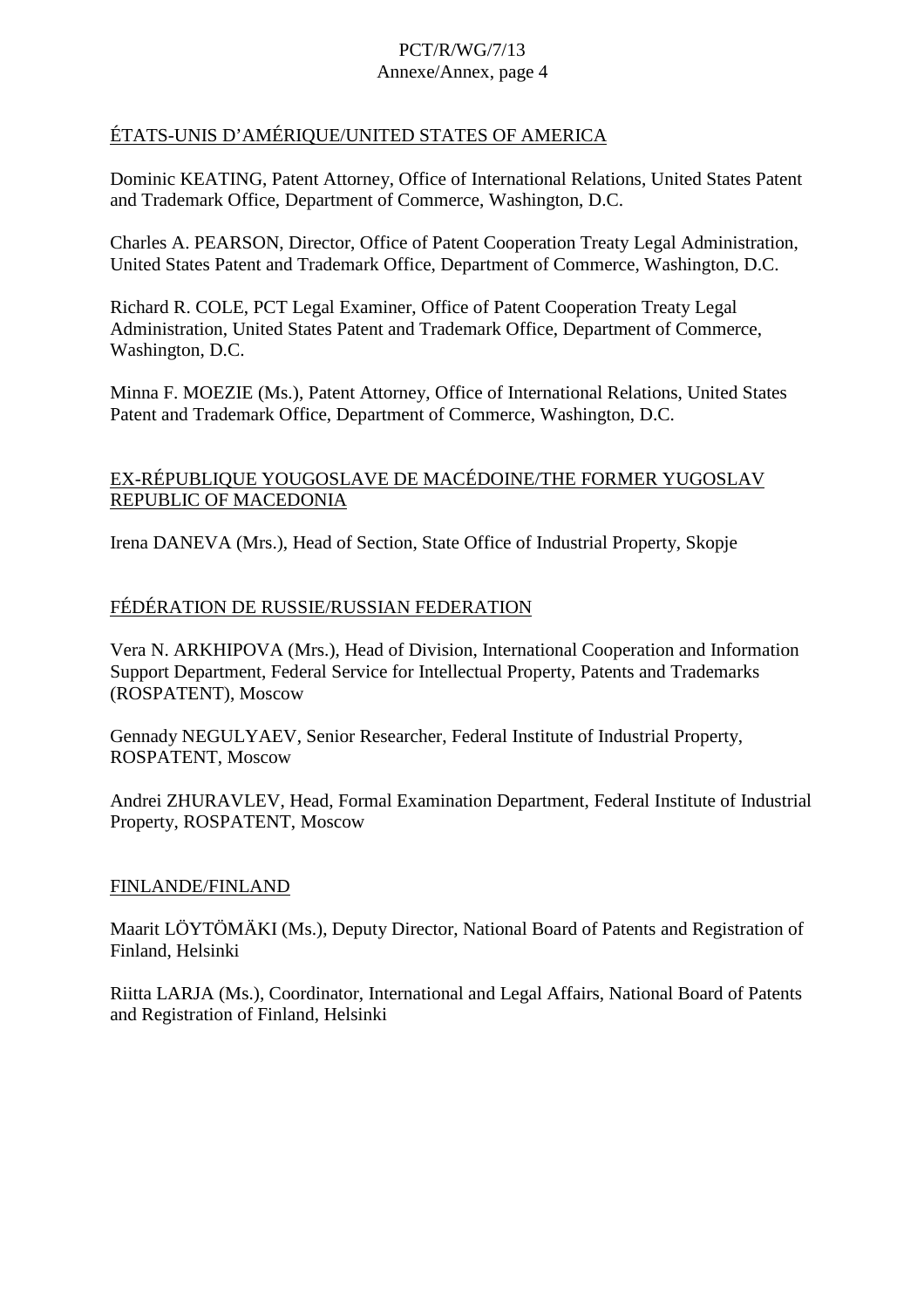#### FRANCE

Valérie BAUSSANT (Mme), ingénieur examinateur, Département des brevets, Institut national de la propriété industrielle (INPI), Paris

Isabelle CHAUVET (Mlle), chargée de mission, Service du droit des affaires européennes et internationales, Institut national de la propriété industrielle (INPI), Paris

#### HONGRIE/HUNGARY

László BRETZ, Head, Industrial Property Office Management Department, Hungarian Patent Office, Budapest

#### INDE/INDIA

Naresh Nandan PRASAD, Joint Secretary, Ministry of Commerce and Industry, New Delhi

#### INDONÉSIE/INDONESIA

Azmi DAHLAN, Director of Patents, Directorate General of Intellectual Property Rights, Jakarta

Dewi KARTONEGORO (Miss), Second Secretary, Permanent Mission, Geneva

#### IRLANDE/IRELAND

Jacob RAJAN, Head, Patents Section, Intellectual Property Unit, Department of Enterprise, Trade and Employment, Dublin

# ITALIE/ITALY

Alberto ZILIO, Intern, Permanent Mission, Geneva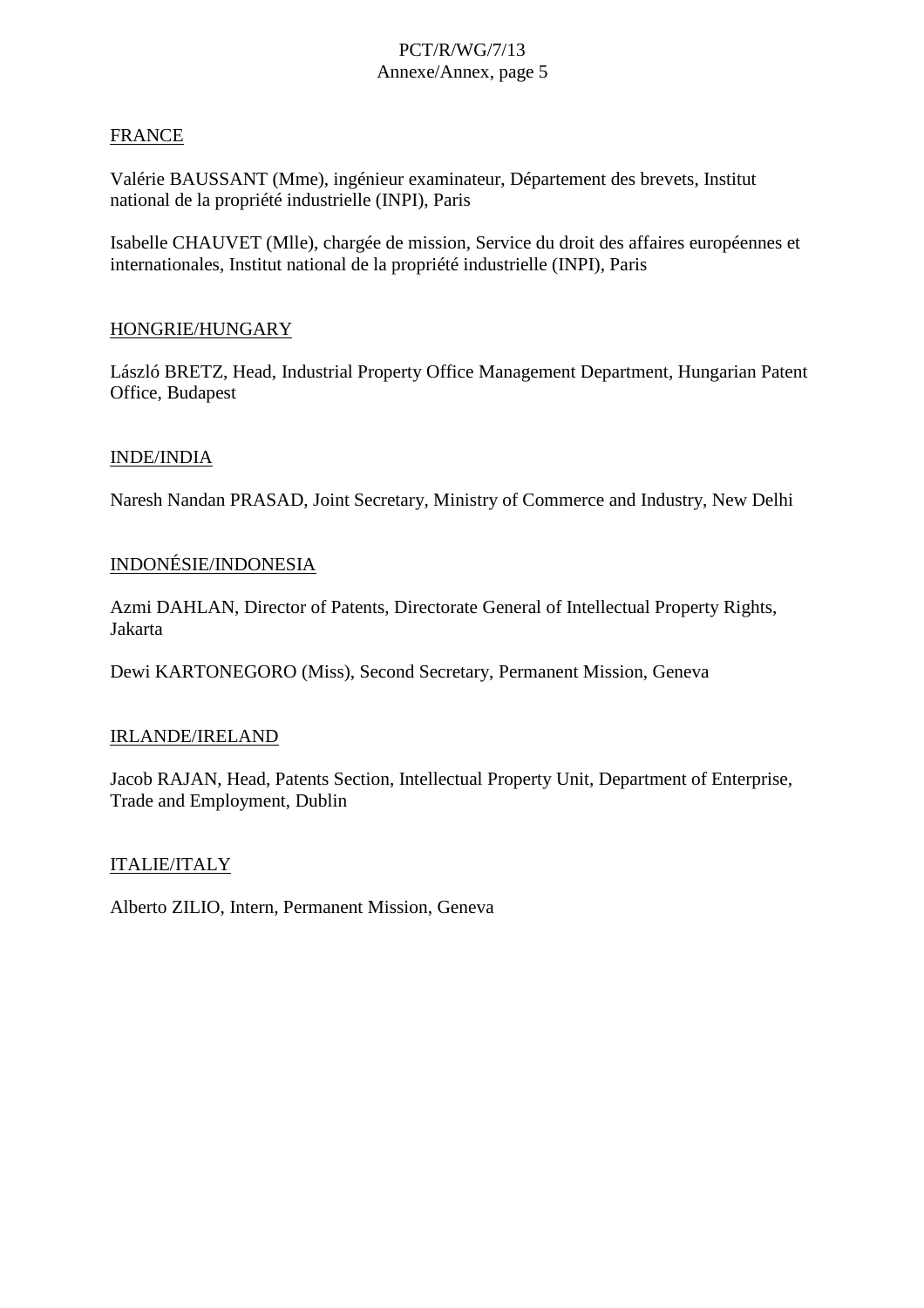#### JAPON/JAPAN

Hiroki KITAMURA, Deputy Director, International Affairs Division, Trademark, Design and Administrative Affairs Department, Japan Patent Office, Tokyo

Kazuo HOSHINO, Senior Administrative Coordinator for PCT Affairs, International Applications Division, Trademark, Design and Administrative Affairs Department, Japan Patent Office, Tokyo

Takahiko TOHYAMA, Assistant Director, International Affairs Division, General Administration Department, Japan Patent Office, Tokyo

Shintaro TAKAHARA, First Secretary, Permanent Mission, Geneva

#### KIRGHIZISTAN/KYRGYZSTAN

Zhenish SARGALDAKOVA (Mrs.), Director, Examination Center, State Agency of Science and Intellectual Property, Bishkek

#### LETTONIE/LATVIA

Mara ROZENBLATE (Mrs.), Deputy Director, Department of Patents, Patent Office of the Republic of Latvia, Riga

#### LITUANIE/LITHUANIA

Vida MIKUTIENĖ (Mrs.), Patent Examiner, Inventions Division, State Patent Bureau of the Republic of Lithuania, Vilnius

# MAROC/MOROCCO

Mhamed SIDI EL KHIR, conseiller, Mission permanente, Genève

#### MEXIQUE/MEXICO

Fabián Ramón SALAZAR GARCIA, Director Divisional de Patentes, Instituto Mexicano de la Propiedad Industrial, México

Andrea LARRONDO SCHOELLY (Sra.), Coordinadora Departamental de Negociaciones Internacionales, Instituto Mexicano de la Propiedad Industrial, México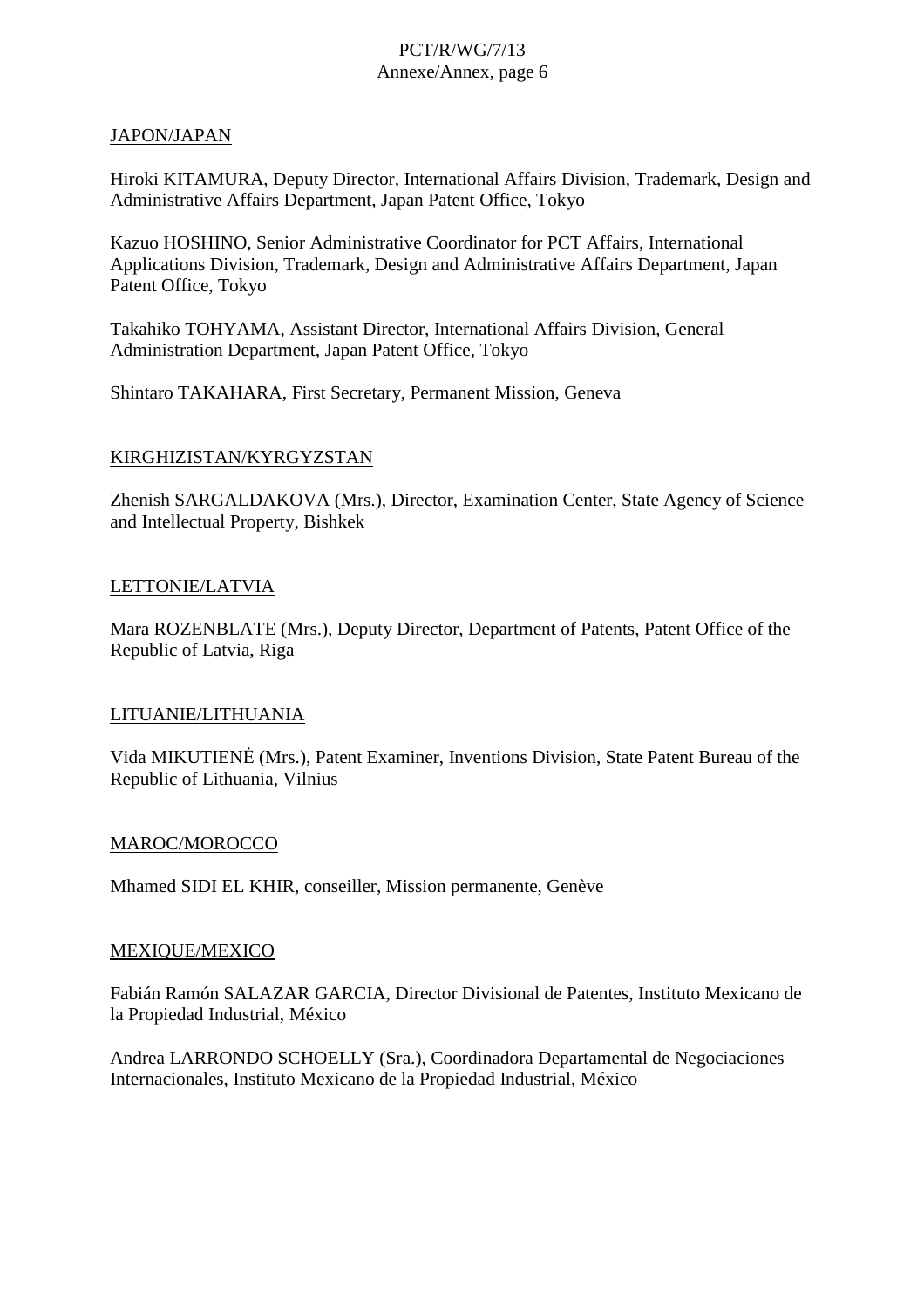# NIGÉRIA/NIGERIA

Usman SARKI, Minister Counsellor, Permanent Mission, Geneva

#### NORVÈGE/NORWAY

Märtha Kristin ØIEN (Ms.), Higher Executive Officer, Legal Section, Patent Department, Norwegian Patent Office, Oslo

Inger RABBEN (Ms.), Examiner, Patent Department, Norwegian Patent Office, Oslo

#### PAYS-BAS/NETHERLANDS

Albert SNETHLAGE, Senior Adviser, Ministry of Economic Affairs, The Hague

Feike LIEFRINK, Manager, Patent Unit, Netherlands Patent Office, Rijswijk

#### PHILIPPINES

Nevah D. VELASCO (Ms.), Assistant Division Chief, Intellectual Property Rights Specialist IV, International Patent System Division, Bureau of Patents, Intellectual Property Office, Makati City

Raly TEJADA, Second Secretary and Consul, Permanent Mission, Geneva

#### POLOGNE/POLAND

Jolanta WAŻ (Mrs.), Head, International Application Division, Patent Office of the Republic of Poland, Warsaw

#### **PORTUGAL**

Luísa Maria MODESTO (Mrs.), Head, Patent Department, National Institute of Industrial Property, Ministry of Economy, Lisbon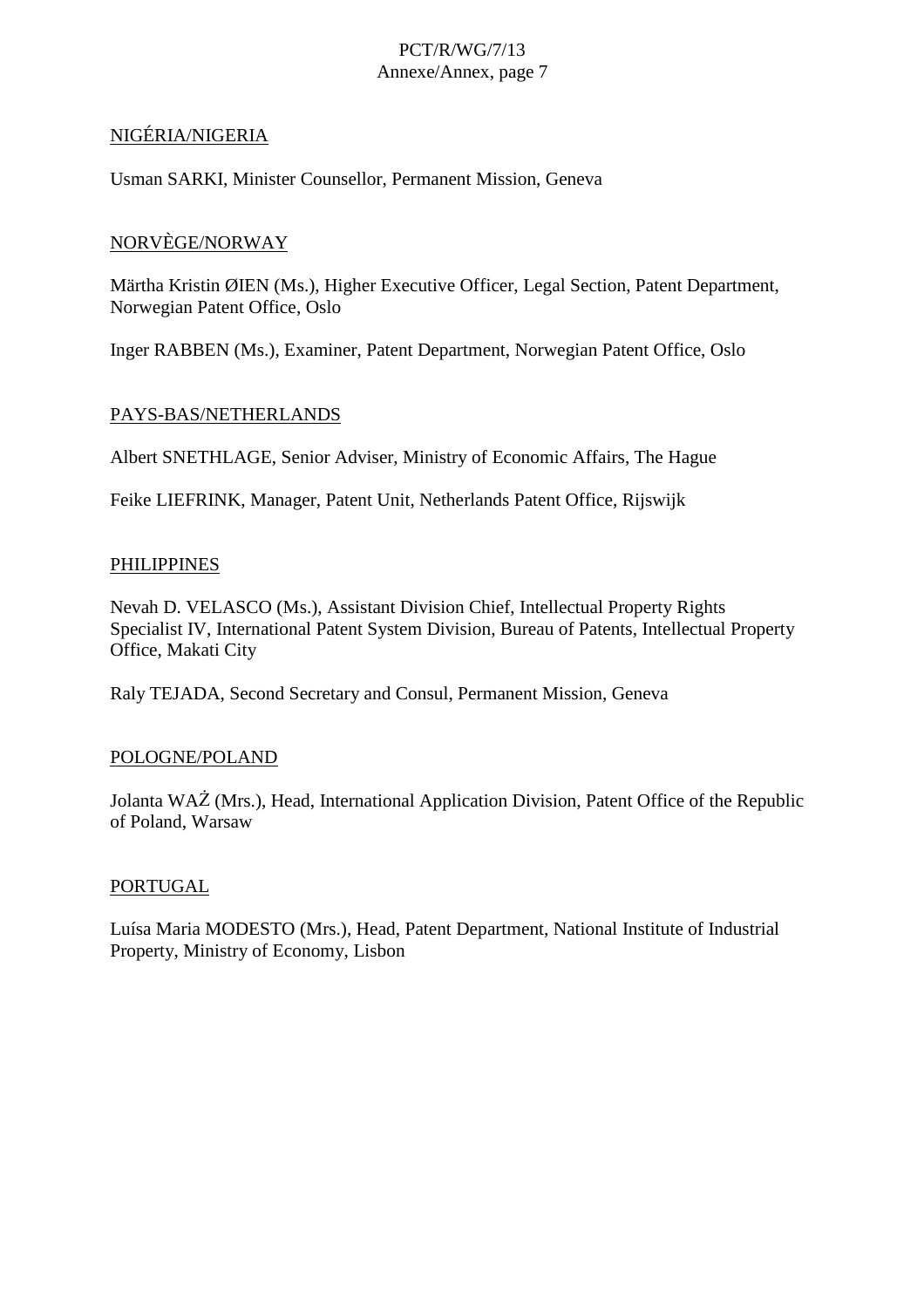# RÉPUBLIQUE DE CORÉE/REPUBLIC OF KOREA

Joo-ik PARK, First Secretary, Intellectual Property Attaché, Permanent Mission, Geneva

Dong-woog KIM, Team Head, PCT Application Division, Korean Intellectual Property Office (KIPO), Daejeon City

Byung-jae LEE, Deputy Director, Information Policy Division, Korean Intellectual Property Office (KIPO), Daejeon City

Sae-young YOON, Deputy Director, Patent Examination Policy Division, Korean Intellectual Property Office (KIPO), Daejeon City

#### RÉPUBLIQUE DE MOLDOVA/REPUBLIC OF MOLDOVA

Ion DANILIUC, Deputy Director General, State Agency on Industrial Property (AGEPI), Kishinev

# RÉPUBLIQUE TCHÈQUE/CZECH REPUBLIC

Eva SCHNEIDEROVÁ (Mrs.), Head, Patent Department, Industrial Property Office, Prague

# ROUMANIE/ROMANIA

Liviu BULGAR, Director, Legal and International Cooperation Department, State Office for Inventions and Trademarks, Bucharest

Ion VASILESCU, Director, Patents Directorate, State Office for Inventions and Trademarks, Bucharest

Viorel PORDEA, Head, Preliminary Examination Department, State Office for Inventions and Trademarks, Bucharest

#### ROYAUME-UNI/UNITED KINGDOM

Ben MICKLEWRIGHT, Senior Legal Adviser, The Patent Office, Newport

#### SINGAPOUR/SINGAPORE

Isabel CHNG Mui Lin (Ms.), Director of Patents, Legal Counsel, Intellectual Property Office of Singapore (IPOS), Singapore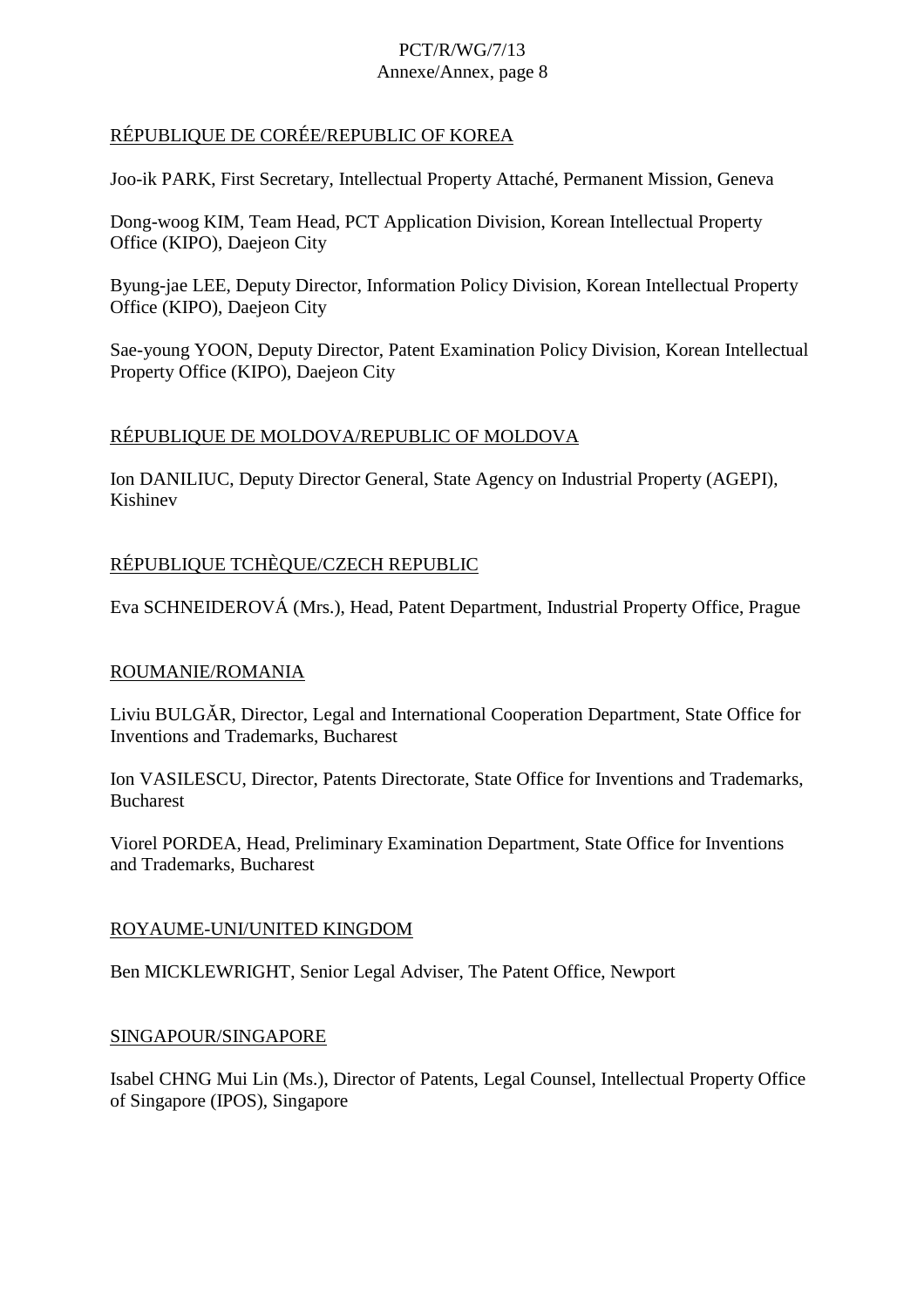#### SLOVAQUIE/SLOVAKIA

udmila HLADKÁ (Mrs.), PCT Expert, Patent Department, Industrial Property Office of the Slovak Republic, Banská Bystrica

### SLOVÉNIE/SLOVENIA

Janez MILAČ, Patent Examiner, Slovenian Intellectual Property Office, Ministry of Economy, Ljubljana

Tatiana JERŠAN (Mrs.), Patent Examiner, Slovenian Intellectual Property Office, Ministry of Economy, Ljubljana

#### SOUDAN/SUDAN

Farida Abdalla RAIHAN (Ms.), Head, Patent Division, Intellectual Property Office, Ministry of Justice, Khartoum

#### SRI LANKA

Samantha PATHIRANA, Second Secretary, Permanent Mission, Geneva

#### SUÈDE/SWEDEN

Jan-Eric BODIN, Deputy Head, Patent Department, Swedish Patent and Registration Office, Stockholm

Marie ERIKSSON (Ms.), Head of Legal Affairs, Patent Department, Swedish Patent and Registration Office, Stockholm

#### SUISSE/SWITZERLAND

Martin GIRSBERGER, co-chef du Service juridique brevets et designs, Division droit et affaires internationales, Institut fédéral de la propriété intellectuelle, Berne

Marie KRAUS-WOLLHEIM (Mme), conseillère juridique, Division droit et affaires internationales, Institut fédéral de la propriété intellectuelle, Berne

#### TRINITÉ-ET-TOBAGO/TRINIDAD AND TOBAGO

Richard ACHING, Chief Technical Examiner, Intellectual Property Office, Ministry of Legal Affairs, Port of Spain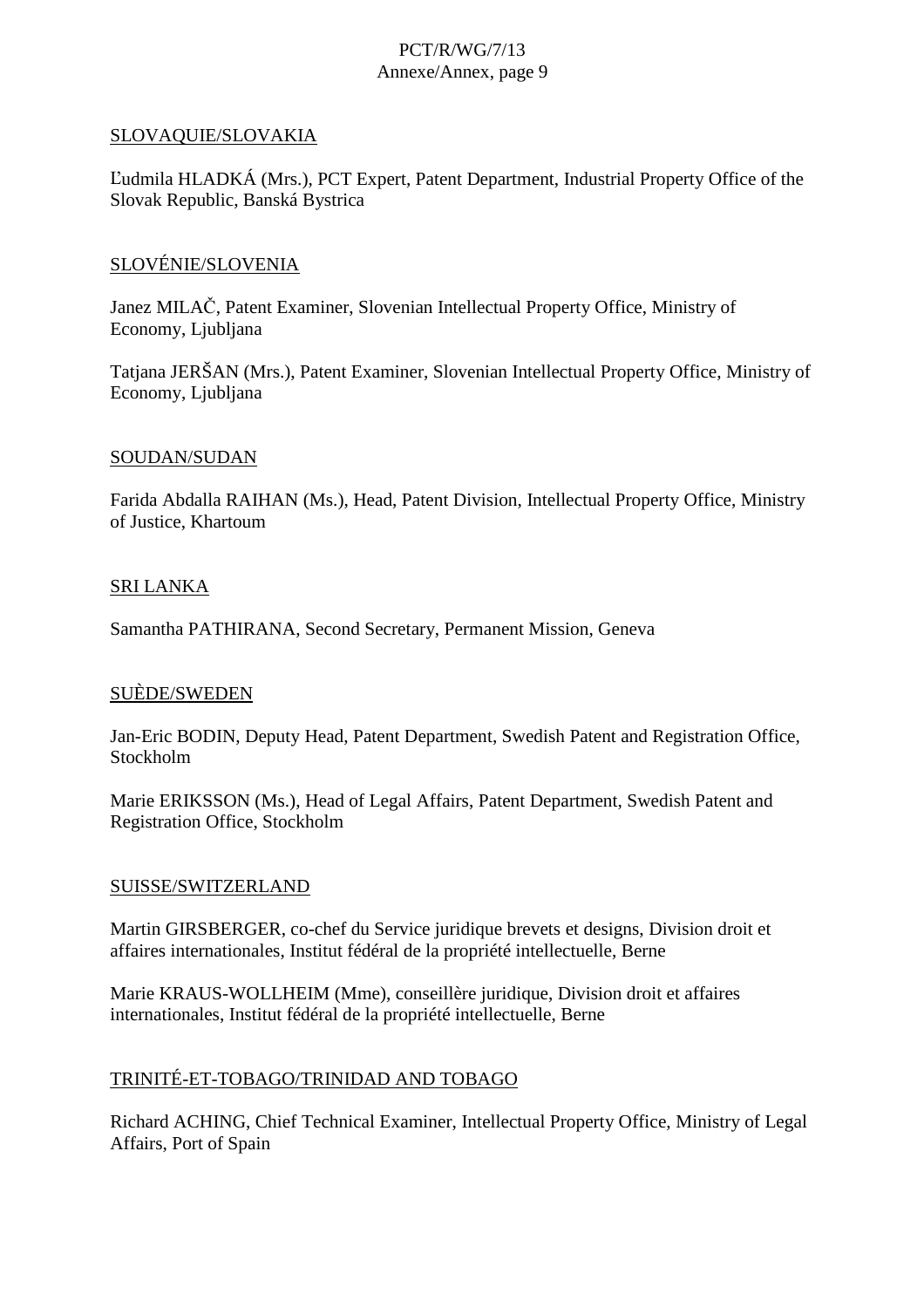#### TURQUIE/TURKEY

Serkan ÖZKAN, Chemical Engineer, Patent Examiner, Turkish Patent Institute, Ankara

Yasar OZBEK, Legal Counsellor, Permanent Mission, Geneva

#### UKRAINE

Anatoliy GORNISEVYCH, Deputy Director, Ukrainian Industrial Property Institute, State Department of Intellectual Property, Kyiv

Larysa AKSONOVA (Mrs.), Senior Specialist, Division of the Rights on the Results of the Science and Technical Activity, Ukrainian Industrial Property Institute, State Department of Intellectual Property, Kyiv

#### OFFICE EUROPÉEN DES BREVETS (OEB)/EUROPEAN PATENT OFFICE (EPO)

Mark WEAVER, Director, Practice and Procedure, Munich

Robert CRAMER, Directorate 5.2.1 (Patent Law), Munich

Charlotte SCHMIDT (Mrs.), Chief Examiner, Munich

Brian DERBY, Lawyer, Directorate 5.2.5 (International Legal Affairs), Munich

Benjamin COHEN, Principal Examiner, The Hague

# II. ÉTATS OBSERVATEURS/OBSERVER STATES

# QATAR

Abdelrazzaq Abdallah AL-KAWARI, Head, Department of Patents, Ministry of Economy and Commerce, Doha

Abdallah Hashem AL-SADEH, Researcher in Commerce, Ministry of Economy and Commerce, Doha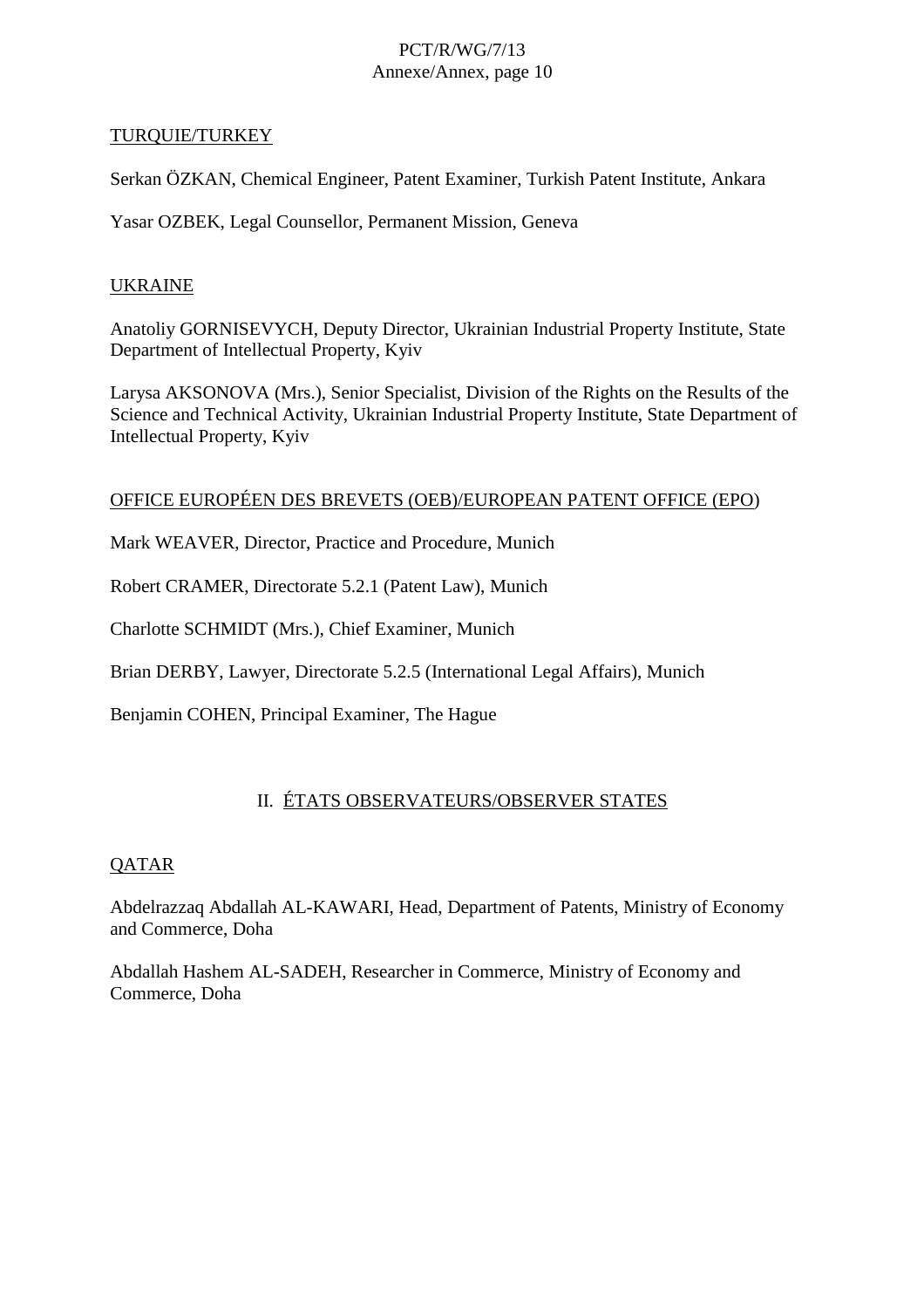#### III. ORGANISATIONS INTERGOUVERNEMENTALES/ INTERGOVERNMENTAL ORGANIZATIONS

# COMMISSION EUROPÉENNE(CE)/EUROPEAN COMMISSION (EC)

Oliver Rowland Benjamin SLOCOCK, First Secretary, Permanent Delegation, Geneva

### ORGANISATION AFRICAINE DE LA PROPRIÉTÉ INTELLECTUELLE (OAPI)/ AFRICAN INTELLECTUAL PROPERTY ORGANISATION (OAPI)

Wéré Régine GAZARO (Mme), chef du Service des brevets, Yaoundé

# ORGANISATION EURASIENNE DES BREVETS (OEAB)/EURASIAN PATENT ORGANIZATION (EAPO)

Khodi MOUSSOEV, Leading Examiner, Formal Examination Department, Moscow

# ORGANISATION RÉGIONALE AFRICAINE DE LA PROPRIÉTÉ INDUSTRIELLE (ARIPO)/AFRICAN REGIONAL INDUSTRIAL PROPERTY ORGANIZATION (ARIPO)

John Ndirangu KABARE, Examiner, Biochemistry, Harare

# SOUTH CENTRE (SC)

Sisule Fredrick MUSUNGU, Team Leader, Geneva

Ermias BIADGIENG, Project Officer, Geneva

Lingawako KALINDE (Miss), Intern, Intellectual Property, Investment and Transfer of Technology, Geneva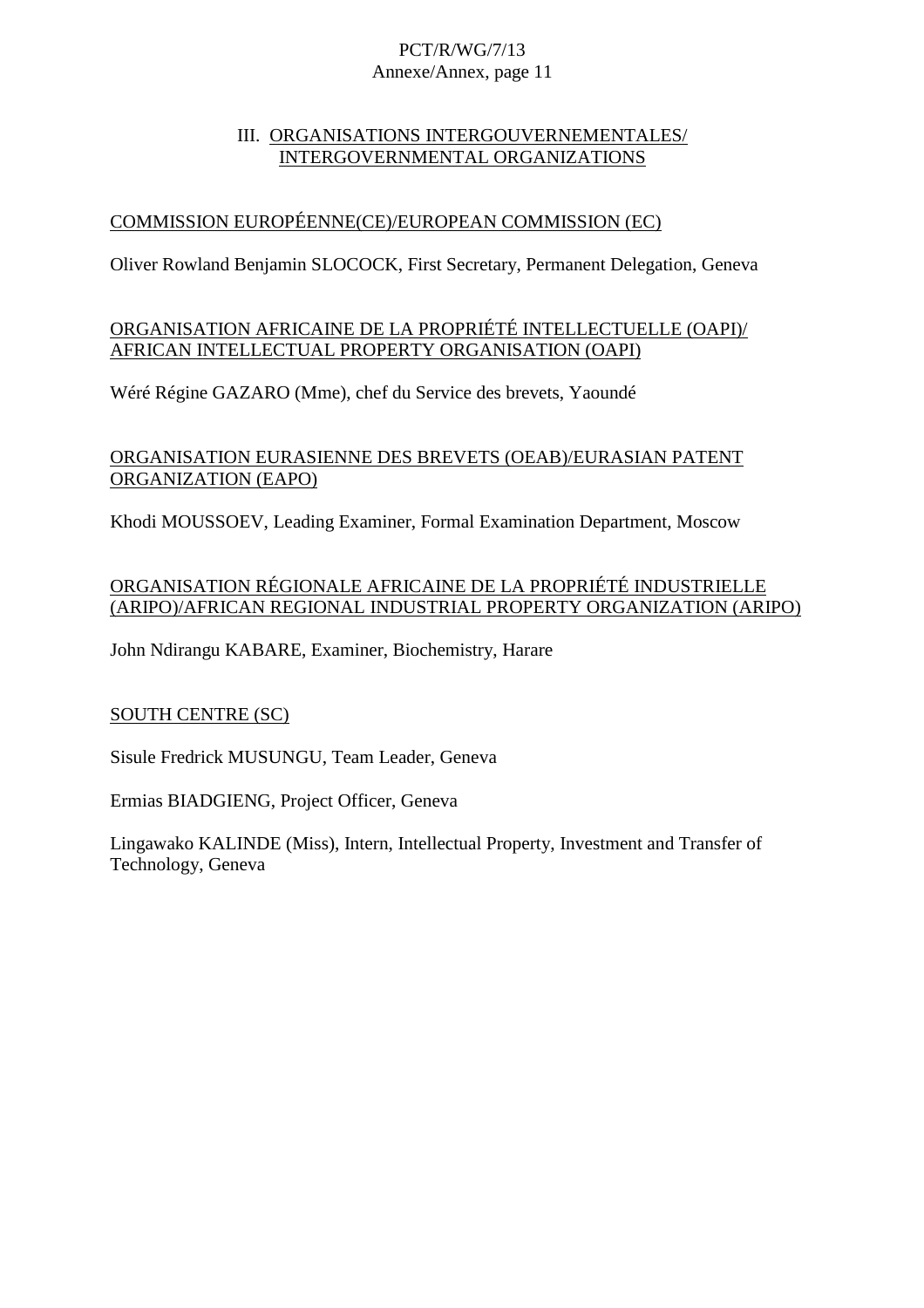### IV. ORGANISATIONS INTERNATIONALES NON GOUVERNEMENTALES/ INTERNATIONAL NON-GOVERNMENTAL ORGANIZATIONS

Association asiatique d'experts juridiques en brevets (APAA)/Asian Patent Attorneys Association (APAA): Takahiro FUJIOKA (Patents Committee Member, Nagoya)

Association internationale pour la protection de la propriété intellectuelle (AIPPI)/ International Association for the Protection of Intellectual Property (AIPPI): Gianfranco DRAGOTTI (Secretary, Q 109, Milan)

Centre d'échange et de coopération pour l'Amérique latine (CECAL)/Exchange and Cooperation Centre for Latin America (ECCLA): Lydia GARCETE-AQUINO (Ms.) (Cluses, France)

Centre d'études internationales de la propriété industrielle (CEIPI)/Centre for International Industrial Property Studies (CEIPI): François CURCHOD (professeur associé, Université Robert Schuman de Strasbourg, Genolier, Switzerland)

Federation of Industrial Property Attorneys (FICPI): Jan MODIN (Chair, Group 3, Work and Study Commission, Stockholm); Gustavo José F. BARBOSA (Member, Group 3, Work and Study Commission, Rio de Janeiro)

Institut des mandataires agréés près l'Office européen des brevets (EPI)/Institute of Professional Representatives Before the European Patent Office (EPI): Leo STEENBEEK (Senior Patent Attorney, Legal Counsel, Eindhoven, Netherlands)

Union des confédérations de l'industrie et des employeurs d'Europe (UNICE)/Union of Industrial and Employers' Confederations of Europe (UNICE): Leo STEENBEEK (Senior Patent Attorney, Legal Counsel, Eindhoven, Netherlands)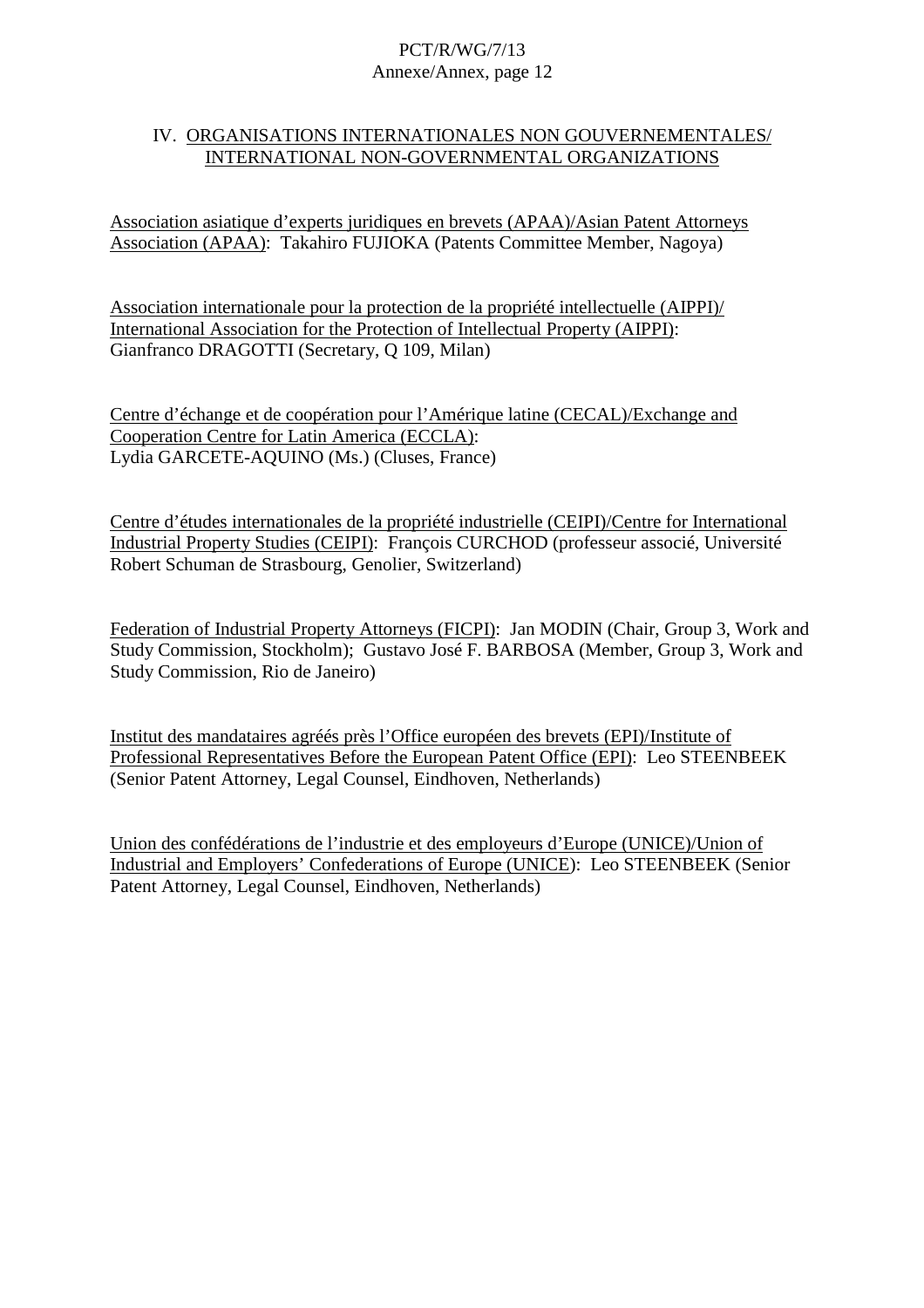### V. ORGANISATIONS NATIONALES NON GOUVERNEMENTALES/ NATIONAL NON-GOVERNMENTAL ORGANIZATIONS

Association américaine du droit de la propriété intellectuelle (AIPLA)/American Intellectual Property Law Association (AIPLA): Stephen NOE (Deputy Executive Director, New York)

Association brésilienne des agents de propriété industrielle (ABAPI)/Brazilian Association of Industrial Property Agents (ABAPI): Maria Carmen DE SOUZA BRITO (Ms.) (Member, Rio de Janeiro)

Association japonaise des conseils en brevets (JPAA)/Japan Patent Attorneys Association (JPAA): Shigeyuki NAGAOKA (Director, International Activities Center, Tokyo); Hiromi TANAKA (Mrs.) (Member, International Activities Center, Tokyo); Hidetoshi ENOMOTO (Vice-Chairman, Patent Committee, Tokyo)

Association japonaise pour la propriété intellectuelle (JIPA)/Japan Intellectual Property Association (JIPA): Hiroki NAITO (Chairperson, Second International Patent Committee, Osaka); Tatsuya NAGASE (Member, Second International Patent Committee, Osaka)

Institut de la propriété intellectuelle du Canada (IPIC)/Intellectual Property Institute of Canada (IPIC): Leonora HOICKA (Ms.) (Chair, PCT Committee, Markham, Canada)

# VI. BUREAU/OFFICERS

| Président/Chair:             | Alan TROICUK (Canada)                                                                      |
|------------------------------|--------------------------------------------------------------------------------------------|
| Vice-présidents/Vice Chairs: | Margit SUMEGHY (Mrs.) (Hongrie/Hungary)<br>Isabel CHNG Mui Lin (Ms.) (Singapour/Singapore) |
| Secrétaire/Secretary:        | Claus MATTHES (OMPI/WIPO)                                                                  |